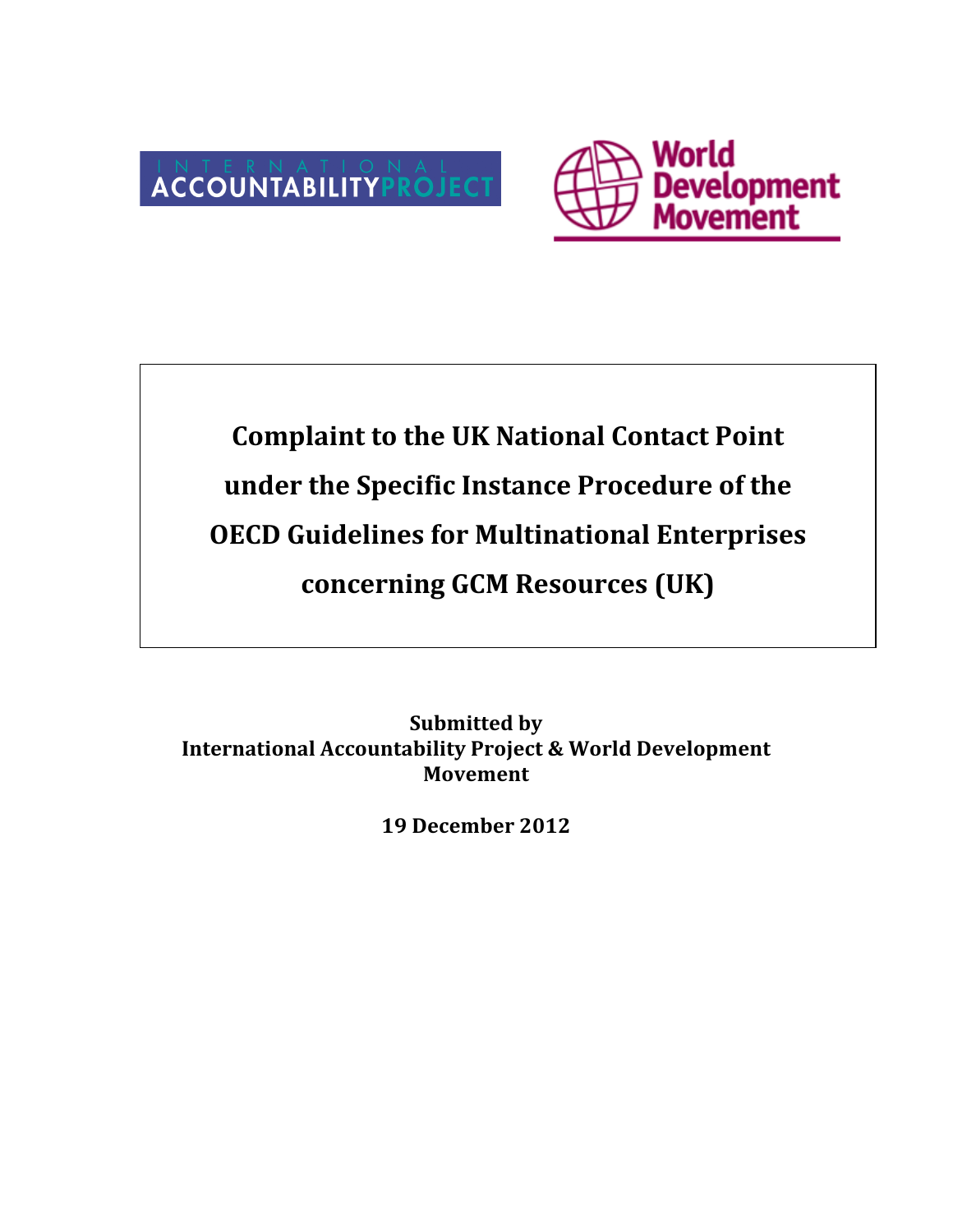#### BRINGING A COMPLAINT UNDER THE OFCD GUIDELINES FOR MULTINATIONAL **ENTERPRISES**

### **Q1.** The identity of the complainant (or the identity of the lead complainant where a number of organisations or persons are involved) including your identity, the contact **person, name of the organisation, contact details (including email).**

#### Lead Complainants:

**Joanna Levitt, Executive Director, International Accountability Project** 221 Pine Street, 4th Floor San Francisco, CA 94104 USA Tel: +1.415.659.0555 joanna@accountabilityproject.org Web: www.accountabilityproject.org

#### Deborah Doane, Director, World Development Movement

66!Offley!Road London, SW9 OLS UK Tel: +44 (0)20 7820 4900 deborah.doane@wdm.org.uk Web: www.wdm.org.uk

#### **Contact persons:**

#### Kate Hoshour Ph.D., Senior Research Fellow

Senior Research Fellow International Accountability Project 221 Pine Street, 4th Floor San Francisco, CA 94104 USA Tel: +1.415.659.0555 kate@accountabilityproject.org Web: www.accountabilityproject.org

#### **Christine Haigh, Policy and Campaigns Officer**

World Development Movement 66!Offley!Road London, SW9 OLS UK Tel: +44 (0)20 7820 4900 christine.haigh@wdm.org.uk!!! Web: www.wdm.org.uk

**Q2.** If you are bringing a complaint on behalf of others (e.g. on behalf of a local union **or community), explain your interest in this case and mandate or reason for bringing**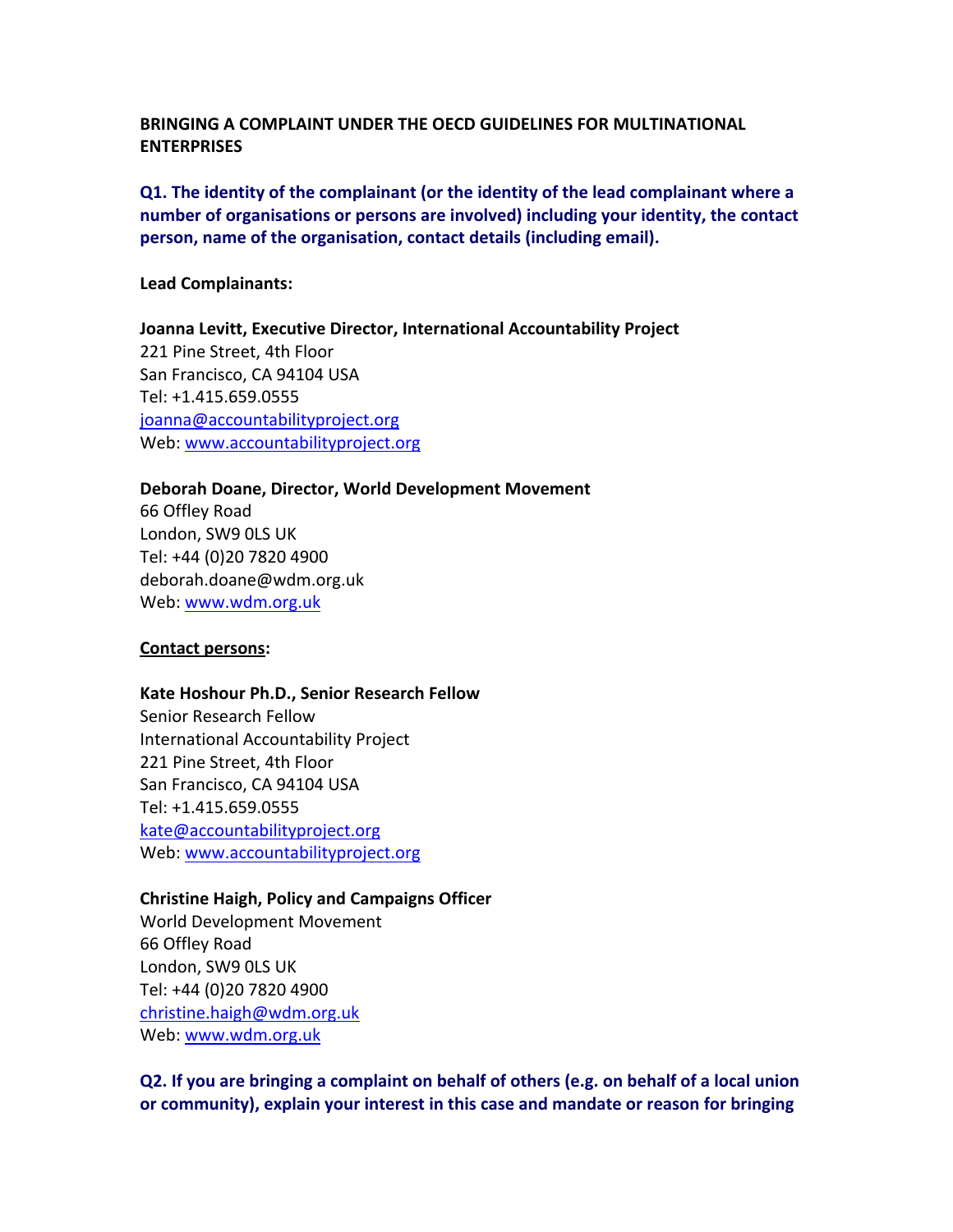#### the complaint.

1. International Accountability Project and World Development Movement are bringing this complaint on behalf of the people of the four adjacent sub-districts (*upazillas*) of Phulbari, Birampur, Nababganj and Parbatipur, located in the district of Dinajpur in northwest Bangladesh. This includes entire villages of indigenous households belonging to the Santal, Munda, Mahali, and Pahan groups who are considered to be the oldest inhabitants of the South Asian sub-continent and have inhabited this region for over  $5,000$  years.

2. The people of these four sub-districts have been fighting to halt a proposed open-pit coalmine known as the Phulbari Coal Mine Project for over six years. Massive demonstrations against the project involving tens of thousands of people in these four sub-districts and beyond began in 2006 and continue through today.

3. International Accountability Project (IAP) is a human rights organization seeking to end development-forced eviction and create global policy and practice for development that respects rights. IAP works with groups in the Global South to win policy change, boost local advocacy efforts, and support affected communities to advance development principles that prioritize human rights.

4. The World Development Movement is a UK-based, anti-poverty campaigning organization that works in solidarity with activists around the world to oppose injustice and challenge the policies and institutions that keep people poor. WDM researches and promotes positive alternatives that put the rights of poor communities before the interests of corporations.

5. IAP and WDM have each been working since 2008 in support of people in the four sub-districts in northwest Bangladesh whose homes, lands, and livelihoods are threatened by the Phulbari Coal Mine Project.

6. For IAP, this work has included: a detailed analysis of the draft Resettlement Plan for the project (Kalafut 2008<sup>ii</sup>), a field visit and interviews with people in the project area jointly undertaken in 2008 by then IAP Co-Director Jen Kalafut and Shefali Sharma, then South Asia Regional Coordinator for Bank Information Center; a four-page Phulbari Fact Sheet; an analysis of the Indigenous People's Development Plan for the project; a Background Paper and Urgent Appeal to ten United Nations Special Rapporteurs with human rights mandates violated or threatened by the project, submitted to the UN Special Rapporteurs in 2011. Some of these documents are cited in reply to Q5 (Sections I-V) of this complaint and all are listed in Annex I: Official Documents, Reports & Correspondence and Annex II: Reports, Selected News Articles & Videos.

7. For World Development Movement, this work has included: written evidence on the Phulbari Coal Mine Project submitted to the International Development Committee's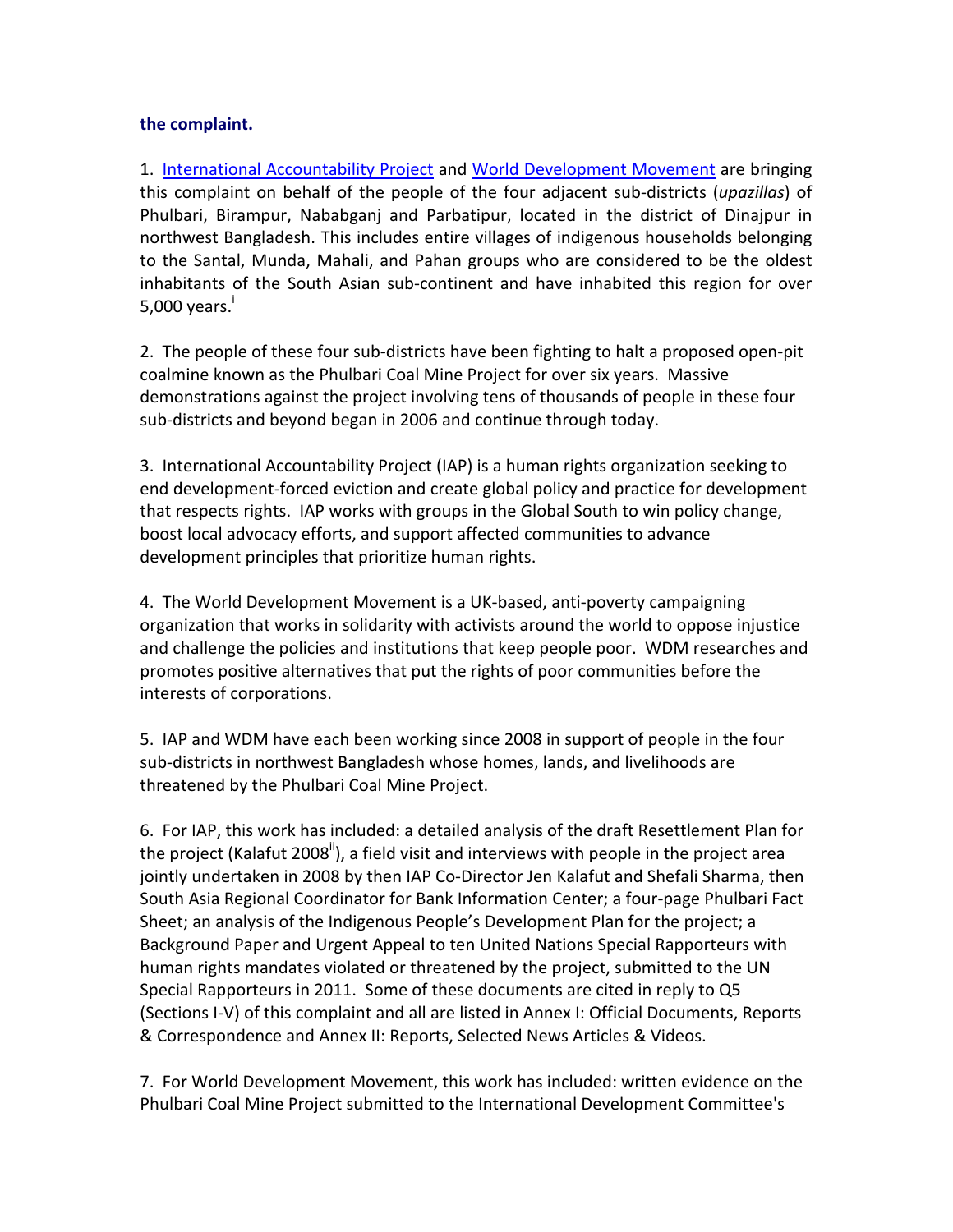inquiry into sustainable development in a changing climate in November 2008; and a Memorandum on the project submitted to the Parliamentary Joint Committee on Human Right's (JCHR) inquiry on business and human rights on 1 May 2009; correspondence with the UK government and investors regarding their support for the project, which are detailed in the reply to Q6. below. This correspondence is attached to this complaint.

**Q3.** The identity and location of the company offices and why you consider this company is relevant to the UK National Contact Point. Provide relevant information on the company' corporate structure and location that you consider will assist the NCP in this regard.

8. GCM Resources plc is a London-based company domiciled in England and Wales. According to the company's website, "The Company (GCM) under its former name, Asia 9. Energy PLC, was incorporated in England and Wales as a public limited company on 26 September 2003. Asia Energy PLC was admitted to the Alternative Investment Market (AIM) of the London Stock Exchange on 19 April 2004."

9. Asia Energy PLC was formed as a single-purpose entity, solely to implement the Phulbari Coal Mine Project and claims the coal deposit in the Phulbari region of Bangladesh as it's principal asset.

10. The company's 2008 contract for exploration of the coal deposit in Phulbari is in the name of its wholly owned subsidiary in Bangladesh, the Asia Energy Corporation (Bangladesh) Pty Limited (AEC).

11. As previously noted AEC/GCM was formed as a single-purpose entity, solely to implement the Phulbari Coal Mine Project and claims the coal deposit in the Phulbari region as it's principal asset.

12. Asia Energy PLC changed its name, first to Global Coal Management on 28 December 2006 and then to GCM Resources plc (GCM), the company that now has full management responsibility for the Phulbari Coal Mine Project, on 11 December 2007.iii

13. The names Asia Energy Corporation (AEC), Global Coal Management Resources, and GCM Resources (GCM) are all used in project documents, official correspondence, and media reports referring to this company. In order to avoid confusion, we refer to the company as AEC/GCM throughout the remainder of this complaint, except where specifically citing from a document, report, or article that identifies the company using one of the names above.

**Q4. Provide detailed information on the alleged breaches of the Guidelines and provide relevant information on developments. List the chapter(s) and paragraph(s) in** the Guidelines that you consider the company to be breaching.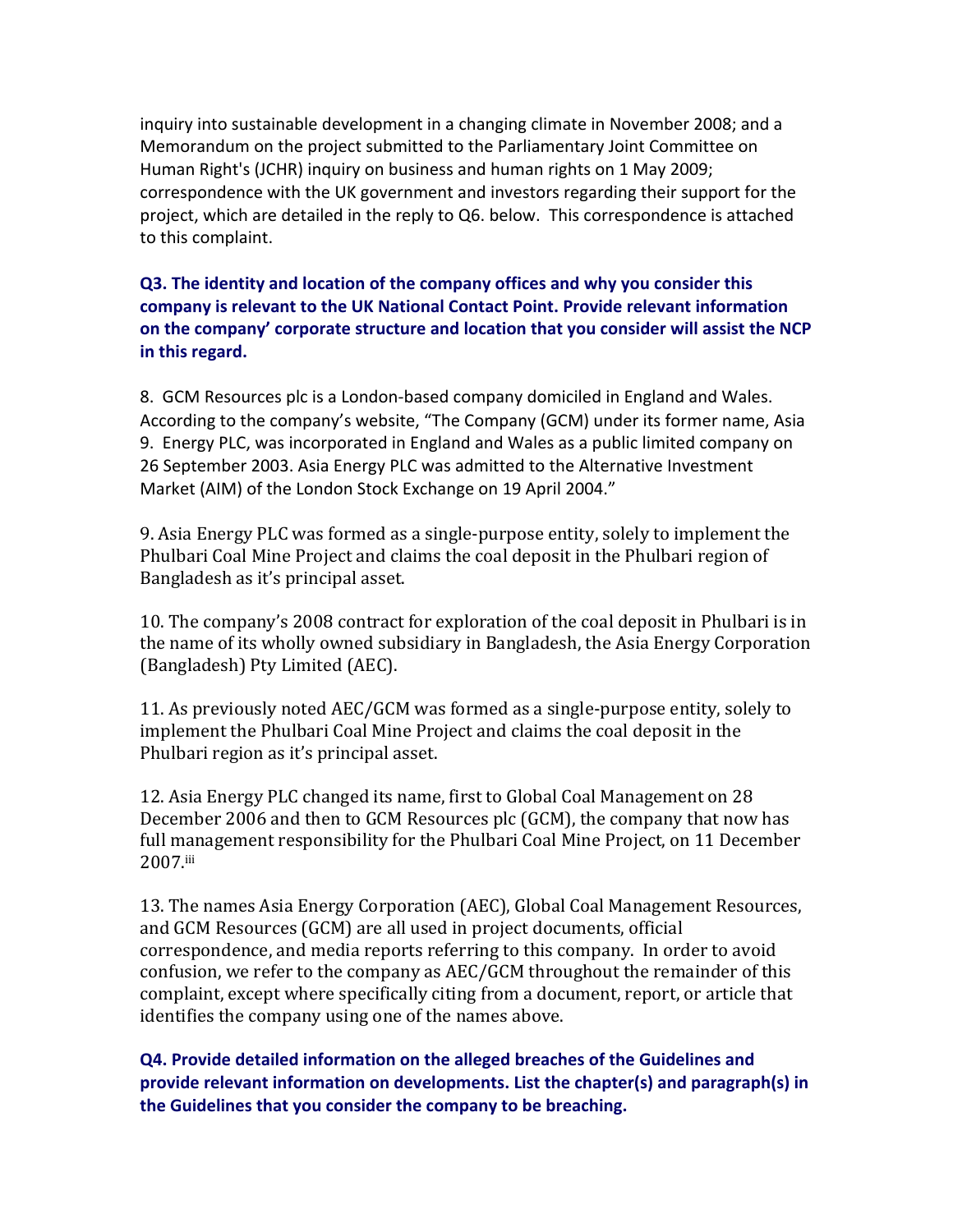## **Summary of Complaint**

14. In breach of the OECD Guidelines for Multinational Enterprises ("OECD Guidelines"), AEC/GCM has failed to:

(a) Respect the internationally recognized human rights of those affected by their policies (OECD Guidelines, General Policies II.2)

(b) Respect human rights, which means they should avoid infringing on the human rights of others and should address adverse human rights impacts with which they are involved (OECD Guidelines, Human Rights, (IV.1)

(d) Within the context of their own activities, avoid causing or contributing to adverse human rights impacts and address such impacts when they occur (IV.2)

(e) Seek ways to prevent or mitigate adverse human rights impacts that are directly linked to their business operations, products or services by a business relationship, even if they do not contribute to those impacts (OECD Guidelines, Human Rights, IV.3)

(f) Carry out human rights due diligence as appropriate to their size, the nature and context of operations and the severity of the risks of adverse human rights impacts (OECD Guidelines, Human Rights, IV.4)

 $(g)$  Respect the human rights of those affected by its activities in a manner consistent with the host government's international obligations and commitments (OECD) Guidelines, Human Rights, IV.5)

(h) Develop and apply effective self-regulatory practices and management systems that foster a relationship of confidence and mutual trust between enterprises and the societies in which they operate (OECD Guidelines, General Policies II.7)

(i) Ensure that timely and accurate information is disclosed, including material information on foreseeable risk factors OECD Guidelines, Disclosure III.2e)

15. Those affected and threatened by AEC/GCM's activities and proposed Phulbari Coal Mine Project are the people of the four adjacent sub-districts (*upazillas*) of Phulbari, Birampur, Nababganj and Parbatipur, located in the district of Dinajpur in northwest Bangladesh. This includes an estimated 50,000 indigenous people, belonging to 23 different tribal groups who have inhabited this region for over 5,000 years, including entire villages of Santal, Munda, Mahili, and Pahan peoples.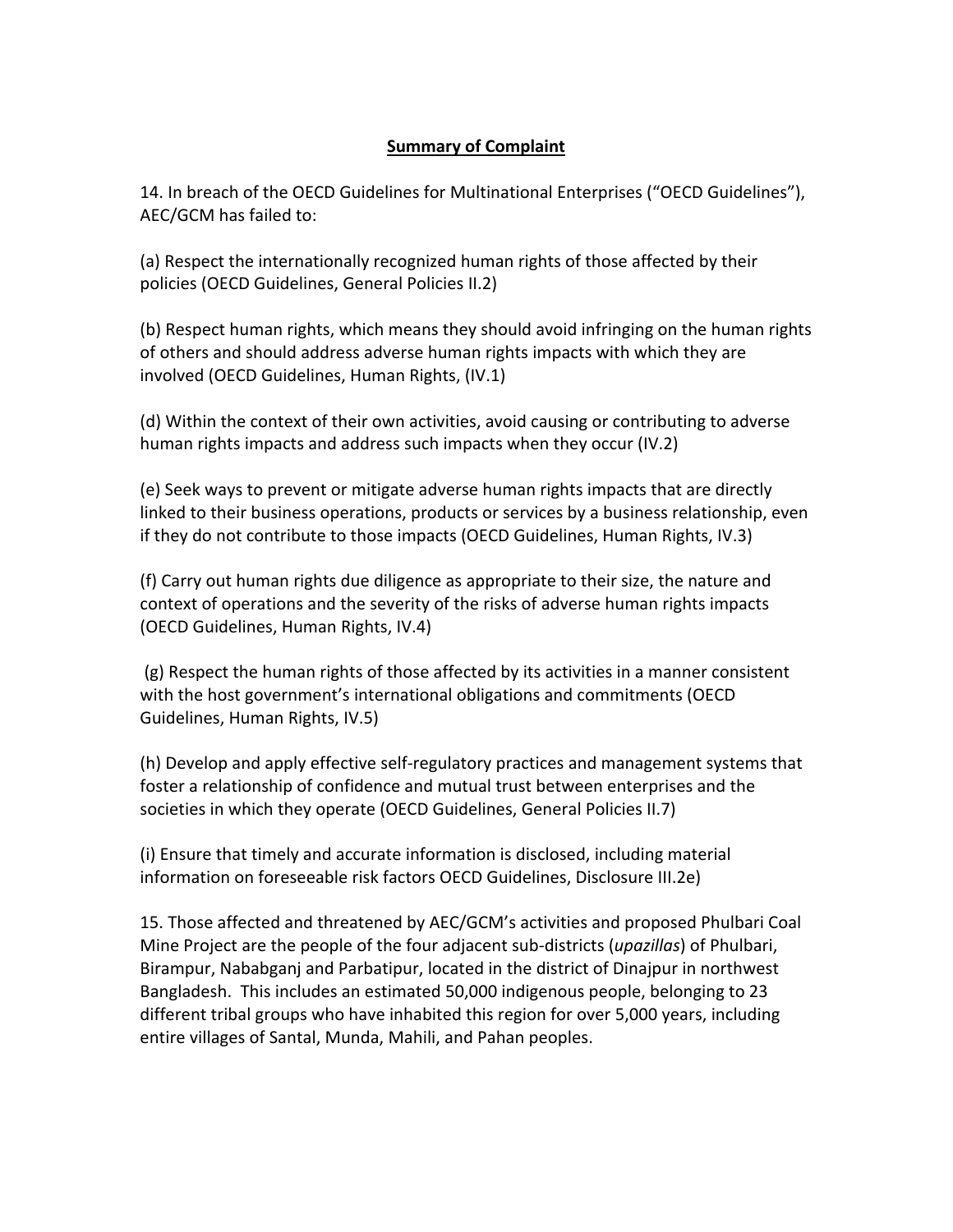#### **Overview of the Phulbari Coal Mine Project**

16. AEC/GCM's proposed project would excavate an open pit coal mine in the township of Phulbari, located in the district of Dinajpur in northwest Bangladesh. Project plans call for the mine to extract 572 million tons of coals from a series of 1,000-foot deep pits spanning a total area of over 14,660 acres. In addition to the mine, the project would: construct at least one 500 Mega Watt coal-fired power plant; construct one new rail corridor and realign an existing portion of railway; construct one new road and realign two existing roads; and divert two rivers in an effort to mitigate impacts of mining operations in reducing access to water.<sup>iv</sup> The mine would have a projected lifespan of at least 36 years and extract 16 million tons of coal annually at peak production. One-fifth of the coal would remain in Bangladesh and be used for domestic energy consumption, with the remainder slated for export. The project has been stalled since 2006 by fierce and sustained opposition within Bangladesh and ongoing efforts to finalize a new national coal policy. However AEC/GCM has renewed aggressive efforts to move the project forward.

#### **Project Timeline**

17. The Australian mining company BHP Minerals began consultations on coal exploration with the Government of Bangladesh ("GOB") in 1987 and on 20 August 1994, entered into an exploration agreement with the government targeting coal deposits in the Phulbari region. In February 1998 BHP abandoned the project in light of environmental risks<sup>v</sup> and the agreement was taken over by Bangladesh registered Asia Energy Corporation (Bangladesh) Pty Ltd, referred to herein as AEC/GCM.<sup>vi</sup>

18. According to AEC/GCM's current executive director, Gary Lye, the company has undertaken feasibility studies in the Phulbari area under the terms and conditions of Contract 11/C-94, assigned to them in February 1998 by the Government of Bangladesh, and exploration licenses and a Mining Lease granted in March 2004.<sup>VII</sup>

19. On 2 October 2005, AEC/GCM submitted a Feasibility Study and Scheme of Development (hereafter referred to as Scheme of Development) for an open-pit coalmine and associated infrastructure, anticipating a start of operations in 2006. However, the GOB has not approved the company's Scheme of Development, which is required for AEC/GCM to proceed with the project.

20. The Phulbari Coal Mine Project has remained stalled since August 2006, when paramilitary officers opened fire on as many as 70,000 people marching against the project in Phulbari, killing three people and injuring as many as 200. These events are documented in reply to  $Q.5$  (Section V) below.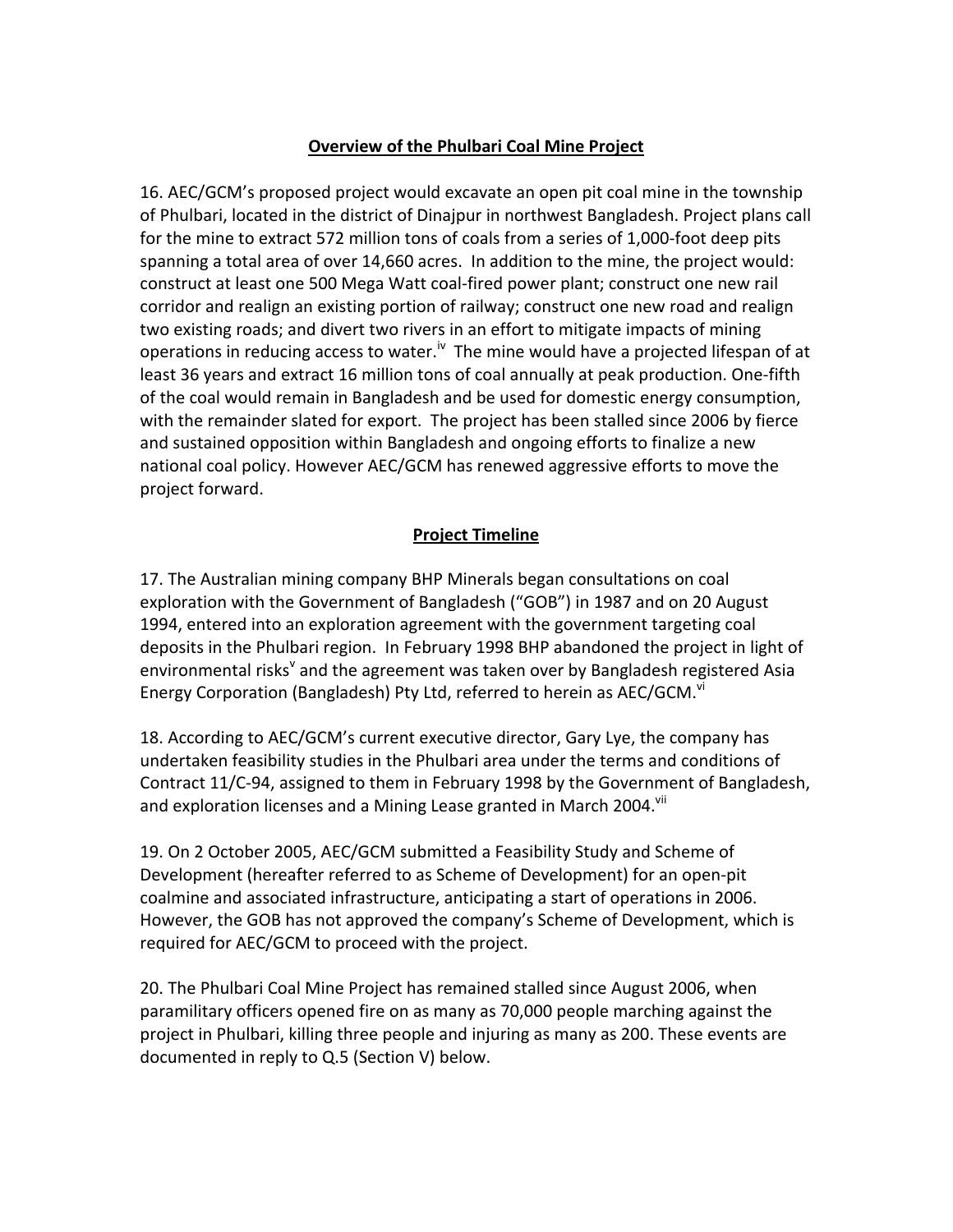21. On 17 November 2005, the GOB formed an Expert Committee tasked with evaluating the Scheme of Development submitted by AEC/GCM, the Environmental Impact Assessment Report (EIA) on the project, and other relevant materials. The EIA was prepared by SMEC International Pty Ltd, described on the Project Advisers page of AEC/GCM's website as a consulting company contracted by AEC/GCM to prepare all social and environmental studies needed for environmental clearance of the Phulbari Coal Mine Project by the GOB. The Expert Committee's 163-page report was issued in 2006 in Bangla and covers numerous issues, including the legal and environmental aspects of the project.<sup>viii</sup> Key findings of the Expert Committee are discussed in reply to Q5 (Sections II-IV) below.

22. On 26 August 2006 the Bangladeshi Rifles, a paramilitary force (since renamed), opened fire on an estimated 70,000-100,000 people marching in Phulbari to protest the proposed coal mine on 26 August 2006. Three innocent people were killed: Amin, age 13, Salekin, age 20, and Tariqul, age 21. Some 200 people were injured, with as many as twenty people suffering permanent and debilitating injuries.<sup>ix</sup>

23. Four days of nation-wide protests and strikes ensued and were brought to an end only when a six-point agreement known as the Phulbari Agreement was signed on 30 August 2006. Two of the six points in the Phulbari Agreement call for the permanent expulsion of AEC/GCM from Bangladesh and implementation of a nation-wide ban on open-pit extraction, the method AEC/GCM intends to use to extract coal from the deposits as Phulbari.<sup>x</sup> Events summarized here are discussed below in reply to Q5. (Section V).

24. In January 2007 emergency rule was imposed in Bangladesh and most civil liberties were suspended. Opponents of the Phulbari Coal Mine Project, including the National Committee to Protect Oil, Gas Mineral Resources, Ports and Power (hereafter referred to as the National Committee) report that AEC/GCM was very active in Bangladesh during this period, and the member secretary of the National Committee's local Phulbari unit, Mr. S.M. Nuruzuman, was arrested and publicly beaten in an open market place by the Bangladesh military in February of 2007. $x$ <sup>xi</sup>

25. Following national elections in December 2008 and the lifting of emergency rule, AEC/GCM has persisted in its efforts to push the Phulbari Coal Mine Project forward. However it has not succeeded in securing government approval for its Scheme of Development and massive demonstrations against the project involving tens of thousands of people continue through today.

26. In September 2011 a new Expert Committee was formed and tasked with making recommendations on a new national coal policy, but has not yet released its report as of this date. Attempts to finalize and approve a new coal policy have repeatedly been obstructed by controversy over whether it will include a ban on open-pit coal mining, xii the method of extraction proposed by AEC/GCM in the Phulbari Coal Mine Project.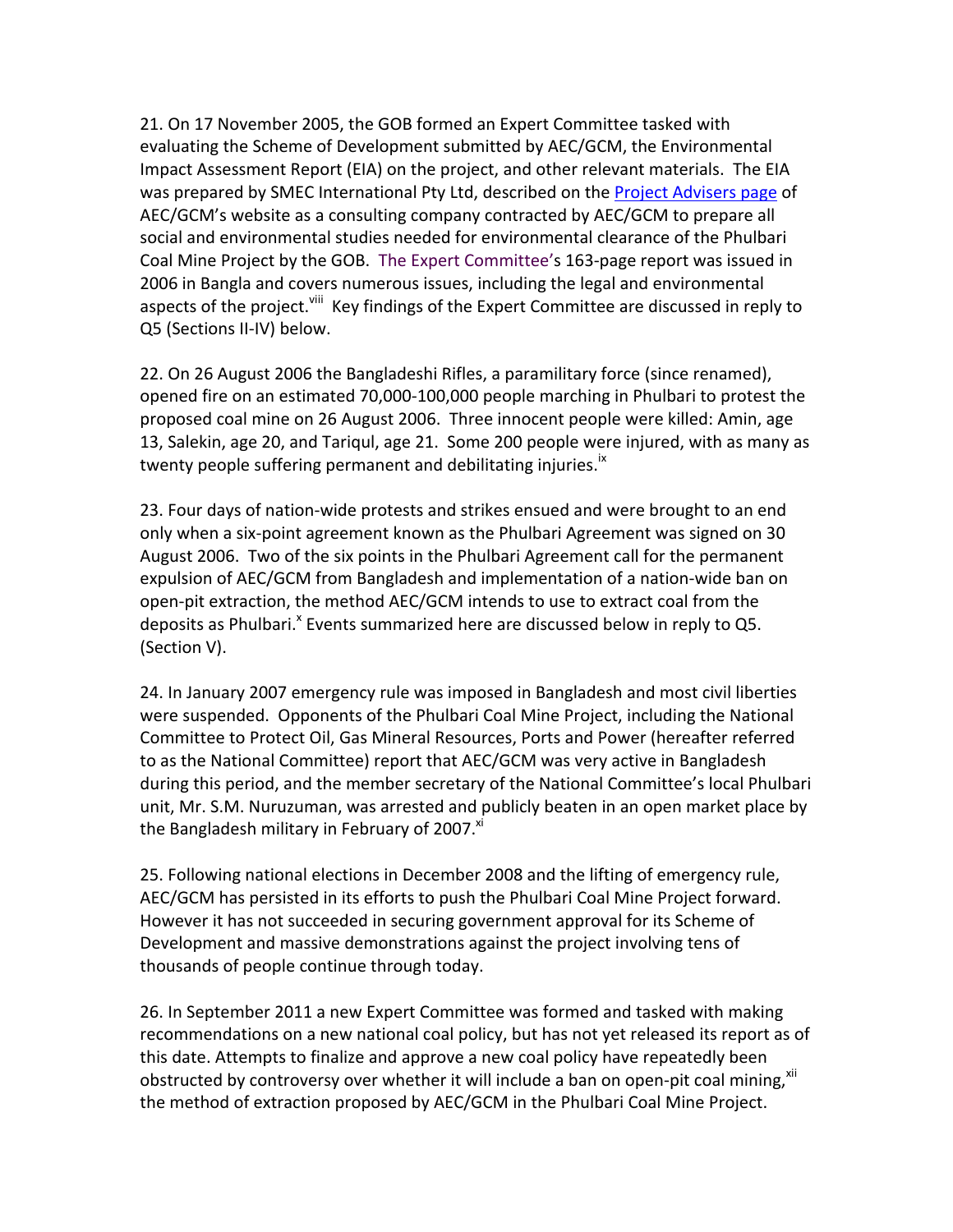27. Project opponents have repeatedly demanded that the new national coal policy include such a ban, demanding that the GOB fulfill the six-point Phulbari Agreement, signed on 30 August 2006 and cited above, which includes a nation-wide ban on openpit extraction.

28. On 14 October 2012, Bangladesh's Home Ministry issued a circular instructing local officials and police to cooperate with AEC/GCM in carrying out surveys in Phulbari, signaling new efforts by AEC/GCM to push the project forward – as announced in the "Highlights" of the company's Annual Report for 2012.

29. Project opponents responded with protests and a two-day general strike that shut down the district, and have pledged to take tougher nation-wide action if their demands are not fulfilled by 31 December 2012. Their demands include withdrawal of the Home Ministry Circular, and fulfillment of those points in the Phulbari Agreement that have not yet been fulfilled: the immediate and permanent expulsion of AEC/GCM from Bangladesh and a nationwide ban on open-pit mining, the method that the company plans to use to extract coal from the deposits at Phulbari.

#### **Obligations under International Law**

30. As a multinational enterprise operating from an OECD adhering country, AEC/GCM should avoid infringing on the human rights of others, and avoid causing or contributing to adverse human rights impacts in the context of its activities. This is from Chapter IV. Human Rights, Sections 1 and 2 of the OECD Guidelines. In breach of these Guidelines, AEC/GCM's continuing efforts to force its proposed Phulbari Coal Mine Project forward in the face of massive and sustained opposition involving hundreds of thousands of Bangladeshi are already associated with severe violations of fundamental human rights, including the right to life, liberty, and security of person.

31. If allowed to move forward, AEC/GCM's Phulbari Coal Mine Project threatens to violate fundamental human rights recognized in an international framework of human rights that includes the Universal Declaration on Human Rights (UDHR), the International Covenant on Economic, Social and Cultural Rights (ICESCR), the International Covenant on Civil and Political Rights (ICCPR), the UN Declaration on the Rights of Indigenous Peoples (UNDRIP), the Convention against Torture and Other Cruel, Inhuman or Degrading Treatment or Punishment, and the International Convention on the Elimination of All Forms of Racial Discrimination, as well as the Equator Principles which AEC/GCM claims it will uphold in implementing this project, as seen under "Corporate Values and Principles" on the company's website.

32. Human rights that have been violated or are threatened by AEC/GCM's Phulbari Coal Mine Project include the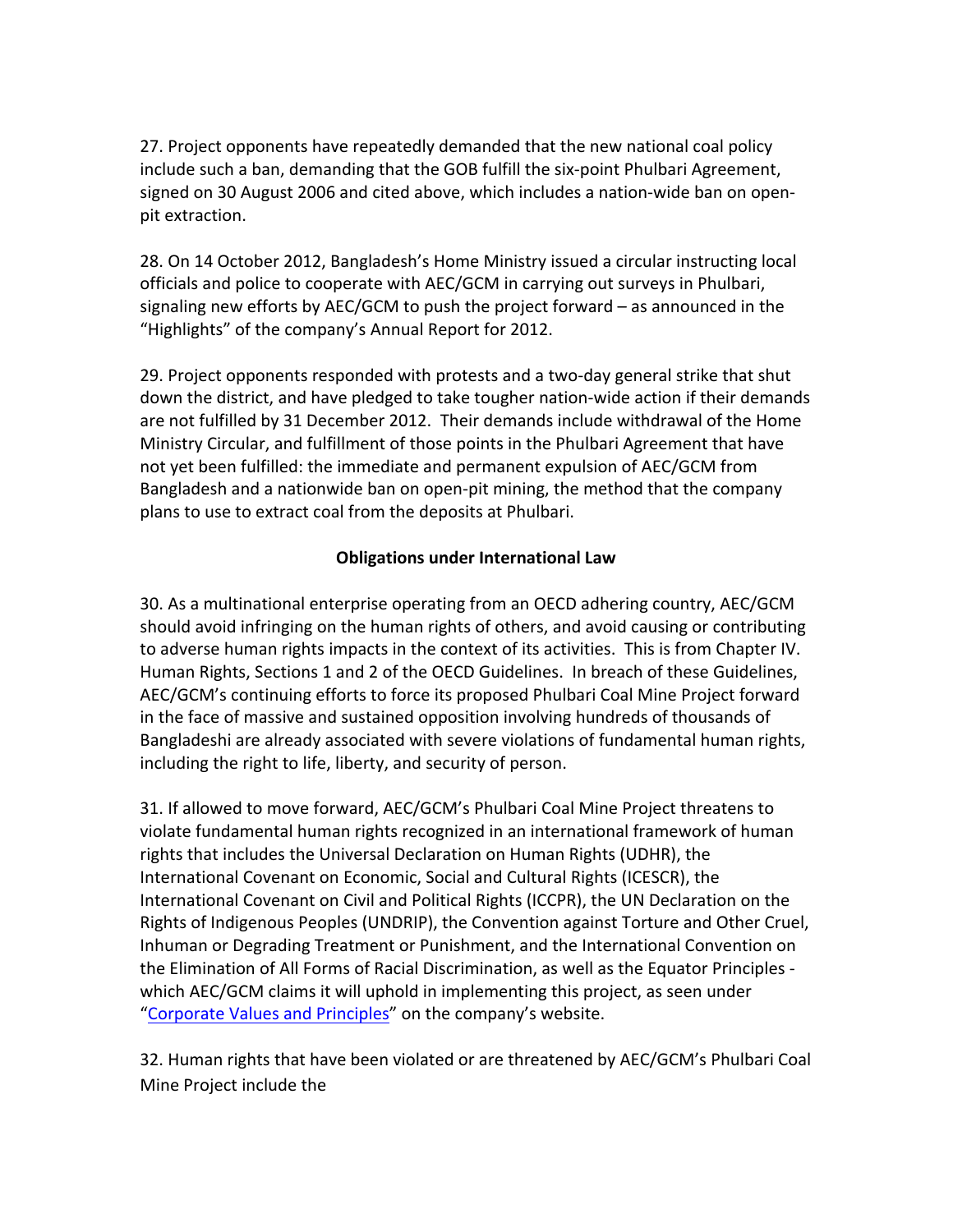- Right to food and to be free from hunger, ICESCR [Article 11 (2)
- Right to safe drinking water, UNHCHR $^{\text{xiii}}$
- Right to adequate housing, ICESCR [Article 11  $(1)^{X^{\text{iv}}}$
- Right to freedom from extreme poverty, UNHR [Article 25 (1)]
- Right of self-determination, ICECSR [Article  $1 (1)$ ]
- Right not to be deprived of one's own means of subsistence, ICCPR [Article 2(1)]
- Right to the highest attainable standard of physical and mental health, ICESR [Article  $12$  (1)]
- Right not to be subjected to torture or to cruel, inhuman or degrading treatment or punishment, ICCPR [Article 7] & UDHR [Article 5]
- Right to life, liberty and security of person and not to be subjected to arbitrary arrest or detention, ICCPR [Article 9 (1)] & UDHR [Articles 3 & 9]
- Right to freedom of opinion and expression, ICCPR [Article 19 (1)-(2)]
- Right of freedom of peaceful assembly and association, ICCPR [Article 21-22] & UDHR [Article 20]

33. International human rights law has also established that forced evictions are a gross violation of human rights (UN Commission on Human Rights, Res. 1993/77, para. 1) and are *prima facie* incompatible with the requirements of the ICESCR. General Comment No. 4 on the Committee on Economic, Social and Cultural Rights has further established that "all persons should possess a degree of security of tenure which guarantees legal protection against forced eviction, harassment and other threats."

34. AEC/GCM's Phulbari Coal Mine Project poses additional threats to the rights of indigenous people whose ancestral lands, villages, gravesites, and other sacred sites are located within its designated project area. Relevant internationally recognized treaties and frameworks include the Convention on Biological Diversity [Article 8], The Committee on the Elimination of Racial Discrimination [Article 5 (c)], and the UN Declaration on the Rights of Indigenous Peoples (UNDRIP).

35. UNDRIP acknowledges that indigenous peoples have the right to:

- (a) Participate in decision-making in matters that would affect their rights, through representatives chosen by themselves in accordance with their own procedures, and to maintain and develop their own decision-making institutions [Article 18];
- (b) Access and use collective lands and territories determine and develop priorities and strategies for the development or use of their lands or territories and other resources [Article 32 (1)];
- (c) Be consulted about any project affecting their land or other resources and give or refuse their free, prior and informed consent (FPIC) to a proposed project [Article 32 (2);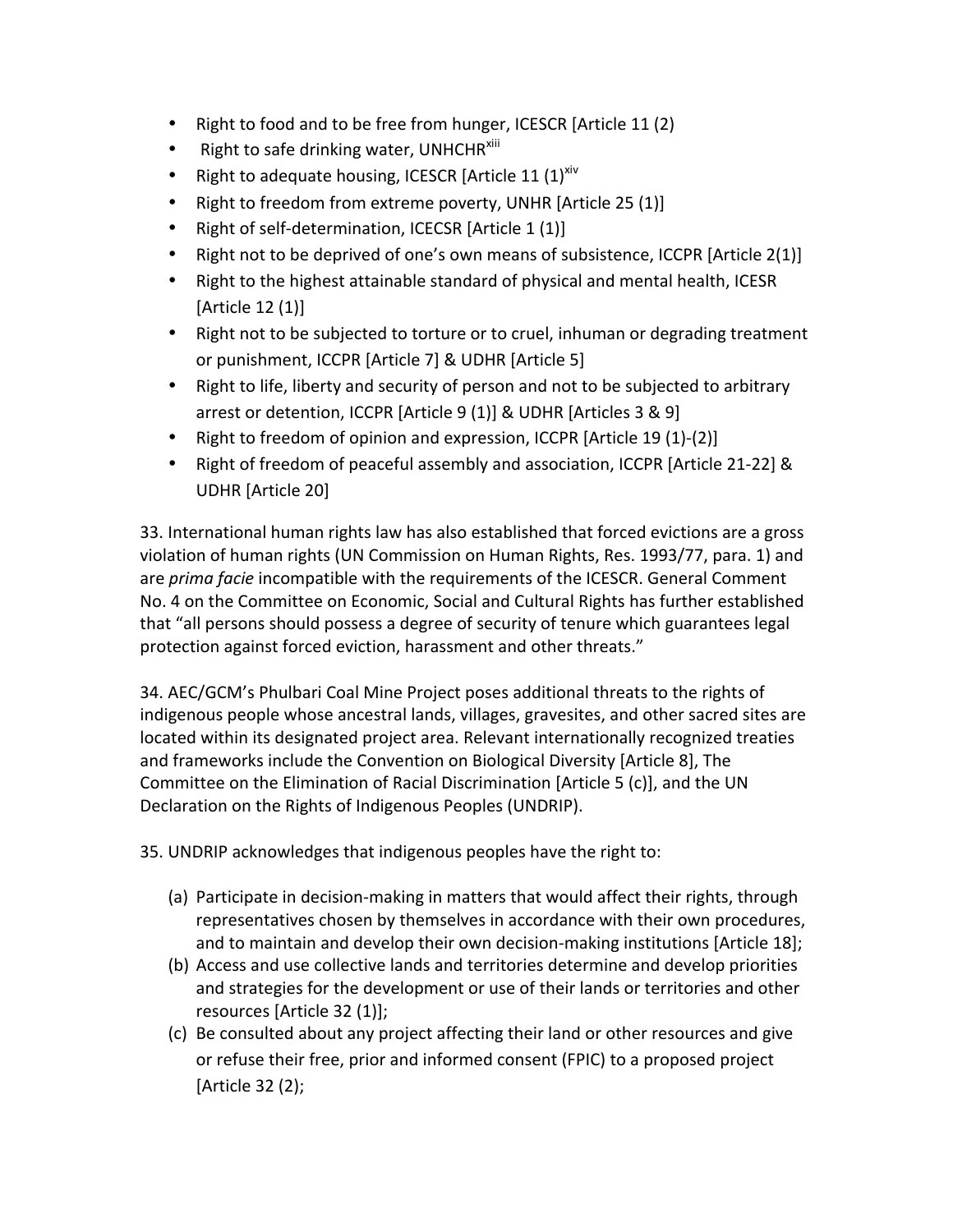(d) Maintain, protect, and have access in privacy to their religious and cultural sites [Article 12]

36. As a multinational enterprise operating from an OECD adhering country, AEC/GCM is should also respect the human rights of those affected by its activities in a manner consistent with the host government's international obligations and commitments. This is from Chapter IV, Human Rights, paragraph one, of the OECD Guidelines, which states that enterprises should protect human rights within "the international human rights obligations of the countries in which they operate."

37. International human rights treaties to which Bangladesh is a state party, include the International Covenant on Economic, Social and Cultural Rights, the International Covenant on Civil and Political Rights, the Convention against Torture and Other Cruel, Inhuman or Degrading Treatment or Punishment and the International Convention on the Elimination of All Forms of Racial Discrimination.

38. Moreover, Comment No. 38 on the OECD Guidelines for Multinational Enterprises 2011 Edition states that:

A State's failure either to enforce relevant domestic laws, or to implement international human rights obligations or the fact that it may act contrary to such laws or international obligations does not diminish the expectation that enterprises respect human rights. In countries where domestic laws and regulations conflict with internationally recognized human rights, enterprises should seek ways to honour them to the fullest extent which does not place them in violation of domestic law, consistent with paragraph 2 of the Chapter on *Concepts and Principles.* 

39. As this makes clear, AEC/GCM should endeavor to respect the obligations of the GOB regardless of whether the state is doing so.

## **Q5. Provide detailed evidence and information that supports the allegations. Official** documents, reports, studies, articles, witness statements can all be considered. The **NCP requires enough information to substantiate what has taken place – anecdotal** statements or unsubstantiated allegations are not sufficient.

40. On 28 February 2012 seven United Nations Special Rapporteurs issued a joint UN press release to call for an immediate halt to AEC/GCM's proposed Phulbari Coal Mine Project, warning "If this open-pit mine is permitted, it could displace hundreds of thousands of people and lead to the violation of fundamental human rights."<sup>xv</sup> This group of seven of the UN's most senior human rights experts warn, "threatens the fundamental human rights of hundreds of thousands of people - including entire villages of indigenous people - and poses "an immediate threat to safety and standards of living."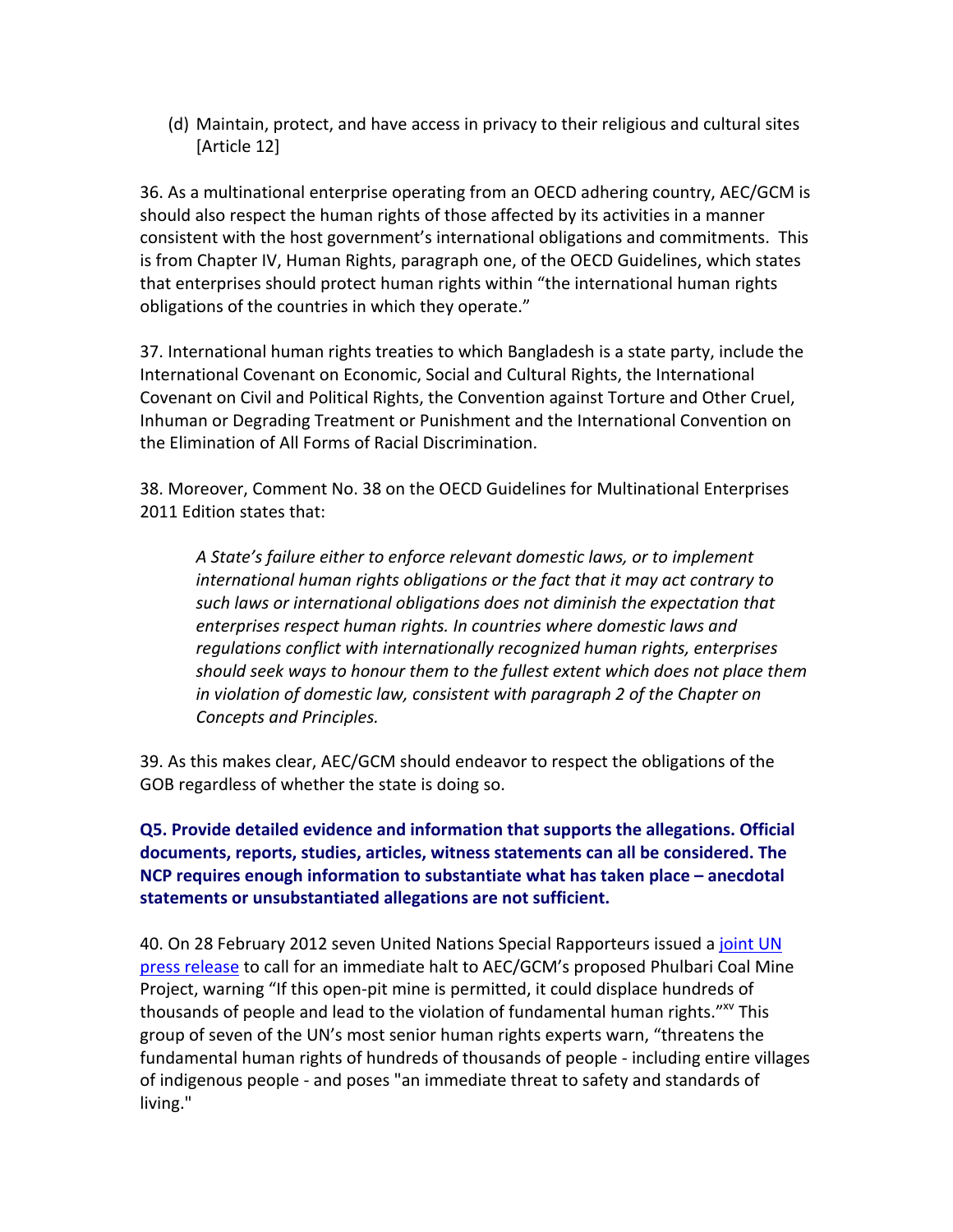41. "Those likely to be affected include entire villages of Santal, Munda, Mahili and Pahan indigenous peoples," the UN Special Rapporteurs note. Displacement on this scale, particularly of indigenous peoples, is unacceptable without the indigenous peoples' free, prior and informed consent, and poses an immediate threat to safety and standards of living," warned the Special Rapporteurs Raquel Rolnik (adequate housing) and James Anaya (indigenous peoples).

42. The Phulbari Coal Mine Project, the UN Special Rapporteurs warn, "would displace" vulnerable farming communities, and threaten the livelihoods of thousands more by doing irreversible damage to water sources and ecosystems in the region."

43. "Nearly half the Bangladeshi population is food insecure, and nearly one quarter severely food insecure. Local food production should be strengthened, not sacrificed for industrial projects," said the Special Rapporteur on the Right to Food, Olivier De Schutter.

44. Focusing on threats to water, Catarina de Albuquerque, the Special Rapporteur on the Human Right to Safe Drinking water and Sanitation, warned "The water table may be lowered by 15-25 metres over the life span of the mine. Access to safe drinking water for some 220,000 people is at stake."

45. "Concerns have also arisen over repression of human rights defenders peacefully protesting the Phulbari Coal Mine and other energy sector developments. The legitimacy of the process is highly questionable," noted the Special Rapporteurs Frank La Rue (freedom of opinion and expression) and Maina Kiai (freedom of peaceful assembly and of association). "People must be informed throughout, and must not be intimidated out of exercising their rights to express their opinions and peacefully assemble."

46. "The Phulbari coal mine may entice developers," the UN human rights experts conclude. "But for many Bangladeshis the wholesale environmental degradation of the Phulbari region will exacerbate food insecurity, poverty and vulnerability to climate events for generations to come."

47. The human rights violations and threats highlighted in the UN press release on AEC/GCM's Phulbari Coal Mine Project are detailed in Sections I-V below. Evidence presented here substantiates that AEC/GCM is in breech of the OECD Guidelines identified below.

48. While some of the evidence below pertains to violations occurring before 1 September 2011, when the UK NCP applies the 2011 version of the OECD Guidelines, AEC/GCM's efforts to force the project forward beginning in 2006 and continuing through today were in gross violation of the standards established by Bangladesh's international human rights obligations and commitments.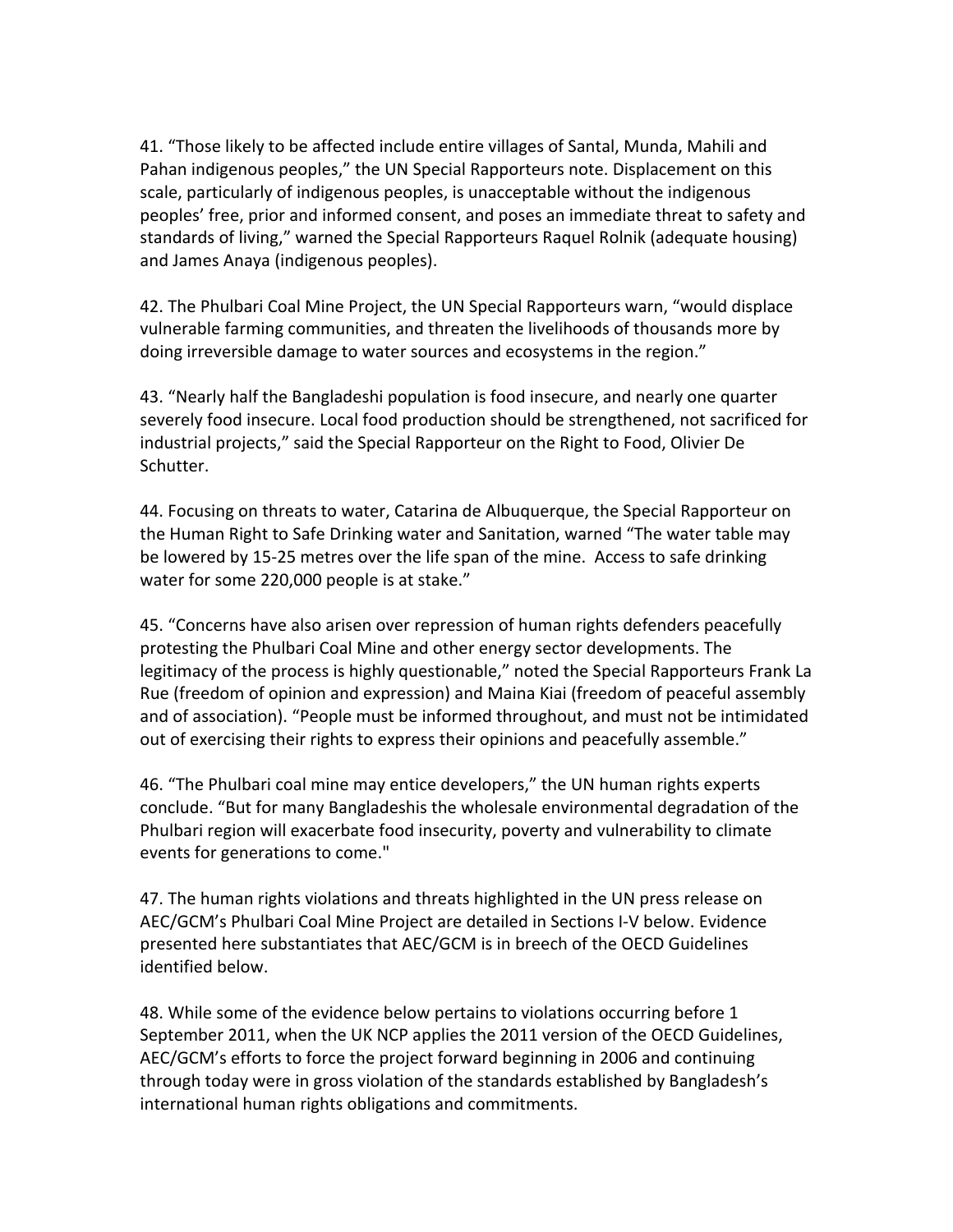49. Further, AEC/GCM's human rights due diligence requirements (Guidelines Section IV.5) are triggered by new actions initiated by the company in 2012 - which are highlighted in AEC/GCM 2012 Annual Report.<sup>xvi</sup>

50. Due diligence requirements are also triggered by the company's certain knowledge of ongoing human right violations associated with the project since 2006, as a result of extensive coverage of these violations by national and international news media, numerous letters of concern from civil society organizations writing to bring human rights risks and violations to the attention of GCM and its shareholders, written evidence submitted to formal inquiries by World Development Movement, International Accountability Project, London Mining Network and others, questions posed about human rights risks and violations by shareholders at the company's annual general meetings, etc.

51. In breach of the OECD Guidelines for Multinational Corporations AEC/GCM's has failed to:

(a) Respect the human rights of those affected by their activities consistent with the host government's international obligations and commitments." (2008 Guidelines Section II.2)

(b) Respect the internationally recognized human rights of those affected by their policies (OECD Guidelines, General Policies II.2)

(c) Respect human rights, which means they should avoid infringing on the human rights of others and should address adverse human rights impacts with which they are involved (OECD Guidelines, Human Rights, (IV.1)

(c) Within the context of their own activities, avoid causing or contributing to adverse human rights impacts and address such impacts when they occur (IV.2)

(e) Seek ways to prevent or mitigate adverse human rights impacts that are directly linked to their business operations, products or services by a business relationship, even if they do not contribute to those impacts (OECD Guidelines, Human Rights, IV.3)

(f) Carry out human rights due diligence as appropriate to their size, the nature and context of operations and the severity of the risks of adverse human rights impacts (OECD Guidelines, Human Rights, IV.4)

 $(g)$  Respect the human rights of those affected by its activities in a manner consistent with the host government's international obligations and commitments (OECD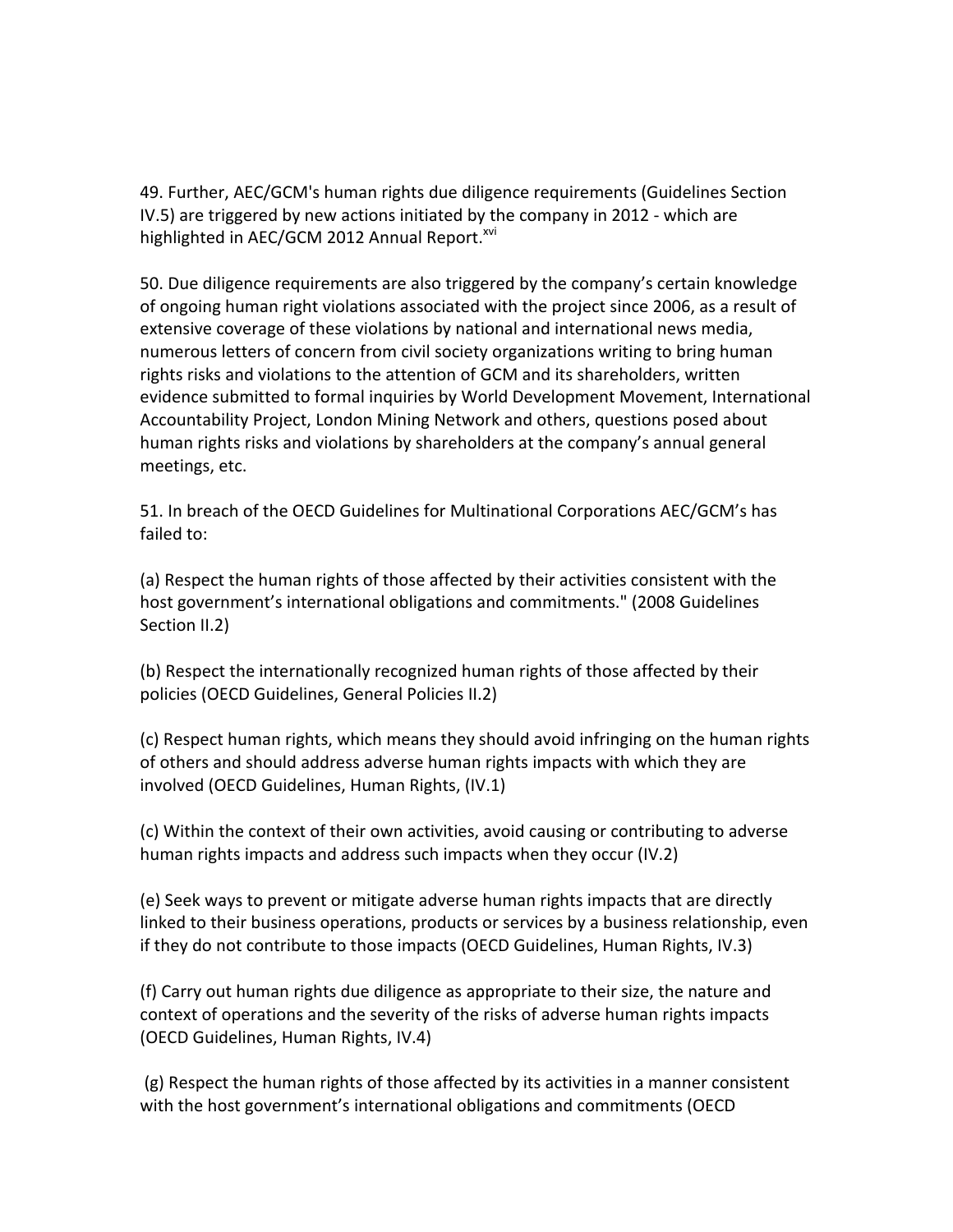Guidelines, Human Rights, IV.5)

(h) Develop and apply effective self-regulatory practices and management systems that foster a relationship of confidence and mutual trust between enterprises and the societies in which they operate (OECD Guidelines, General Policies II.7)

(i) Ensure that timely and accurate information is disclosed, including material information on foreseeable risk factors OECD Guidelines, Disclosure III.2e)

## **I. The Rights to Food, Livelihood & Freedom from Extreme Poverty**

### **52. Rights violated or threatened:**

- Right to be free from hunger, Article 11(2), ICESCR
- Right to an adequate standard of living, right to health and well-being, Article 25, *UDHR*
- Right to work, which includes the right of everyone to the opportunity to gain his *living by work freely chosen or accepted, Article 6, ICESCR*
- Right to a decent living for themselves and their families, Article 7, ICESCR

53. Project plans call for the Phulbari Coal Mine Project, including the mine itself and associated infrastructure, to acquire 14,660 acres of land in Bangladesh's most fertile and productive agricultural region.<sup>xvii</sup> Of this, roughly 80 per cent is comprised of verdant rice fields and fertile farmlands, which serve as the nation's granary and are vital to its food supply. Due to the region's elevation and location, Phulbari's land and food crops are also uniquely protected from the annual flooding that regularly destroys crops elsewhere in this lowland nation.

54. The project's draft Resettlement Plan (RP) clearly states that there will be no landfor-land compensation for the tens of thousands of mostly farming and indigenous families with land-based livelihoods whose land would be destroyed to make way for the mine. Because these lands are located in Bangladesh's most fertile and productive agricultural region, the project also poses a serious threat to the right to food in a country in which nearly half of all people currently do not have enough food (exist below the nutrition poverty line) and nearly one quarter (23.9 per cent) of all people are severely food insecure (consuming less than 1,805 kcals/person/day).<sup>xviii</sup>

55. Research commissioned by AEC/GCM shows that 80 per cent of all households within the project area "derive their livelihoods from essentially subsistence farming, based on rice cultivation."<sup>xix</sup> Phulbari's farmers produce between two and four crops per year, including IRRI and Boro varieties of rice, the country's staple crop. Other important food crops cultivated include wheat, potato, maize, sugarcane, chilies, garlic, onion, mustard, and a wide variety of vegetables and fruits.

56. Data on land holdings in the region is summarized in the 2007 draft RP prepared by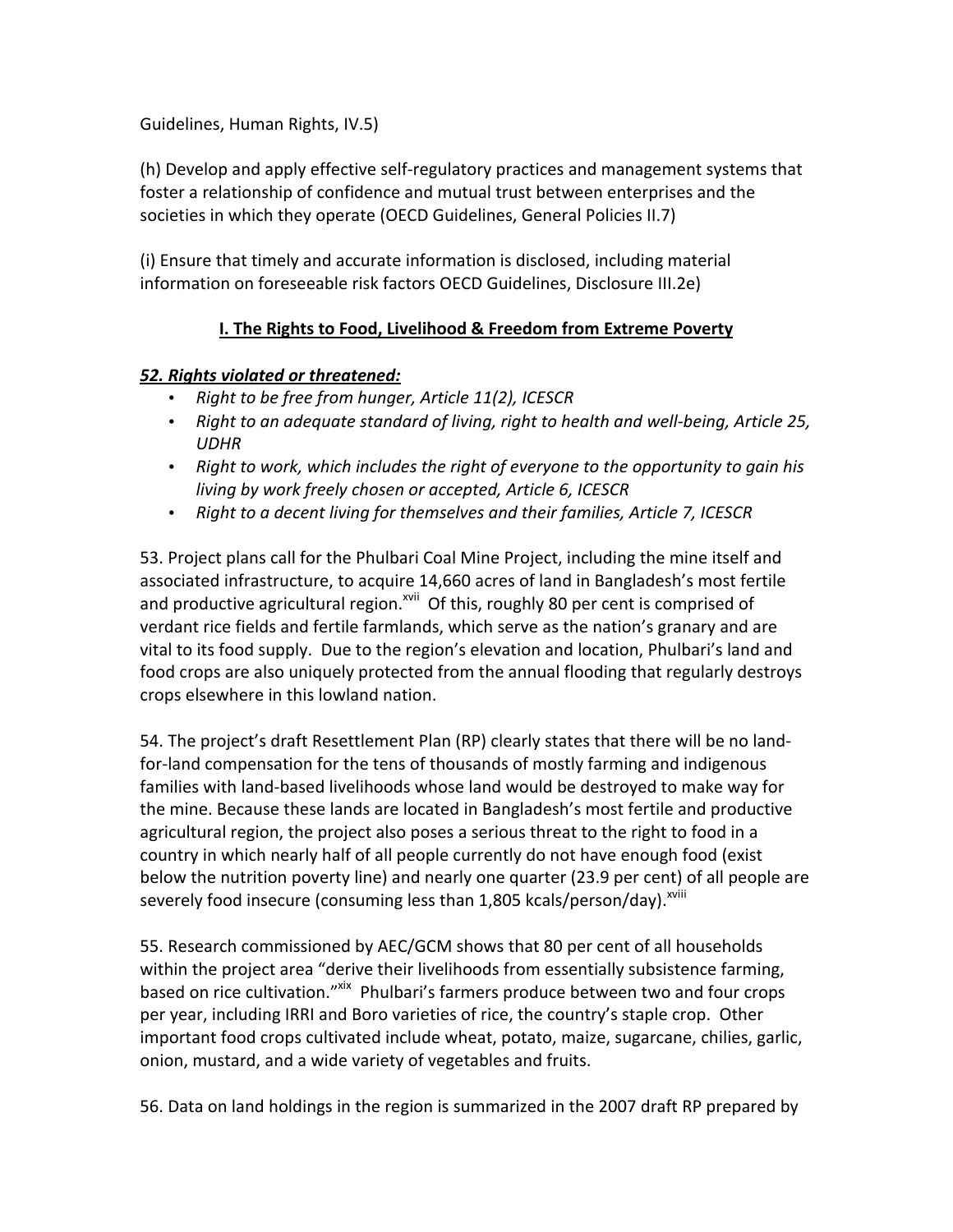AEC/GCM, which includes a survey of 109,227 people in 25,254 affected households. The survey found that nearly 55 perc ent of all households own cultivation land, 35 per cent sharecrop another person's land, and 27.9 per cent lease-in land. Over 67 per cent of all households reported earning income from the sale of agricultural products. $x^2$ 

57. As cultivation lands in Phulbari are devoted to growing food crops, the percentage of households that depend on the lands they cultivate for their subsistence is far greater. Data on the contribution of cultivation to household food supply in the draft RP is inadequate, although it does confirm the fact that "agricultural practices place more emphasis on food security." In a survey with a sample of 9,815 project-affected households who cultivate land, villagers were asked whether the crops they produce are sufficient for their households needs. Of this small sample, "approximately one-third reported that their crops were sufficient for their subsistence requirements, 43 percent that their crops were sometimes insufficient, and 20 per cent at their crops were always insufficient."<sup>xxi</sup>

58. Threats to the right to food are not limited to the loss of fertile and protected cultivation lands. In addition to destroying nearly 12,000 acres of productive agricultural land, the Phulbari Coal Mine Project would also destroy nearly 50,000 (49,801) fruit trees, the poultry farms where people now rear ducks and hens, the grazing lands that support their cattle and other livestock, and a network of rivers, canals, and beels (ponds or wetlands) that currently support over one thousand fisheries.

59. The loss of each of these vital resources further imperils the right to food and people's ability to meet their most basic subsistence needs. According to the draft RP, nearly 82 per cent of all households surveyed own fruit trees. There are 21 varieties of fruit trees in the designated project area, the most common being mango, jackfruit, guava, banana, coconut, plum, papaya, and lemon.<sup>xxii</sup>

60. An even greater percentage of households have livestock that are a vital source of meat, milk, eggs, and cash income: 88.3 per cent own chickens; 64.5 per cent own cattle, 44 per cent own goats; 39 per cent own ducks; and 7.8 per cent own sheep; 4 per cent own buffalo; 3.6 per cent own pigeons; and 2.4 per cent own pigs.<sup>xxiii</sup> Moreover, as seen in Bangladesh's 1996 Agricultural Census, there is a clear correlation between landholdings and livestock ownership, with most bovine, goats, and sheep being raised by households that own farmland.<sup>xxiv</sup>

61. The draft RP also states "most household with access to ponds undertake fishing for subsistence requirements, while some persons rely on fishing as their major source of income." Of 8,869 households surveyed, 14 per cent have ponds that would be "affected by Project activities in the Mine Footprint area." These 1,244 households cultivate a variety of fish, with Rui, Katal, Silver Carp, Mrigal and Telapia being the most common, and all report the sale of fish from these ponds as a source of income.<sup>xxv</sup>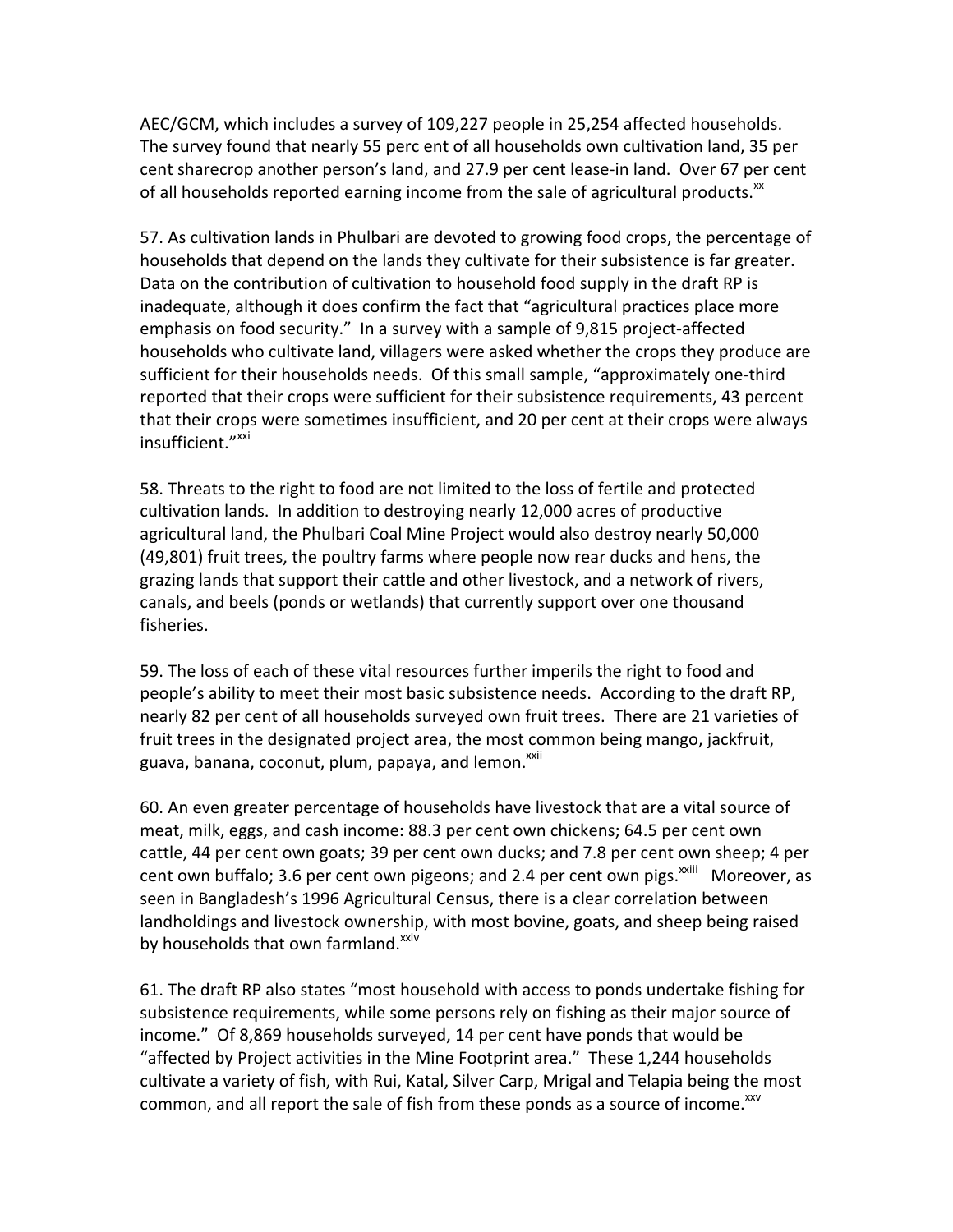62. The Phulbari Coal Mine Project also poses risks to at least three river eco-systems and the aquatic and land-based species they support, thereby threatening these vital sources of food as well. Project plans call the Khari Pul and Namissa rivers to be diverted in an effort to mitigate the effects of dewatering operations at the mine, which are expected to lowering the water table by as much as 15-26 meters in a region extending far beyond the mine itself (further details are provided in Section II on the right to water below). Plans also call for repeated dredging of the Pussur River to allow for the transport of coal.

63. Further threats to the right to food are posed by plans for the transport of coal, which threaten the Sundarbans Reserve Forest, a vast mangrove wetland that encompasses approximately 600,000 hectares of land and water contains over half of Bangladesh's remaining natural forest. The resources of the world's mangrove forests have been described as "the rice bowl" of communities who depend on them for food and their livelihoods. In this sensitive eco-system, sea grass beds and coral reefs provide shelter, food, and nurseries for shrimp and fish that are a vital source of protein. Bangladesh's mangrove forests support an extraordinary range of biodiversity, with 453 recorded species.<sup>xxvi</sup>

64. Most households affected by AEC/GCM's proposed Phulbari Coal Mine Project will become landless. Despite the critical importance of land to the farming and indigenous households in Phulbari that now depend on these natural resources for their food and livelihoods, project plans clearly state that "Most households will lose their entire landholdings" and cultivation lands will not be replaced. The draft RP baldly states that: "Large tracts of cultivation land will be permanent  ${sic}$  acquired by the Project and most households will become landless." xxvii

65. There is, quite simply, no available land to replace the  $14,660$  acres this project would destroy in Bangladesh, one of the world's most densely populated countries. This is implicitly acknowledged in the RP, which states: "the Project will not acquire replacement cultivation land for displaced households, because this will simply transfer the impacts associated with the loss of land to households in host communities." xxviii

66. The complete absence of any land-for-land compensation of cultivation lands raises grave concerns in light of the fact that most households whose land will be destroyed if this project is allowed to go forward are farming and indigenous households with landbased livelihoods. Project plans calling for cash compensation show a deeply troubling disregard for the large body of research on development-forced displacement showing that reliance on cash compensation results in impoverishment.<sup>xxix</sup> Moreover, the Phulbari Coal Mine Project would introduce these impoverishment risks in one of the world's most economically poor countries.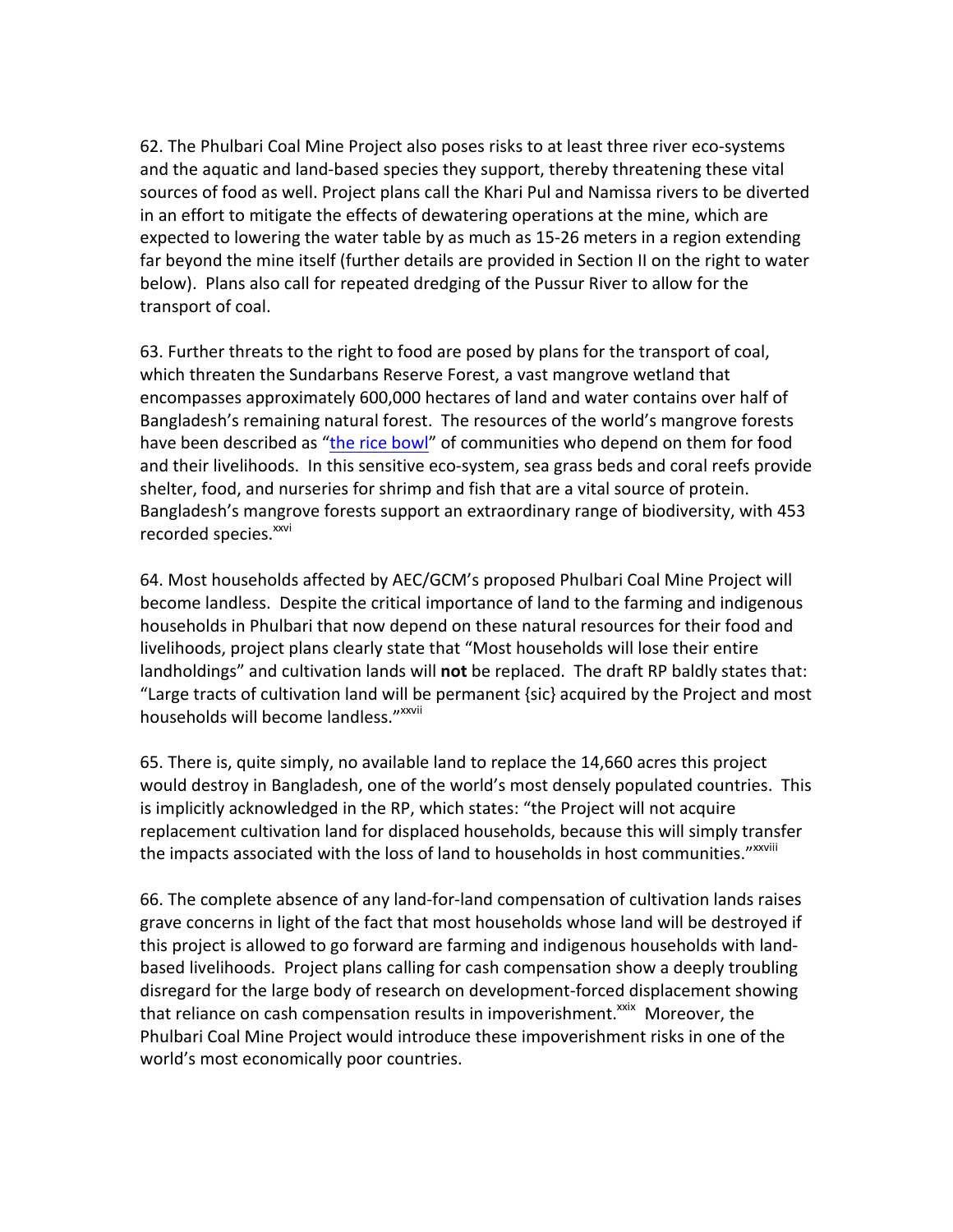67. The impacts are likely to be devastating for those most directly affected by the destruction of their lands and livelihoods, and pose a clear and extreme threat to their right to food. In short, if allowed to move forward, the Phulbari Coal Mine Project would destroy the very resource that people reply on to feed themselves and their families, while transforming hundreds of thousands of productive farmers into landless people with no clear prospects for other means of subsistence or employment.<sup>xxx</sup>

68. The critical importance of land to people threatened by the project is evidenced by their replies when asked to select three factors that would be most important to them in restoring their livelihoods following displacement. Of all households surveyed, fully 95 per cent of all landowning households selected purchasing replacement land as their primary priority.<sup>xxxi</sup>

69. The agricultural lands and grazing lands, fruit trees, ponds, rivers, and mangrove forests threatened by the Phulbari Coal Mine Project each constitutes a vital source of food in Bangladesh, particularly in light of Phulbari's importance as a food-producing region and the fact that the country has yet to achieve food security. The threatened destruction of these irreplaceable resources would violate the right to food for hundreds of thousand of people and must not be allowed to go forward.

70. We are unaware of any research by AEC/GCM to assess how its planned destruction of these resources will impact food security within the Phulbari region itself or the nation as a whole. This is a critical and unacceptable omission.

# **II. The Right to Water**

### **71. Rights Threatened or Violated**

- *United Nations General Assembly water rights resolution to expand the Universal Declaration of Human Rights to access to clean water and sanitation approved July 28, 2010.*
- General Comment No. 15 of the United Nations Committee on Economic, Social and Cultural Rights on Articles 11 and 12 of the 1966 International Covenant on *Economic, Social and Cultural Rights.*

72. The Phulbari Coal Mine Project poses similarly grave risks to the United Nations recognized right to water, with severe adverse impacts on rivers and groundwater vital for household and agricultural use within the township of Phulbari, surrounding villages and local farming communities located more than 10 kilometers from the mine's footprint.

73. Over half of all people in the township of Phulbari report that they do not currently have enough water.<sup>xxxii</sup> Experts are concerned about potential desertification of the entire northwest region, where underground water levels have been gradually falling and are not being replenished by seasonal rainfall. According to one source, about 30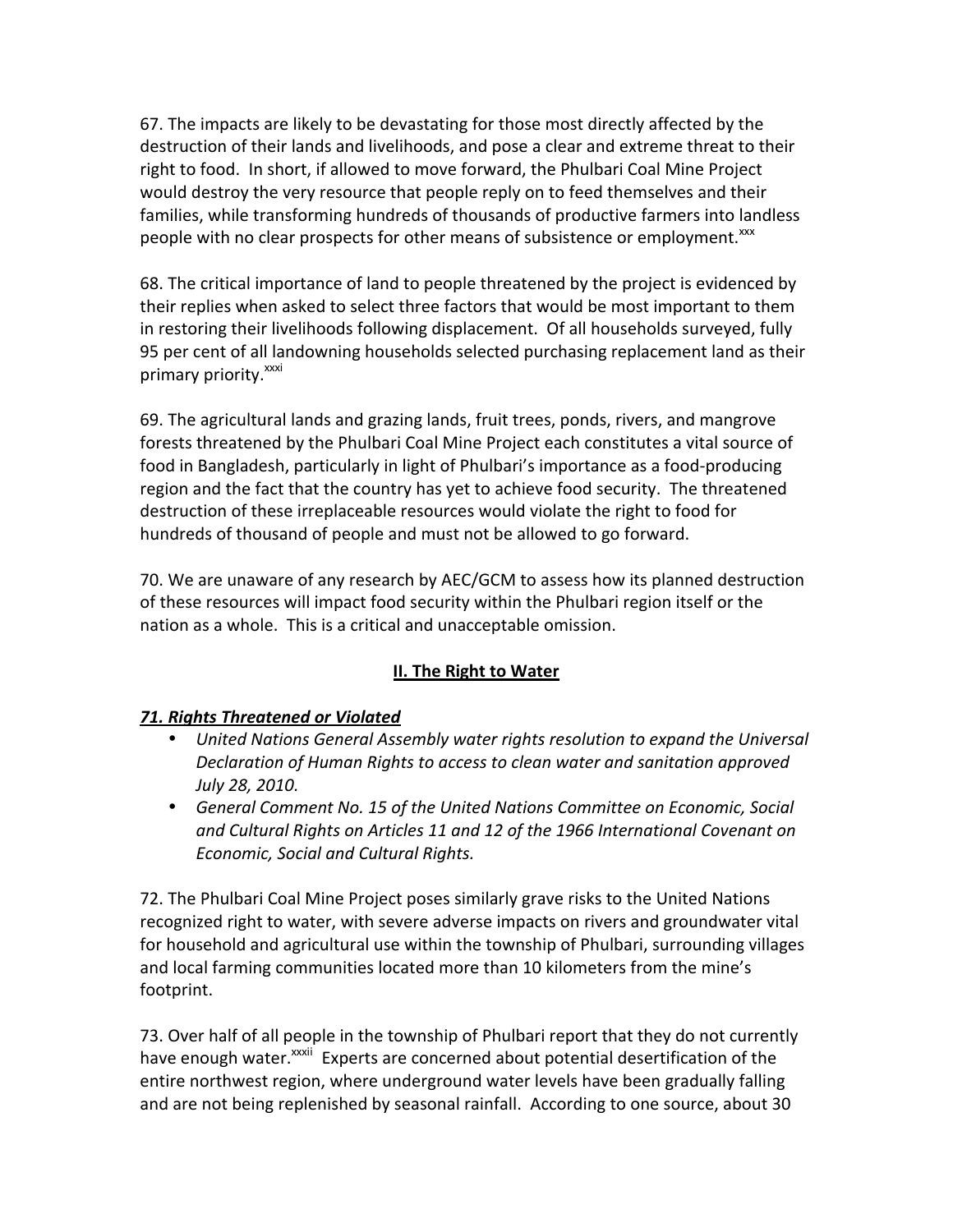per cent of the tube wells in the area have already become inoperative as a result of declining underground water level. xxxiii

74. In such circumstances, any reduction in access to water or water quality will have very serious or even catastrophic consequences. Nonetheless, AEC/GCM's project plans call for huge pumps to operate continuously night and day over the  $36+$  year life of the mine, draining water from 1000-foot deep pits, and sucking water from the surrounding villages' wells and irrigation canals. The extracted water will be used for mining operations (dust control and coal washing).

75. According to an English language summary of the Expert Committee Report on the Phulbari Coal Mine Project issued in 2006<sup>xxxiv</sup>, these "dewatering" operations at the mine will lower the water table by 15-25 meters, affect a vast region that extends more then 10 kilometers beyond the mine's footprint, and reduce access to water for 220,000 people.<sup>xxxv</sup>

76. A.K.M. Shamsuddin, a petroleum and mining consultant, warns of "disastrous" consequences for Bangladesh, including desertification of the country's entire northwest region, if the Phulbari Coal Mine Project is allowed to go forward:

Extraction of Phulbari coal adopting open-pit mining method can be disastrous for the north-western region in particular and Bangladesh in general due to dewatering of arsenic contamination free source of drinking and irrigation groundwater from DupiTila formation from a depth of 250 to 300 meters to the tune of 800 million liters per day over a period of 38-years. Dewatering in the Phulbari mining area may not only disturb but also damage the aquifer, making the area a desert like place.<sup>xxxvi</sup>

77. The risk of tube wells and irrigation canals running dry as the water table drops is painfully tangible to people in Phulbari, who have witnessed the suffering of people in 15 nearby villages, who have already lost access to water as a result of the huge quantities of water currently being pumped out for coal mining operations at the Barapukuria mine, located roughly ten miles from Phulbari.

78. Violations of the right to water and sanitation posed by the Phulbari Coal Mine Project are not limited to threats posed by the lowering of the water table. Experts studying the technical aspects of the project warn that there is a high risk of acid mine drainage contaminating a network of rivers extending far beyond the project area and poisoning water resources and soil for centuries to come.<sup>xxxvii</sup>

79. Emissions and coal dust generated by at least one planned 500 mega-watt coal-fired power plant will also pollute water resources, as well as soil and air, with mercury, lead, and other heavy metals and toxins. As noted in Section I on the right to food, plans to divert two rivers in an effort to mitigate the impact of dewatering operations and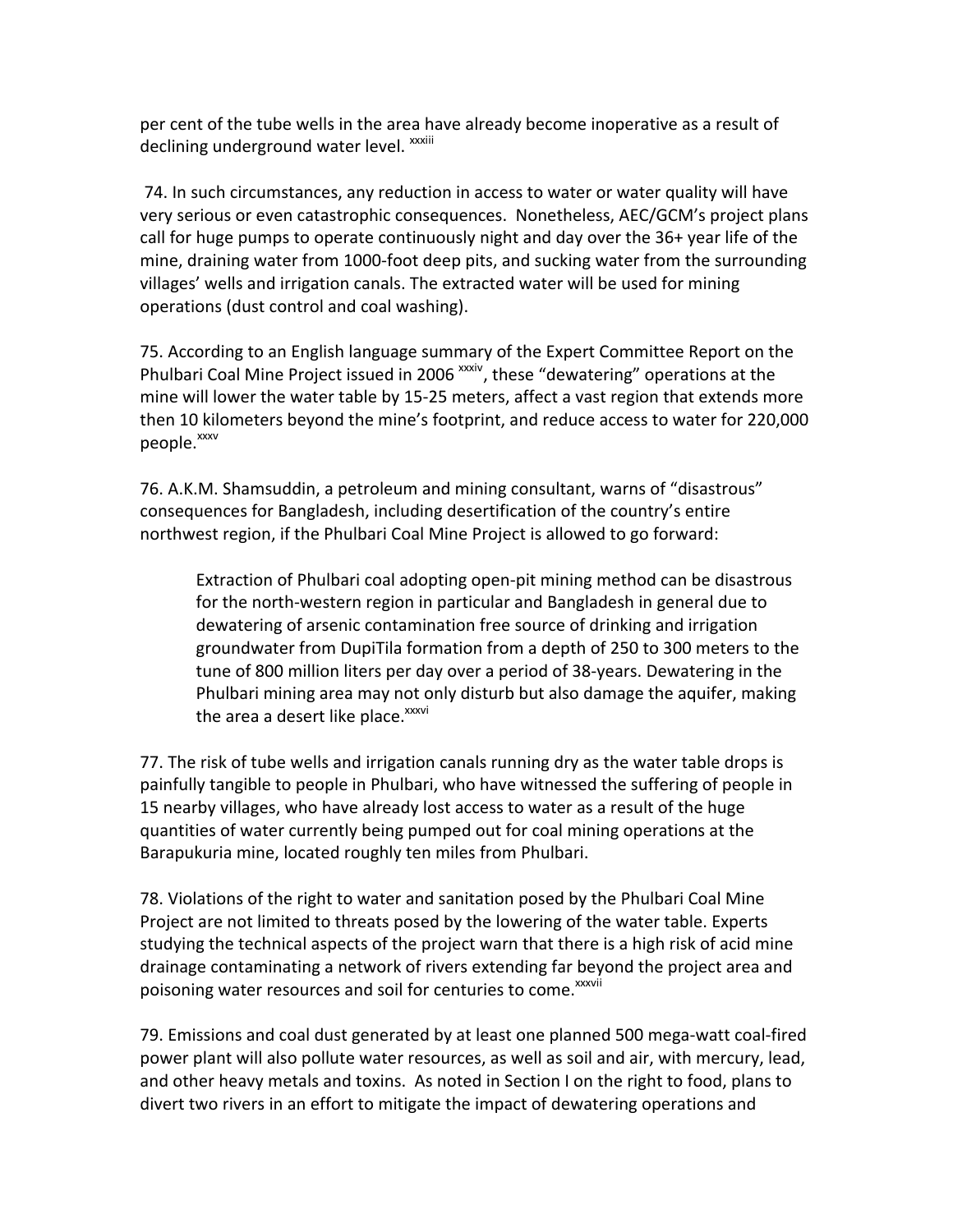repeatedly dredge a third river to allow for the transport of coal threaten these river eco-systems and the communities that rely on them.<sup>xxxviii</sup>

80. Mining researcher Roger Moody carried out a detailed analysis of the Environment and Social Impact Assessment (ESIA) and Summary Environmental Impact Assessment for the Phulbari Coal Mine Project in 2008. In a written report commissioned by the Bank Information Center (BIC), Moody writes that "The success of the mine is contingent on a huge number of practical measures to change the hydrology of the mining-affected areas, not just its 'footprint'. XXXIX Despite the complex and technically challenging measures proposed by AEC/GCM to mitigate impacts on water availability and quality, Moody writes, trials have not been carried out to test their feasibility.

81. Moreover, Moody warns, many of the measures proposed by AEC/GCM- such as diverting the Khari Pul River which cuts through the mine's footprint – is a "potentially" hazardous" undertaking, the consequences of which are addressed ambivalently in the study (where they are addressed at all)." Further risks are posed by the challenge of controlling potentially damaging seepages from overburden, coal dumps, and runoff from the pit, and preventing the discharge of wastewater with harmful effluents.

82. Despite the enormous threats the Phulbari Coal Mine Project poses to the right to water in a region in which people already do not have enough water to meet their needs, Moody writes (p. 18), the project lacks "a functional water management plan", and critical components are "left to speculation," including whether water removed from the mine will contain acidic or toxic materials and what treatment would be required before they are released for household or agricultural use. Also unaddressed are revisions that would be required if a proposed coal-fired power plant is approved, despite that fact that this would "exert huge new demands for water."

### **III. The Right to Adequate Housing & Livelihood And Protections against Forced Evictions**

### *83.\$Rights\$Threatened\$or\$Violated*

- Right to an adequate standard of living, right to health and well-being, Article 25, *UDHR*
- Right to adequate housing, Article 11(1), CESCR
- *right to be protected from unlawful forced evictions which are gross violations of* a range of internationally recognized human rights (UN's Basic Principles and Guidelines on Development-based Evictions and Displacement, A/HRC/4/18 [paragraphs 1, 6 & 13; and UN Commission on Human Rights, Res. 1993/77, [paragraph 1 ]

84. The number of people that AEC/GCM would forcibly uproot and evict from their homes and lands in order to make way for the Phulbari Coal Mine Project and associated changes to infrastructure is contested. On the lowest end of the spectrum,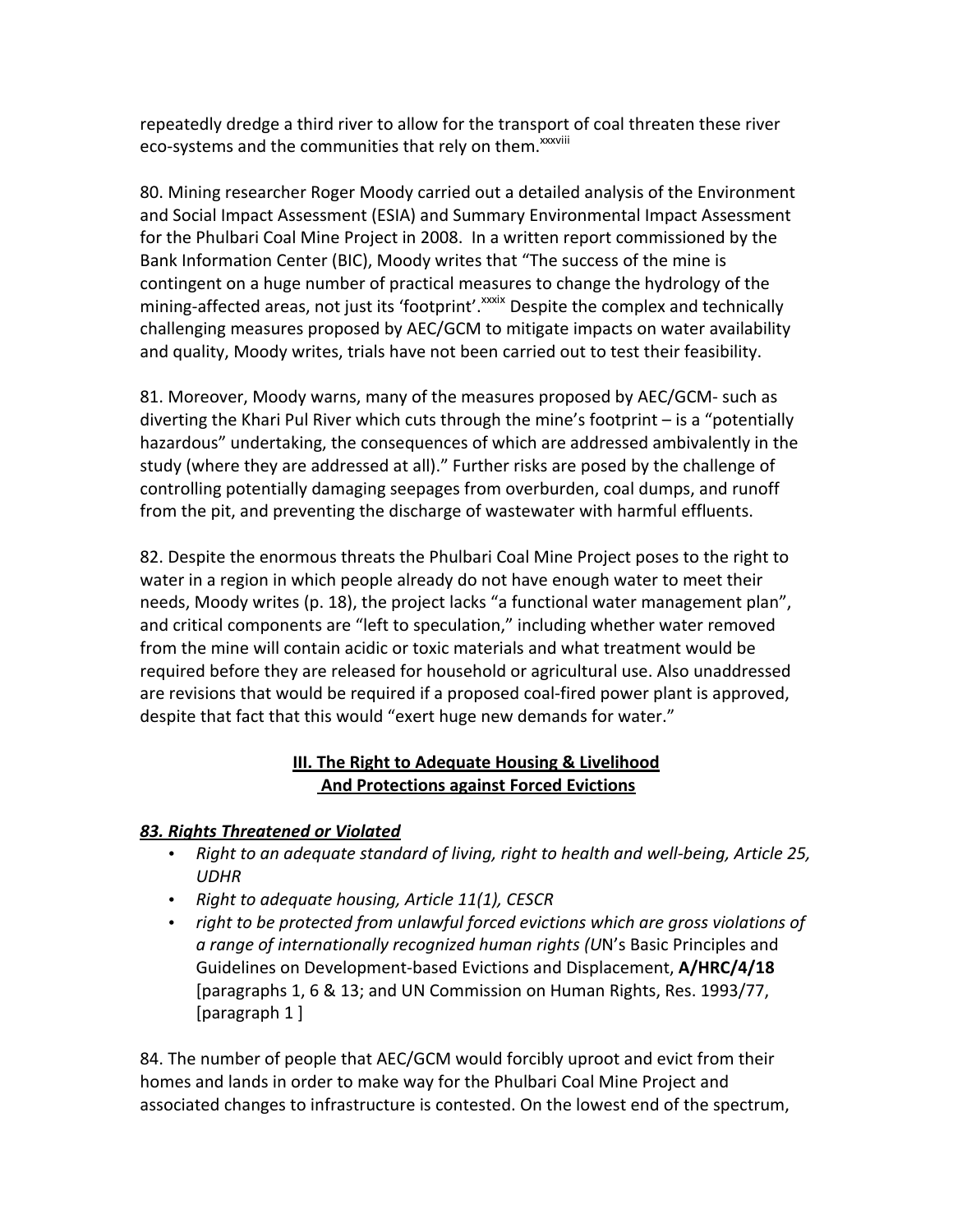the draft RP for the project commissioned by AEC/ GCM $^{\text{at}}$  states that the project would affect a total of 50,691 people in 11,466 households. Of this 85 per cent would be displaced and resettled. The remaining 15 per cent would be "economically impacted" but, the draft RP assumes - would not be displaced as a result.<sup>xli</sup>

85. In contrast, the 2007 Summary of the Expert Committee Report concluded that nearly 130,000 people would be directly affected, and as many as 220,000 people may be displaced over time as their tube wells and irrigation canals run dry. $x_{\text{min}}$ 

86. In 2008, IAP carried out a detailed analysis of the draft RP, commissioned by the Bank Information Center (BIC), and found that it significantly underestimates the actual number of people the project would displace.<sup>xliii</sup> Notable examples of ways in which the actual scale of displacement has been artificially understated in the draft RP include:

- It fails to consider any displacement resulting from immediate and long-term environmental impacts, including the drop in the water table affecting which, as noted above, is estimated to affect 220,000 people.
- It classifies as "displaced" only those households that would lose all of their land, excluding from its estimates of displacement all people in 1,487 households within the project area who are classified as "affected by loss of land but non-displaced." However, it cannot safely be assumed that economically poor households can lose a portion of their lands without being displaced by the adverse impacts on their livelihoods.
- It excludes 3,500 people living in 11 communities that would be bisected by the mine, meaning that half of the village will be inside the mine footprint itself, preferring to take a wait and see position on whether disturbances from mining operations, including "excessive noise levels" and dust, will render their homes sufficiently uninhabitable so as to necessitate relocation.
- It classifies as "non-displaced" persons in 110 households potentially affected by changes in transportation infrastructure on the grounds that "these households would be relocated within their existing villages." (Annex 1, p. 8). This is indefensible, as "relocation" within one's village does constitute displacement. Moreover, project plans for realigning existing rail corridors and constructing a new line have not been finalized, making it impossible to determine the actual displacement impacts.
- It fails to address possible displacement in host communities, despite calling for the resettlement of nearly 50,000 people. It is unrealistic to assume that resettlement can be carried out without any additional displacement in host communities in light of Bangladesh's extremely high population densities.
- It inexplicably excludes any estimate of displacement resulting from construction of a port coal terminal to be developed on the coast in Khulna for the export of coal.

87. This analysis of troubling inadequacies in estimating the number of people who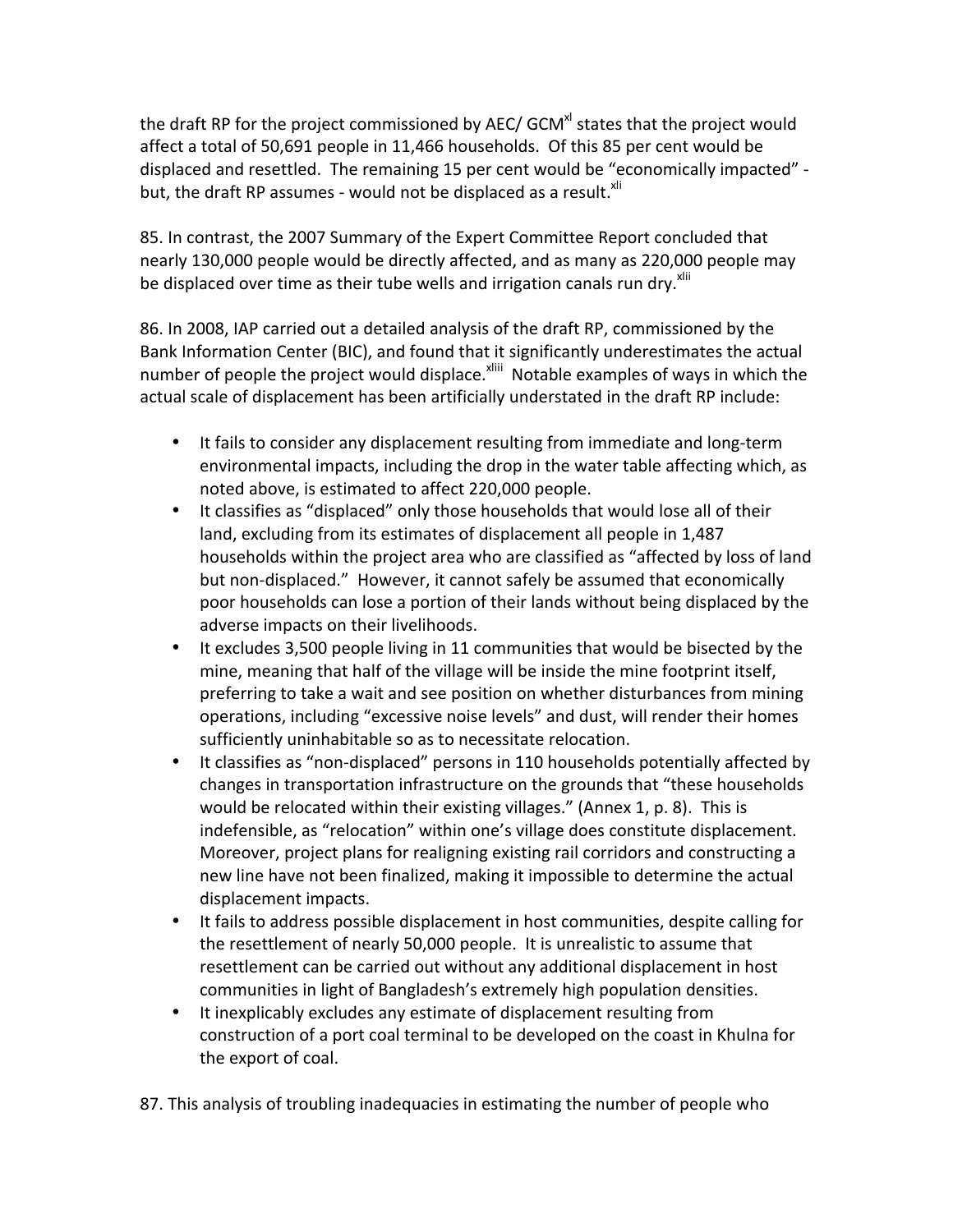would be displaced by the Phulbari Coal Mine Project is hardly exceptional. On the contrary, there is a large body of research on development-induced displacement and resettlement that shows that obligations to fully account for and resettle people displaced in the name of the "greater public good" are often unfulfilled.<sup>xliv</sup> Resettlement and rehabilitation schemes are commonly neglected, under-funded, and poorly planned and implemented, and international financial institutions, private sector banks, and governments alike routinely fail to uphold their obligations to fully account for all those displaced and re-settle them adequately in a manner that does not violate their right to adequate housing and other human rights.

88. In light of what is known about the risks of forced displacement and, in particular, the risk that projects will understate or minimize the actual scale of displacement, we should expect to see a very careful accounting of displacement in a project that will, by the financier's estimate, destroy lands currently occupied and cultivated by tens of thousands of people. Instead, what we see in the draft RP for AEC/GCM's Phulbari Coal Mine Project are glaring inadequacies in accounting for all the risks of displacement.

89. This failure to adequately account, plan for, and finance actual displacement impacts means that there is a very high probability that the project will violate the UNrecognized rights to adequate housing as well as the rights to an adequate standard of living, health, and well-being if allowed to go forward despite these inadequacies in project planning and funding.

# **IV. The Rights of Indigenous Peoples**

### **90. Rights threatened or violated:**

- Self-determination, Shared Article 1, ICCPR and ICESCR and Article 3, UNDRIP
- Free, prior and informed consent for any relocation, Article 10, UNDRIP
- Collective rights to lands and territories, Article 26, UNDRIP
- Control over development priorities, Article 32, UNDRIP
- The UN's Rio Declaration on Environment and Development, Agenda 21
- Consultation and Disclosure, Principle 5, Equator Principles

91. Land to be acquired for the Phulbari Coal Mine Project include entire villages of indigenous households belonging to the Santal, Munda, Mahili, and Pahan groups who are believed to be descendants of a pre-historic 'Pre-Dravidian' people and are considered to be the oldest inhabitants of the South Asian sub-continent.<sup>Xlv</sup>

92. As with AEC/GCM's estimate of the total number of people the project would displace, the company's estimates of the number of indigenous people that would be displaced are vague, tentative, and disputed.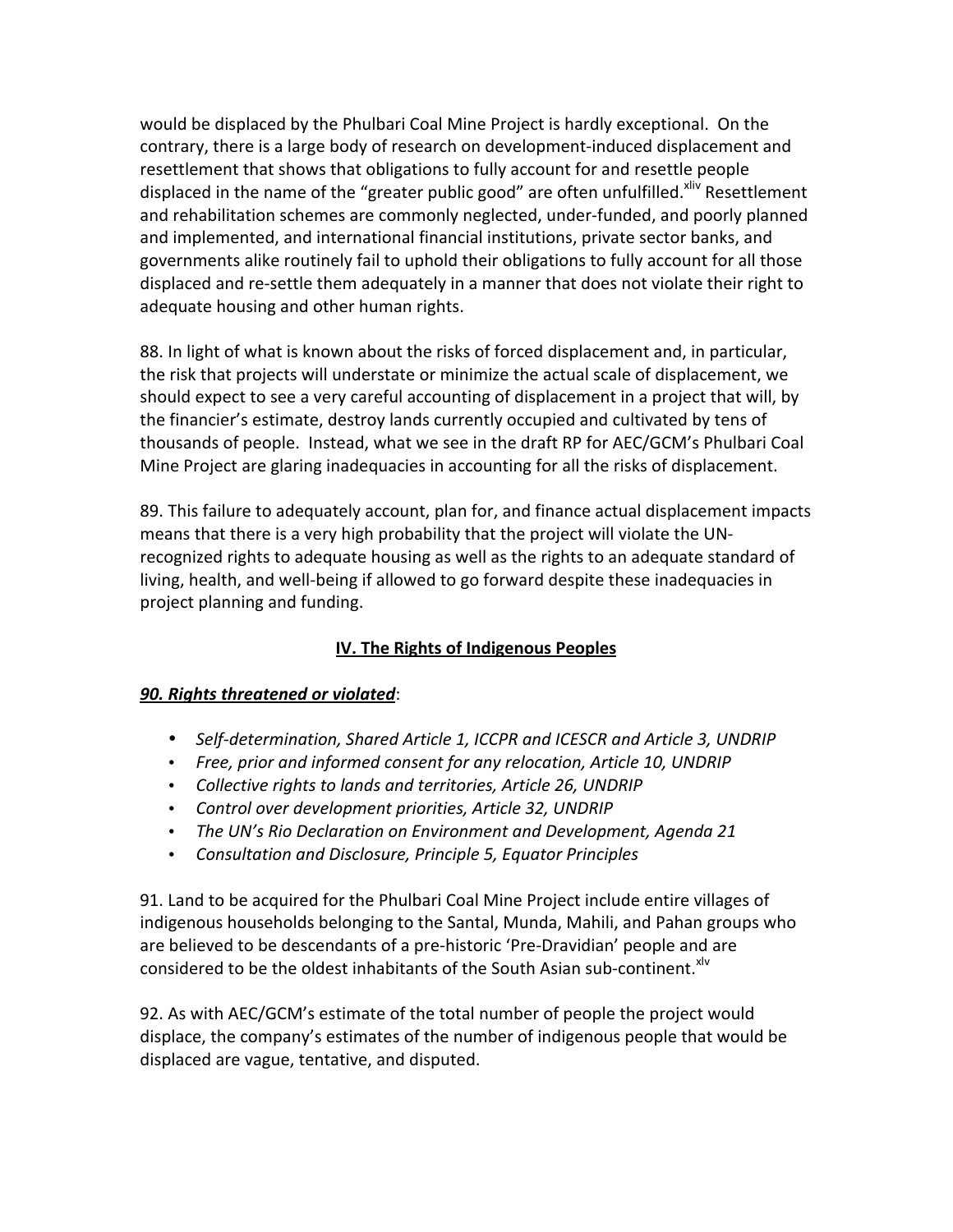93. According to AEC/GCM's Indigenous People's Development Plan for the project (hereafter IPDP), indigenous households make up 7.3 percent of all households to be displaced.<sup>xlvi</sup>

94. The IPDP (p. 7) states that 2,328 indigenous people in 529 households from 23 villages are "likely to be displaced." Of these, 513 households in 21 villagers are located within the mine's footprint. An additional 110 indigenous households from seven villages "could be affected by transport infrastructure", including realignments of railways and roads, and households that "may be affected by developments in the western extension of Phulbari town may also comprise indigenous people, although numbers are likely to be few."

95. In contrast, Bangladesh's National Indigenous Union (Jatiya Adivasi Parishad or *JAP<sup>xlvii</sup>*), a platform of indigenous people living in Bangladesh's northwest region, estimates that 50,000 Indigenous people belonging to 23 different tribal groups would be evicted or impoverished by AEC/GCM's Phulbari Coal Mine Project.<sup>xlviii</sup>

96. Indigenous people have participated in organizing and marching in massive rallies and demonstrations against the Phulbari Coal Mine Project since 2006. Efforts to force the Phulbari Coal Mine Project forward without their consent threaten to violate their rights to self-determination and contravene the spirit of the United Nations Rio Declaration on Environment and Development.

97. Seeking international support for protection of their rights, the President of Bangladesh's National Indigenous Union, Rabindranath Soren, traveled from Bangladesh to New York in May of 2011 to participate in the 11th session of the United Nations Permanent Forum on Indigenous Issues and meet with the United Nations Special Rapporteur on the rights of Indigenous Peoples, James Anaya.

98. Soren presented the UN's most senior expert on indigenous rights with two documents that he authored: Phulbari Coal Mine Project and Indigenous Peoples and Right to Food and Indigenous Peoples in Bangladesh. The first document details the threats that AEC/GCM's proposed Phulbari Coal Mine Project poses to the rights, lands, and livelihoods of tens of thousands of indigenous people: "50,000 indigenous peoples belonging to Santal, Munda, Mahali, Oraon, Pahan, Ghatoal, Bhuimali, Karmokar, Turi, Hari, Rai and Rabidas ethnic groups, of 67 villages in Phulbari, Nababganj, Birampur and Parbatipur upazilas (sub-districts) will be potential victims of the project."

99. "Human rights specifically guaranteed to Indigenous Peoples that would be threatened if the Phulbari Coal Mine project were allowed to go forward," the document notes, "include the right to self-determination, the right to free, prior and informed consent, the right to access and use collective lands and territories, and the right to participate in the definition of plans and priorities for the development of their lands."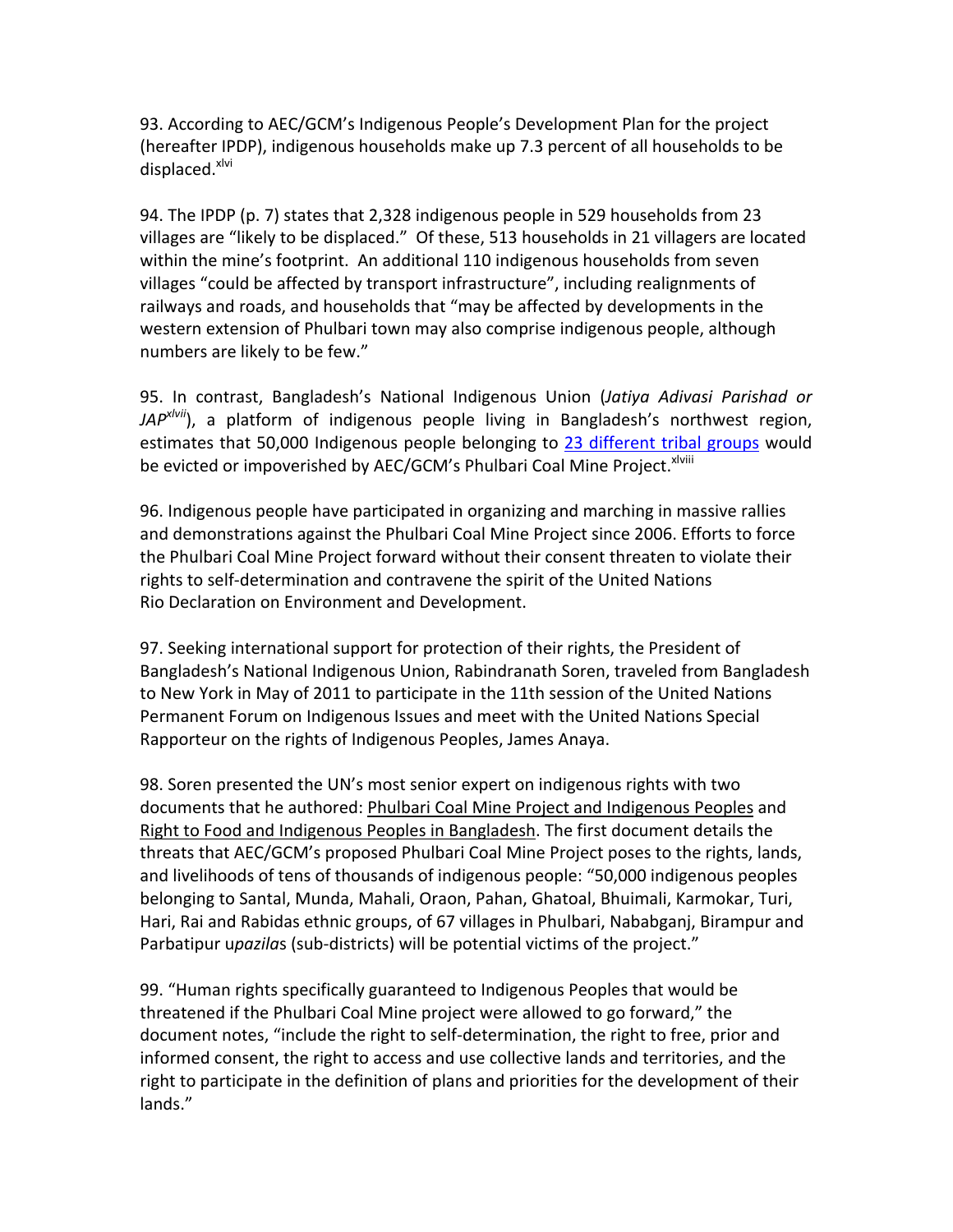100. Demands made by *Jatiya Adivasi Forum* in this 2012 document are:

"(a) Cancel open-pit extraction of coal project that threaten diverse impact on localities;

(b) Cancel all anti-national interest agreement made with foreign company for coal extraction;

(c) Ensure adequate compensation to the affected people of this project;

(d) Uphold its human rights obligations in all proceedings and decisions related to the Phulbari coal mine:

(e) Uphold right to food, health, a healthy environment, housing and an adequate standard of living."

101. At the UNPFII, Soren also co-submitted a Report on Human Rights Situation of Indigenous Peoples in Bangladesh To Prof. James Anaya, Special Rapporteur on the Rights of Indigenous Peoples, which documents gross human rights violations against Indigenous Peoples in Bangladesh that "continue unabated," and cites AEC/GCM's Phulbari Coal Mine Project in detailing threats to customary indigenous lands in Bangladesh.

102. In December of 2010, Soren initiated outreach to Cultural Survival, a Boston-based human rights organisation that advocates for the human rights of indigenous Peoples, with a letter formally requesting Cultural Survival's assistance in halting the proposed Phulbari Coal Mine Project.

103. Cultural Survival responded immediately by launching a Phulbari Global Response campaign to avert a "humanitarian and ecological catastrophe," and called for an immediate halt to the Phulbari Coal Mine Project on the grounds that it would forcibly remove thousands of indigenous people from their homes and farmlands and thereby violate the UN Declaration on the Rights of Indigenous Peoples (UNDRIP).

104. On 27 January 2011, the Director of Cultural Survival's Global Response Program, Paula Palmer, addressed a letter to Bangladesh's Prime Minister Sheik Hasina summarizing what is at stake for the indigenous people threatened by the proposed coalmine:

Even in the face of reported government threats and repression, Indigenous residents of Phulbari continually express their opposition to the mine and their refusal to be forcibly displaced. To them the mine means ethnocide. If their small communities are broken apart and dispersed, they may not be able to maintain the cultural traditions, religious practices and languages that have sustained them for thousands of years, as is their right.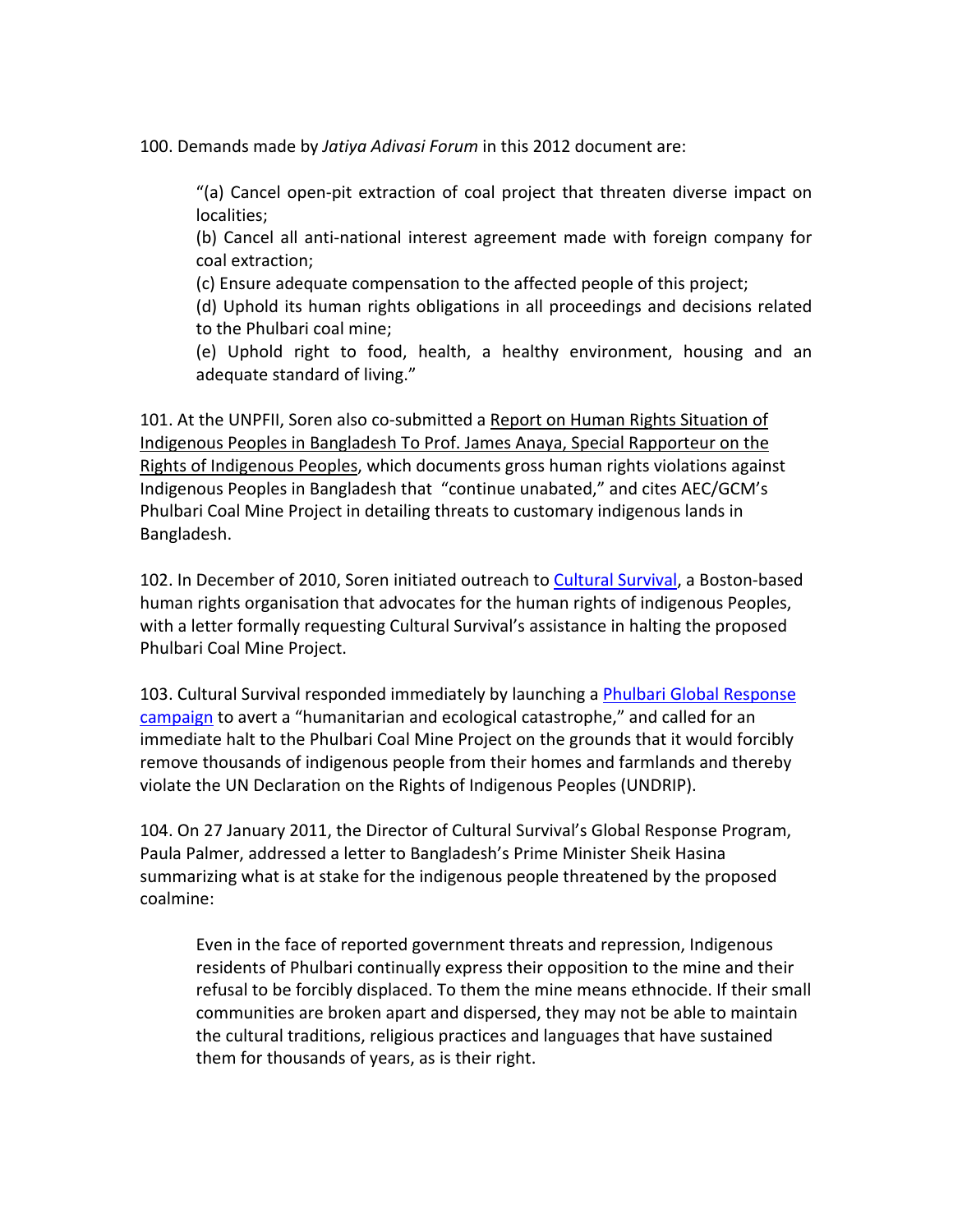105. In a letter to Cultural Survival dated 8 March 2011, [then] then GCM Chief Executive, Steve Bywater takes the position that the forced relocation of Indigenous people can be carried out without violating their right to FPIC: "Our resettlement programme will recognize the right of all affected people to free, prior and informed consent for any development project."

106. "People will be given a choice," Bywater later adds - although here he is referring quite narrowly to compensation options. What Bywater fails to address in making this claim is the fact that no one is being offered the option of avoiding eviction and resettlement.

107. Borrowing a definition of forced displacement from the International Finance Corporation – whose Performance Standards AEC/GCM claims it will comply with<sup>xlix</sup> -"resettlement is considered involuntary when affected individuals or communities do not have the right to refuse land acquisition that results in displacement." The UN Human Rights Council has affirmed forced evictions as a *prima facie* violation of this human right and massive forced evictions are recognized as gross violations of human rights and are *prima facie* incompatible with the requirements of the ICESCR

108. Similarly, addressing the fact that AEC/GCM's project would destroy 138 mosques, temples and churches, 692 graveyards, and 2 ancient archaeological sites,<sup>'</sup> Bywater states

"All cultural property within the mine footprint including sites of archaeological, historical and religious significance, graveyards and cremation sites will be managed in accordance with the appropriate social and religious norms, prior to the occupation of any land for mining purposes."

109. However, this is a hollow claim in light of the fact that there are no social and religious norms governing the removal and/or destruction of indigenous sites of religious significant; to the contrary, social and religious norms demand that such sites be respected and protected.

110. There is a wealth of evidence to contradict Bywater's claim that AEC/GCM's Phulbari Coal Mine Project will respect indigenous people's rights, including the right to free prior and informed consent. This evidence is detailed below. To briefly summarize, Bywater's claim is contradicted by:

- The leadership and participation of indigenous representatives and people massive protest against the mine which began in August 2006 and continue through today, as already noted above;
- A letter from community leaders and representatives to the Asian Development Bank detailing AEC/GCM's failure to engage with them in transparent and meaningful consultation.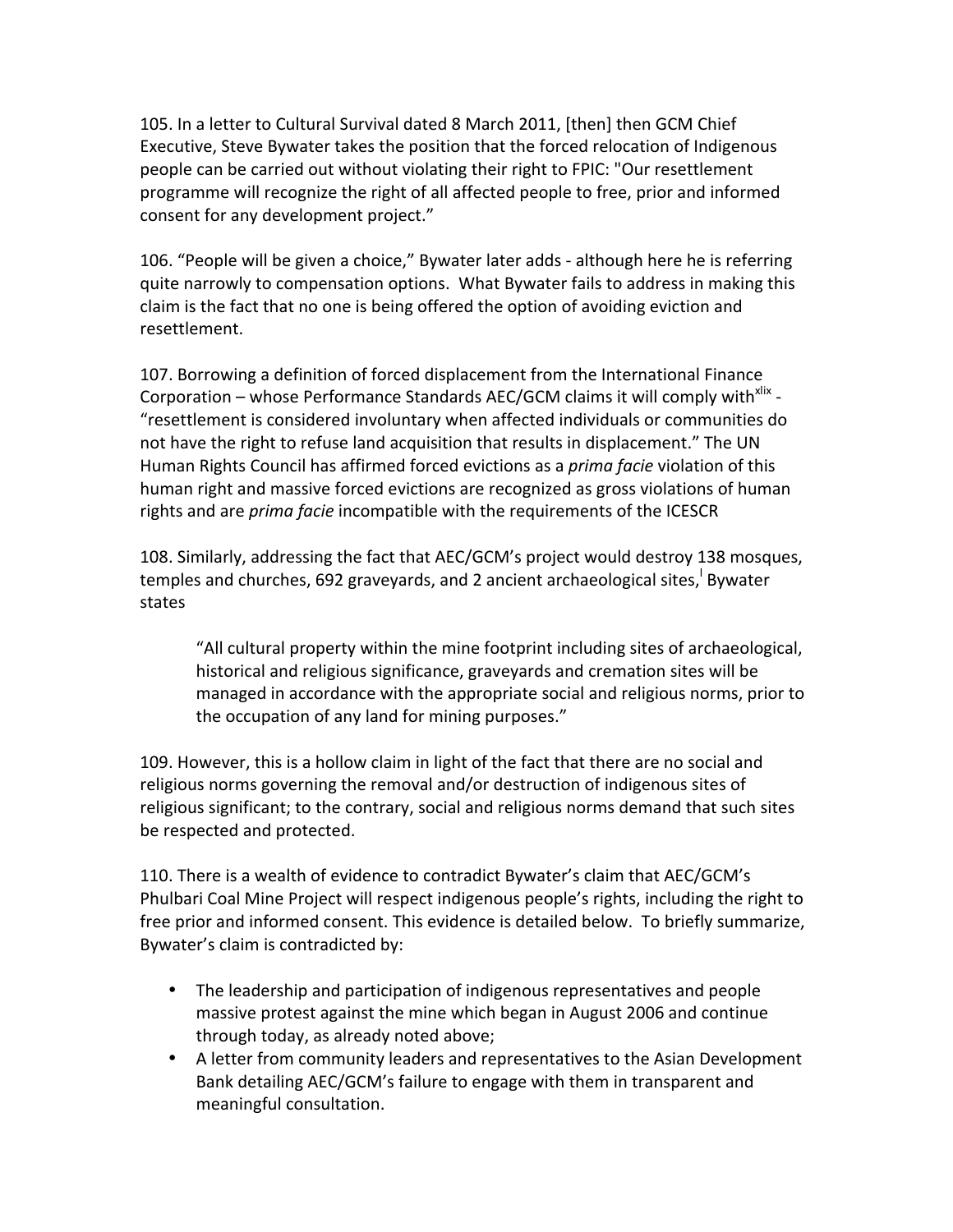- The numerous and grave concerns raised by indigenous people during the limited consultations on the proposed project that have occurred - as documented in the Indigenous People's Development Plan for the project despite an atmosphere of political repression and intimidation;
- A formal letter of appeal from President of Bangladesh's National Indigenous Union (Jatiya Adivasi Forum) to Cultural Survival in December 2010, urgently requesting support from this indigenous rights organisation to halt AEC/GCM's proposed mine;
- Letters and reports prepared by the President of Bangladesh's National Indigenous Union and presented to the 14<sup>th</sup> session of United Nations Permanent Forum on Indigenous Issues in 2011.

111. Bywater's claim that GCM will uphold the rights of indigenous people is contradicted by a letter from community leaders in Phulbari addressed to the President and Executive Directors of the Asian Development Bank (ADB). This letter, dated 15 December 2007, is signed by indigenous leaders and associations, and specifically refutes the company's claim that there is wide community support for the project stating: "we believe that this project will increase the poverty of the local population as well as cause environmental disaster."<sup>li</sup>

112. This letter, hereafter referred to as "community letter to the ADB," is signed by 42 community leaders representing a diverse array of local organisations in the four subdistricts covered by this complaint. In addition to indigenous leaders and associations, signatories include representatives of temples and mosques, peasant and other worker's unions, and organisations of women, educators, and freedom fighters.

113. The community letter details damage resulting from AEC/GCM's efforts to push the Phulbari Coal Mine Project forward, charges that the company has filed to fulfill its obligations to inform and consult with affected communities, disputes AEC/GCM's claims regarding participation in consultations that have taken place, and unequivocally calls upon the ADB to immediately withdraw all support for the project.

114. Addressing damage to relations with the community generated by AEC/GCM's nontransparent efforts to push the Phulbari Coal Mine Project forward, the community letter states that AEC/GCM's "misrepresentations about consultations and opinions about the mine" have produced "mistrust" and "made it highly unlikely" that affected communities will accept their company's on plans for involuntary resettlement or its Indigenous People's Development Plan.

115. Echoing these charges, the Summary of the Expert Committee Report (2007:10) states that the Committee found that "the local population is suspicious about whether their opinion against the coal mine has been accurately reported by the [Asia Energy] surveyors."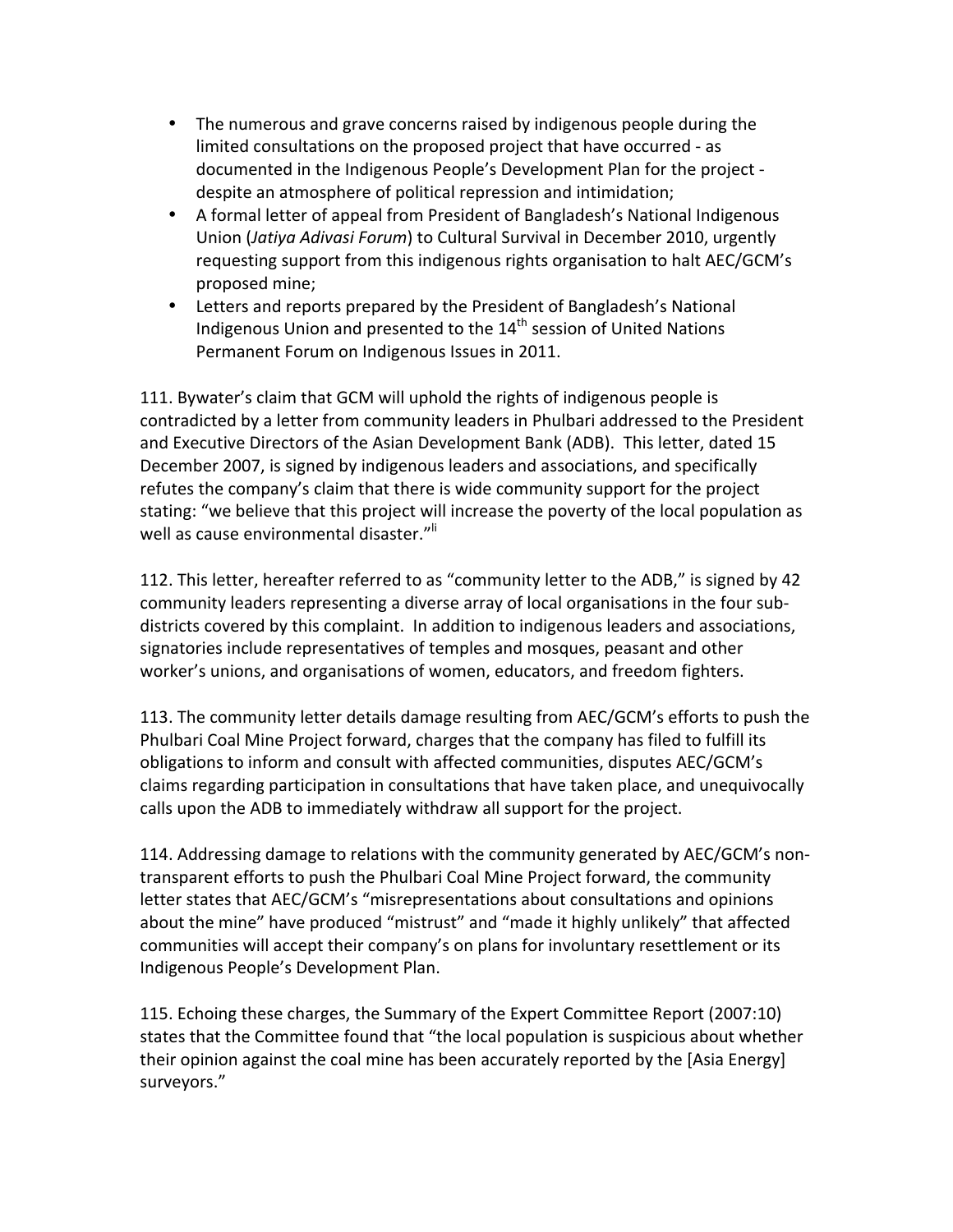116. The letter further states that "communal harmony between the indigenous people and the Bengalis  ${...}$  as well as different religious groups that has long existed in the area was threatened by the dubious activities of the company."

117. "Potential project affected people have been given minimal information in Bengali about environmental and social impacts associated with the mine," the community letter also states. "Project information mainly consists of propaganda by the company in the form of brochures," and "we are unaware of any EIA [Environmental Impact] Assessment] having been translated or even summarized in the local language." Bangla language materials posted on AEC/GCM's website, the letter notes, were unknown to people threatened by the project.

118. This letter detailing the community's complaints regarding AEC/GCM was written in 2007. To the best of our knowledge, AEC/GCM has yet to produce a Bangla or Santal language version of the draft RP, disseminate a draft Environmental Impact Assessment or Indigenous People's Development Plan. In an analysis of the project's draft Resettlement Plan, Kalafut (2008: 24) states that project information is limited and inadequate:

"AEC has only produced brochures, informational sheets and video about the project that seem more suited to public relations and advertisement than to provided needed details to the affected population about the terms of resettlement."

119. Moreover, survey data in the draft RP indicates that over one-third of the affected population is non-literate. According to the community letter to the ADB, this understates the actual percentage of non-literate people, which make up about 60 per cent of the population in the region. Disregarding the need to make information about the project readily accessible for non-literate community members, the project's Public Consultation and Disclosure Plan (CDP) stipulates that the office will only receive questions in writing and only respond to them in writing.<sup>III</sup>

120. AEC/GCM did establish a public information office for the Phulbari Coal Mine Project, and the company's IPDP lists specific dates and locations for consultation at "open village-based ward meetings" in four Unions on ten dates between December 2004 and January 2005. The IPDP (pp. 19 & 20) also cites two focus group discussions on two dates in March 2005, both in a single Union, as well as "meeting" to discuss relocation sites with an unspecified number of "representatives of affected Santal and Munda communities in the Mine Footprint."

121. However, according to the 42 community representatives in Phulbari who signed the community letter to the ADB, NGO officials whom the company claims were present in fact never participated in these consultations. According to these community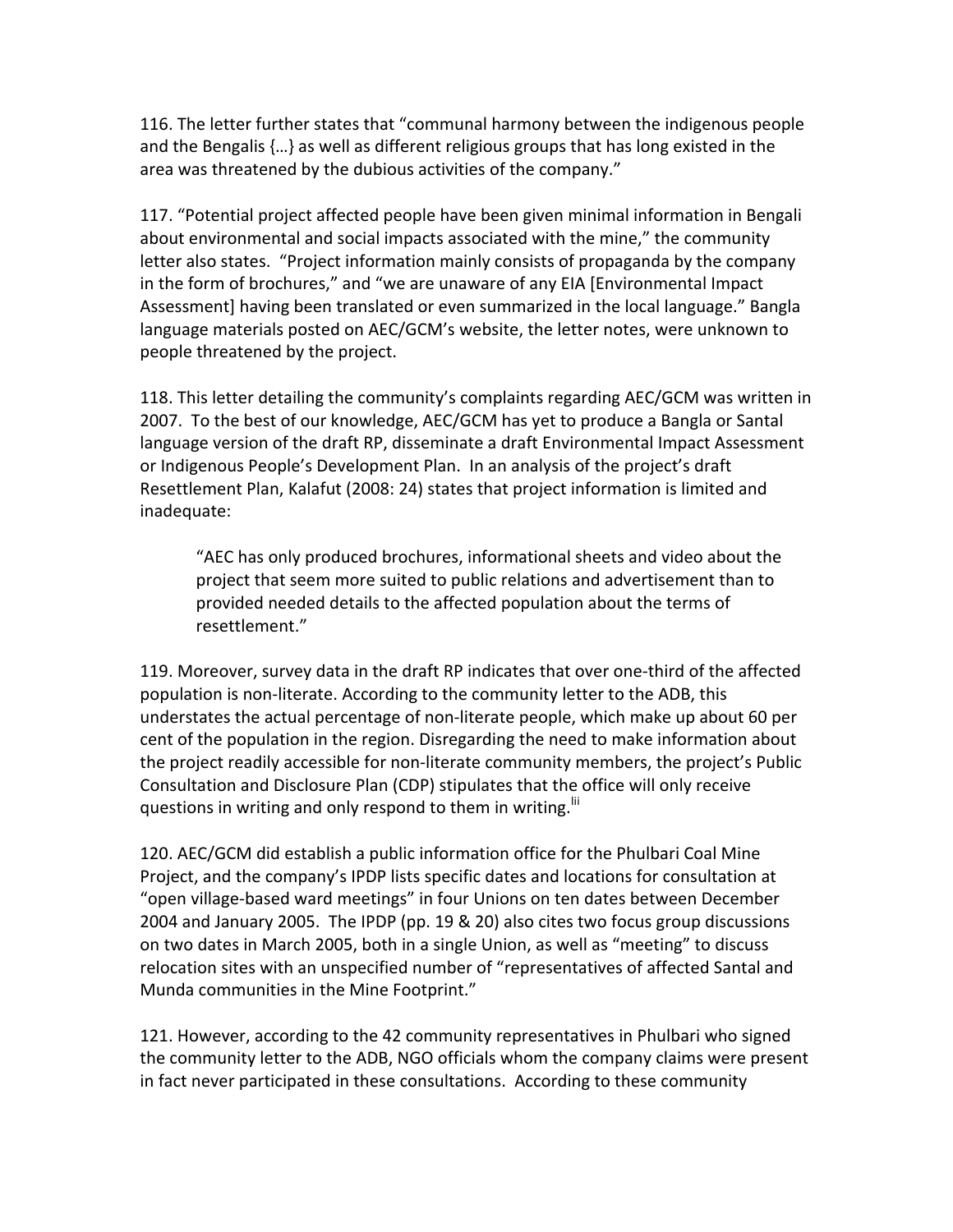representatives, people who have actually participated "have either been bribed or intimidated into attending these meetings."

122. Samina Luthfa, formerly a graduate student at Oxford University who carried out seven months of field research in Phulbari for her doctoral thesis on the subject of resistance to the Phulbari Coal Mine Project, strongly supports this allegation, reporting that public meetings and consultations for the project have been minimal, inadequate, and fraudulently documented.

123. During her ethnographic fieldwork, Samina frequently visited 54 villages of eight unions covering all four sub-districts covered by this complaint. Among those villages, most villagers had reported that there had been no consultation at all. Twenty villages had reported that consultation meetings were thwarted by public dissent, generated by the fact that company employees were trying to use attendance signatures as evidence of consent to mining.<sup>liii</sup>

124. Similarly, a 21 December 2007 emergency appeal issued by the International Secretariat of the World Organisation Against Torture (OMCT) states that communities threatened by the proposed Phulbari Coal Mine Project "have been neither adequately consulted nor fully informed regarding this significant project."liv

125. Addressing the lack of adequate information to affected communities in accessible languages and forms, the community letter to the ADB states <sup>lv</sup>

We have been informed that information and a consultation should have been provided to us as project affected people, when the EIA fieldwork began and when the draft was complete, in the appropriate local language and form. However, the majority of people in the area have no idea whether such consultations took place and who was present and whether documentation/ information was provided in a manner that would enable input.

126. The community letter indicates that the level of contact and consultation undertaken by AEC/GCM does not even remotely approach obligations for timely and adequate disclosure, or for meaningful, engaged, transparent, and participatory consultation called for by FPIC.

127. Moreover, to the best of our knowledge, AEC/GCM have been unable to resume consultations with communities threatened by their Phulbari Coal Mine Project since the company's personnel were forced to flee the country under armed escort in August of 2006.

128. When consultations have occurred, indigenous people have expressed concerns about the numerous and very grave threats posed by the project. Prominent concerns cited in the IPDP (pp. 8, 9, 41-45) include: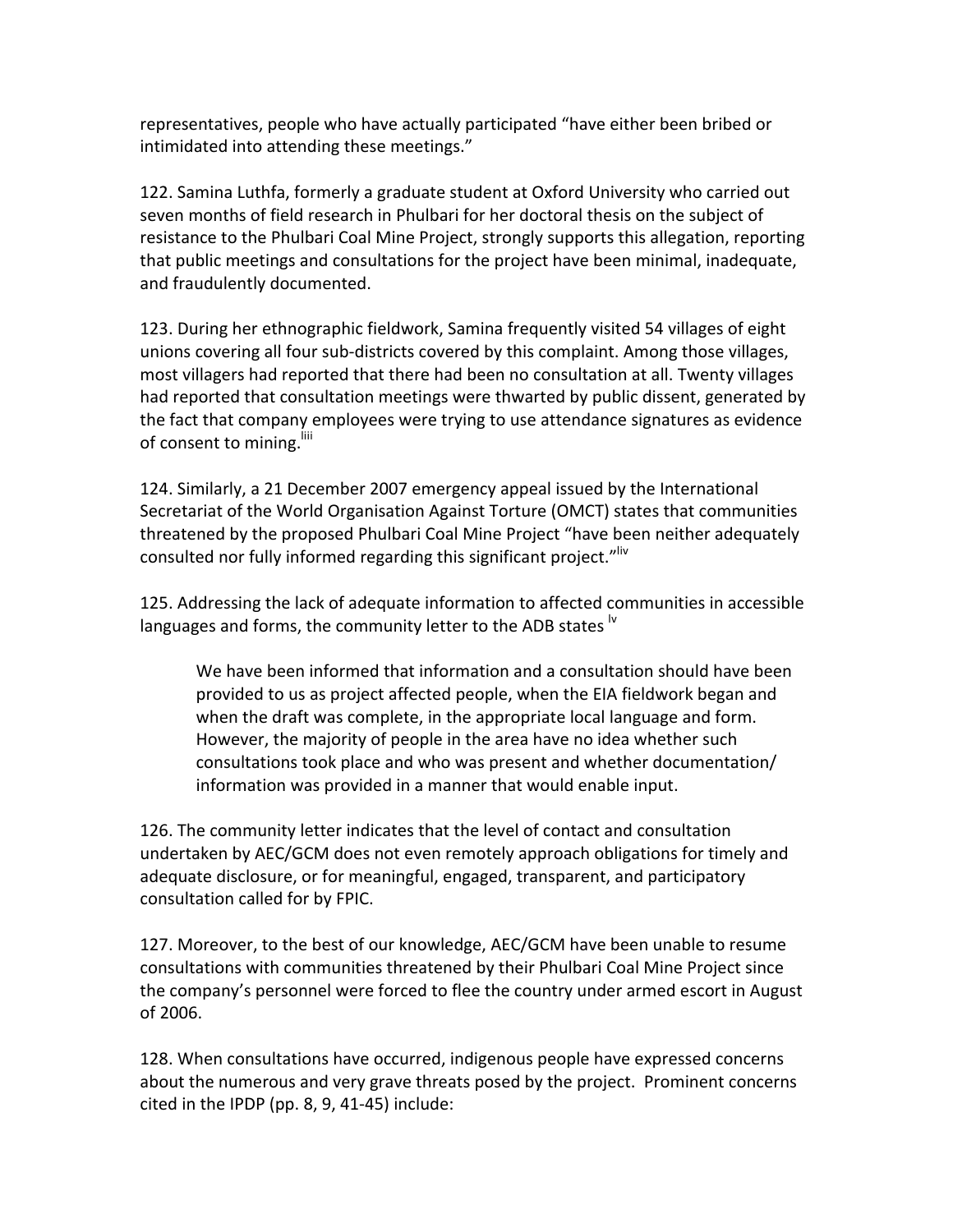- Loss of inherited traditional land and its implications for people's current livelihoods and ways of life.
- The rights of people with no legal title to land. According to the IPDP (p. 8), 10.2 per cent of indigenous households use government land to which they do not hold formal title and the actual percentage is likely to be far greater.
- Disruption to current occupations and income-generating activities, particularly in relation to agriculture and forestry;
- Loss of natural resources such as firewood and leaves used as energy sources;
- Whether compensation will be sufficient to maintain present livelihoods;
- What the compensation packet will comprise, how compensation rates will be determined, the value of compensation for non-land assets including trees and tube wells;
- Method and timing of compensation disbursements;
- Mine employment opportunities;
- Destruction of churches, temples, and graveyards;
- Community relations. The IPDP  $(p. 9)$  notes that a "commonly raised concern" was that community bonds, support structures, networks and social security will be disrupted through relocation, and any movement will impact on religious activities, culture and traditional values";
- Strong preference to be relocated separately, with members of the same indigenous group, either in one village or in a neighbouring larger village;
- Project impact on existing infrastructure and services, such as transport, water, electrical supply, health, education, and markets.

129. Note that while 94.1 percent of indigenous households cited replacement lands as a preference for restoring their livelihoods (IPDP: p. 9), the draft RP is clear that there will be no land-for-land compensation of cultivation lands in this project.

130. Summarizing "Attitudes to the Project," the IPDP (p. 9) contends that "indigenous people have appeared supportive of the Project" despite the gravity of the concerns summarized above. As evidence of support, the IPDP cites the participation of an unspecified number of indigenous people in the consultation process, attendance at meetings, and willingness to respond to various surveys.

131. This is faulty logic. It cannot be assumed, as this does, that participation in consultations constitutes evidence of support for the project; to the contrary, participation is equally likely to be evidence of concerns generated by the project. Moreover, people attending meetings are a select group, which means that they do not necessarily represent the entire affected population.<sup>Ivi</sup>

132. Significantly, even AEC/GCM's IPDP (p. 9) notes that "there has been an underlying concern around their minority (and thus vulnerable) status, and what their future holds in the Project were to go forward."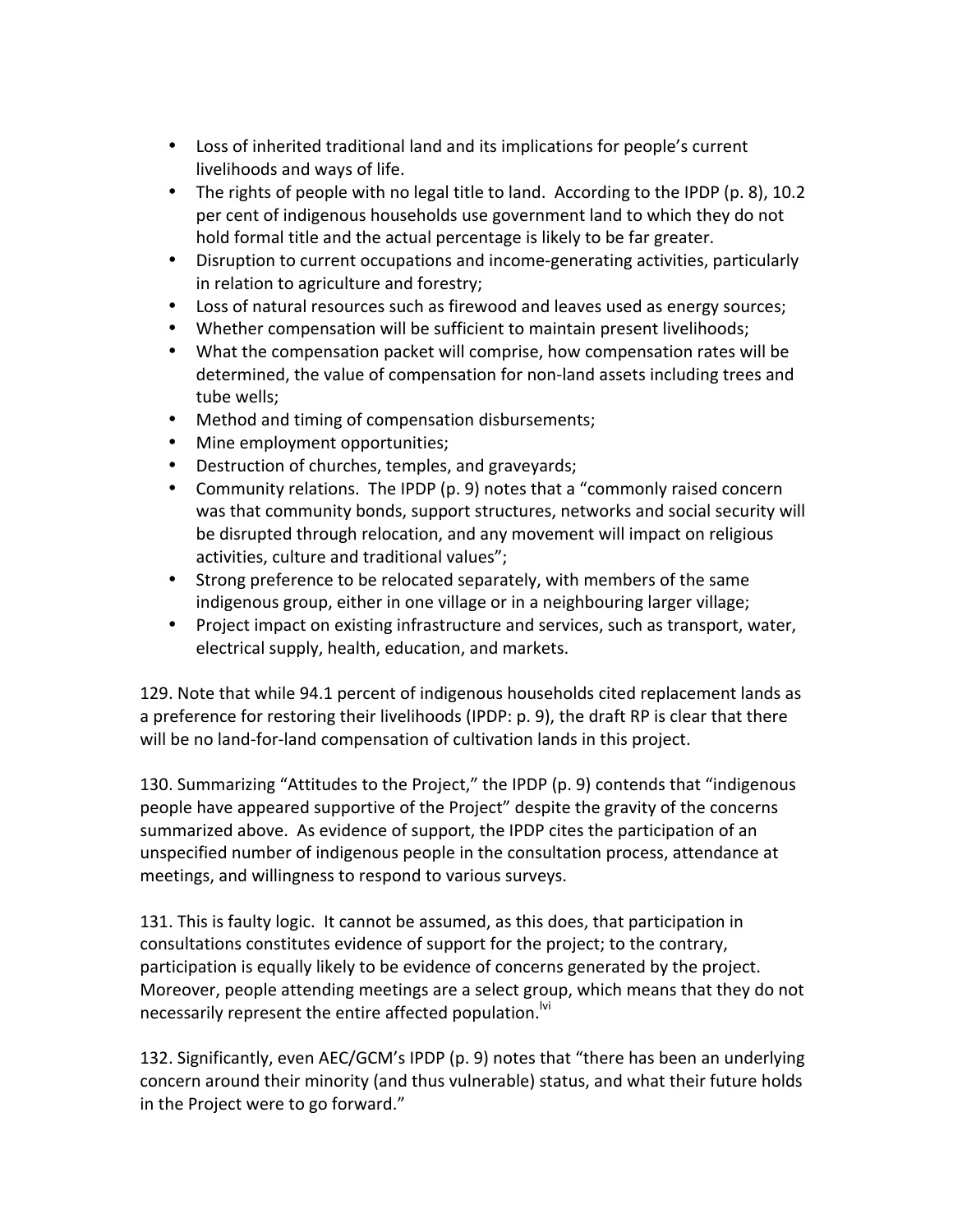## **V. The Right to Freedom from Assaults on Physical Integrity, Arbitrary Detention,** and Protections for Human Rights Defenders

**133. Rights threatened or violated:** 

- Right to life, liberty and security of person, Article 3, UDHR
- Right to freedom of opinion and expression, Article 19, UDHR
- Right to freedom of peaceful assembly and association, Article 20, UDHR
- Right to be free from arbitrary arrest, detention or exile, Article 9, UDHR
- Right to the freedom from torture, and cruel, inhuman or degrading treatment *or punishment,(Article(5,(UDHR*
- Right to equality before the law, Article 7, UDHR

134. Massive public protests against AEC/GCM's Phulbari Coal Mine Project involving as many as 100,000 people began in August of 2006 and continue through today. People resisting the project have suffered harassment, death threats, arbitrary arrest and detention. They have also been publically beaten, severely wounded, and three have been killed.

135. As previously noted in Project Chronology, the Bangladeshi Rifles, a paramilitary force (since renamed), opened fire on an estimated 70,000-100,000 people marching in Phulbari to protest the proposed coal mine on 26 August 2006. Three innocent people were killed: Amin, age 13, Salekin, age 20, and Tariqul, age 21. Some 200 people were injured, with as many as twenty people suffering permanent and debilitating injuries.<sup>Ivii</sup>

136. 26 August has henceforth been commemorated as Phulbari Day, an annual day of mourning for the victims of this violence, and a memorial has been constructed at the site of their deaths. Footage of bullets being fired into the crowd of protesters, their flight, and one of the victims who paid with his life for the simple act of protesting AEC/GCM's proposed project can be seen in these two videos vilii taken at the scene of the protest and shootings:

Phulbari Coal Mine Social Movement: The Blood-soaked Banner of Bangladesh, Part 1 Phulbari Coal Mine Social Movement: The Blood-soaked Banner of Bangladesh, Part 2

137. This indiscriminate use of lethal violence generated a four-day general strike with nationwide protests erupting across Bangladesh. AEC/GCM was forced to suspend its operations and its personnel fled the country under police escort after demonstrators torched the homes of known or suspected supporters.<sup>lix</sup>

138. The strike was brought to an end only when the government signed a six-point agreement on 31 August 2006 known as the Phulbari Agreement, which includes commitments to immediately and permanently expel AEC/GCM from the country and to institute a national ban on open-pit mining.  $\mathsf{I}^{\mathsf{k}}$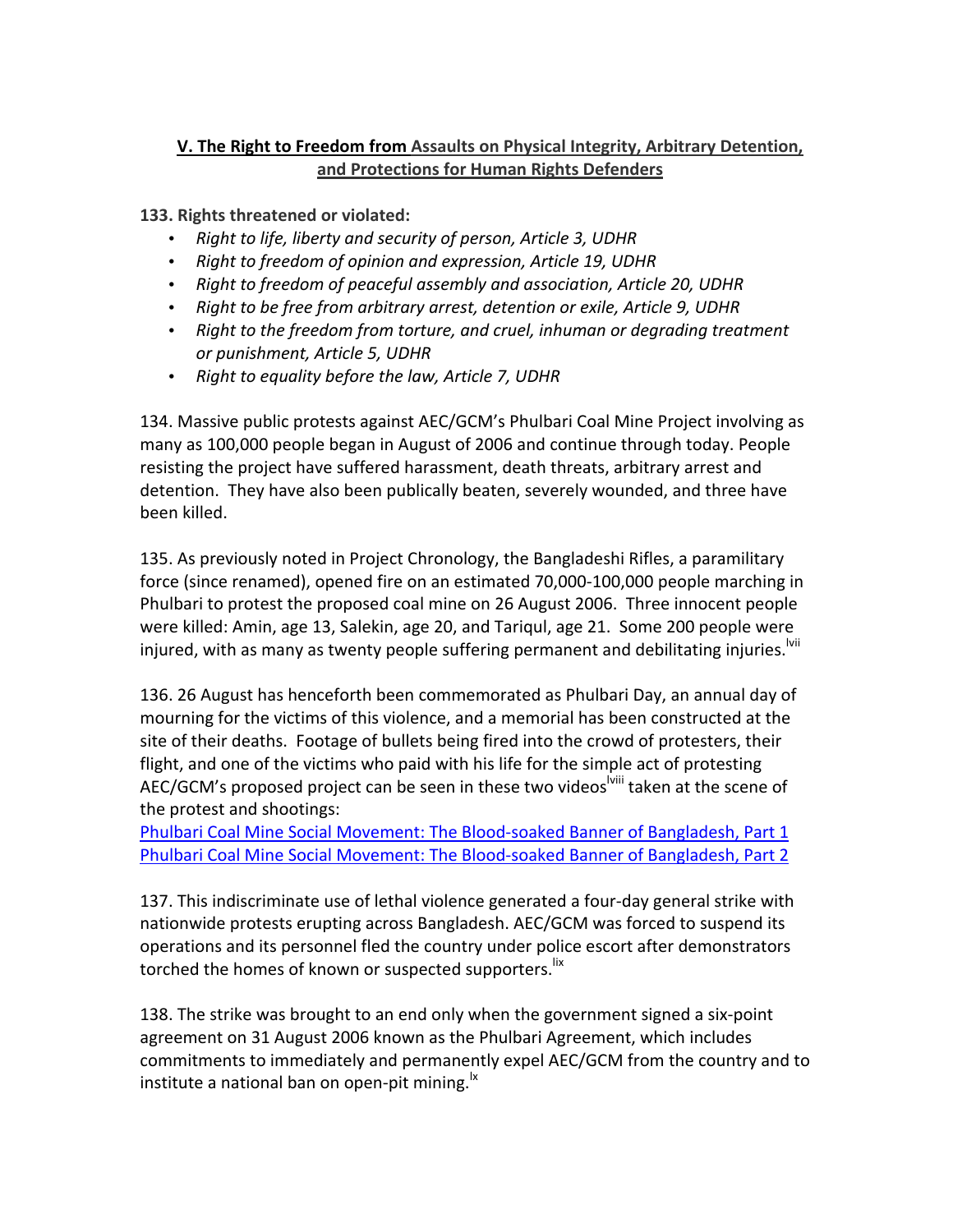139. On 31 August 2006, the GOB also ordered an investigation into the shootings of innocent people in Phulbari but the report was never made public.<sup>|xi</sup> Shortly thereafter, on 11 January 2007, Bangladesh declared a political emergency and an interim militarybacked caretaker government was installed. During this period of emergency rule, most civil liberties were suspended, freedom of speech and movement were heavily curtailed, and community leaders, human rights defenders, and social activists were reportedly "intimidated, threatened, arrested and tortured."<sup>Ixii</sup>

140. The victims of this crackdown included one local leader of the National Committee, an organization which has been has been supporting communities covered by this complaint since 2006. As previously noted, the member secretary of the National Committee's Phulbari unit, Mr. S.M. Nuruzuman, was arrested and publicly beaten by the Bangladesh military in February of 2007. Kiii One source reported that AEC/GCM officials had directed Bangladeshi "'joint forces" to arrest Mr. Nuruzuman. Niv

141. As detailed below, the resort to violence and intimidation tactics against people resisting AEC/GCM's proposed project has continued following the lifting of emergency law. Of particular concern is the fact that the GOB has repeatedly deployed members of its Rapid Action Battalion (RAB) to demonstrations against AEC/GCM's Phulbari Coal Mine Project in 2011 and 2012.

142. Set up as an elite anticrime and antiterrorism force in 2004, RAB has become notorious for what leading international human rights groups describe as the routine use of torture and executions of people in RAB custody, as well as increases in the number of extrajudicial killings carried out by RAB forces. These human rights violations are carried out with impunity; a 2011 report by Human Rights Watch, "Crossfire: Continued Human Rights Abuses by Bangladesh's Rapid Action Battalion," states that to date no RAB officer or official has ever been prosecuted for an extrajudicial killing or other human rights abuse.<sup>lxv</sup>

143. According to Human Rights Watch, nearly 200 people have been killed in RAB operations since 6 January 2009, when the current government assumed office. Comparing this with deaths in previous years, the 2011 report concludes that the risks confronting Bangladeshi citizens opposing government-backed projects have actually increased since the lifting of emergency law and election of the current administration in January 2009. The report also states that RAB has recently begun to carry out enforced disappearances' describing this as "a new trend" under the current administration.<sup>lxvi</sup>

144. Brad Adams, Asia Director at Human Rights Watch, commented on these findings: "After two years in office, the government has had more than enough time to take action to stop the RAB's murderous practices. A death squad is roaming the streets of Bangladesh and the government does not appear to be doing anything to stop it." Ixvii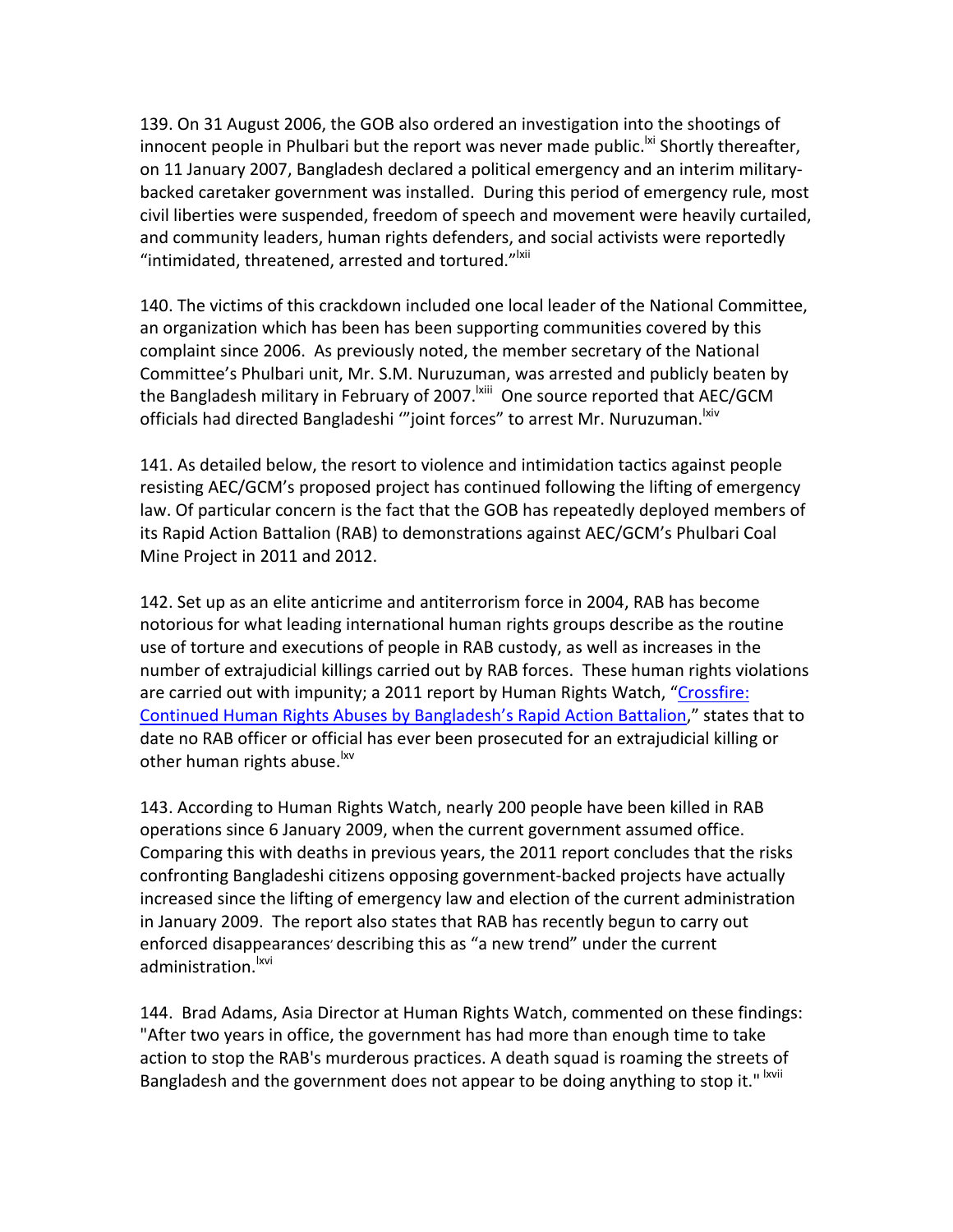Given what is known about RAB, it raises very grave concerns that the GOB has deployed RAB forces to demonstrations against the Phulbari Coal Mine Project during at least two demonstrations in 2011 and again in November of 2012. RAB forces have reportedly also joined with local police forces to guard AEC/GCM's office in Phulbari.<sup>Ixviii</sup>

145. AEC/GCM officials are well aware of the human rights violations already associated with its efforts to force its proposed Phulbari Mine Coal Project forward, despite fierce opposition by tens of thousands of Bangladeshi citizens, which has been sustained for six years despite the use to violence and intimidation futilely aimed at silencing the opposition. Moreover the company's 2012 Annual Report includes this as a "Highlight" for its shareholders: "The Government has requested the local administration of the Phulbari area to support the Company's activities."<sup>Ixix</sup>

#### **International Concerns about the High Risk of Further Violence**

146. As noted above, AEC/GCM has failed to carry out human rights due diligence as appropriate to their size, the nature and context of operations and the severity of the risks of adverse human rights impacts (OECD Guidelines, Human Rights, IV.4)

147. Due diligence requirements are also triggered by the company's certain knowledge of ongoing human right violations associated with the project since 2006, as a result of extensive coverage of these violations by national and international news media, numerous letters of concern from civil society organizations writing to bring human rights risks and violations to the attention of GCM and its shareholders, written evidence submitted to formal inquiries by World Development Movement, International Accountability Project, London Mining Network and others, questions posed about human rights risks and violations by shareholders at the company's annual general meetings, etc.

148. Given the continuing pattern of violence targeting project opponents summarized above, and international concern about the high potential for further violence and loss of life if the company continue its efforts, AEC/GCM is well aware of the potential for further bloodshed and human rights violations if it persists in its efforts to implement the Phulbari Coal Mine Project. Concerns about the potential for further violence have been prominently and repeatedly voiced by both national and international actors since 2006.

149. The Final Report of the Expert Committee formed by the GOB to study the Phulbari Coal Mine Project in 2006 concludes: "The majority of the local community with whom the Expert Committee exchanges views was against the project," and there is "a high risk of social unrest and conflict" if GCM attempts to forcibly relocate tens of thousands of people in Phulbari.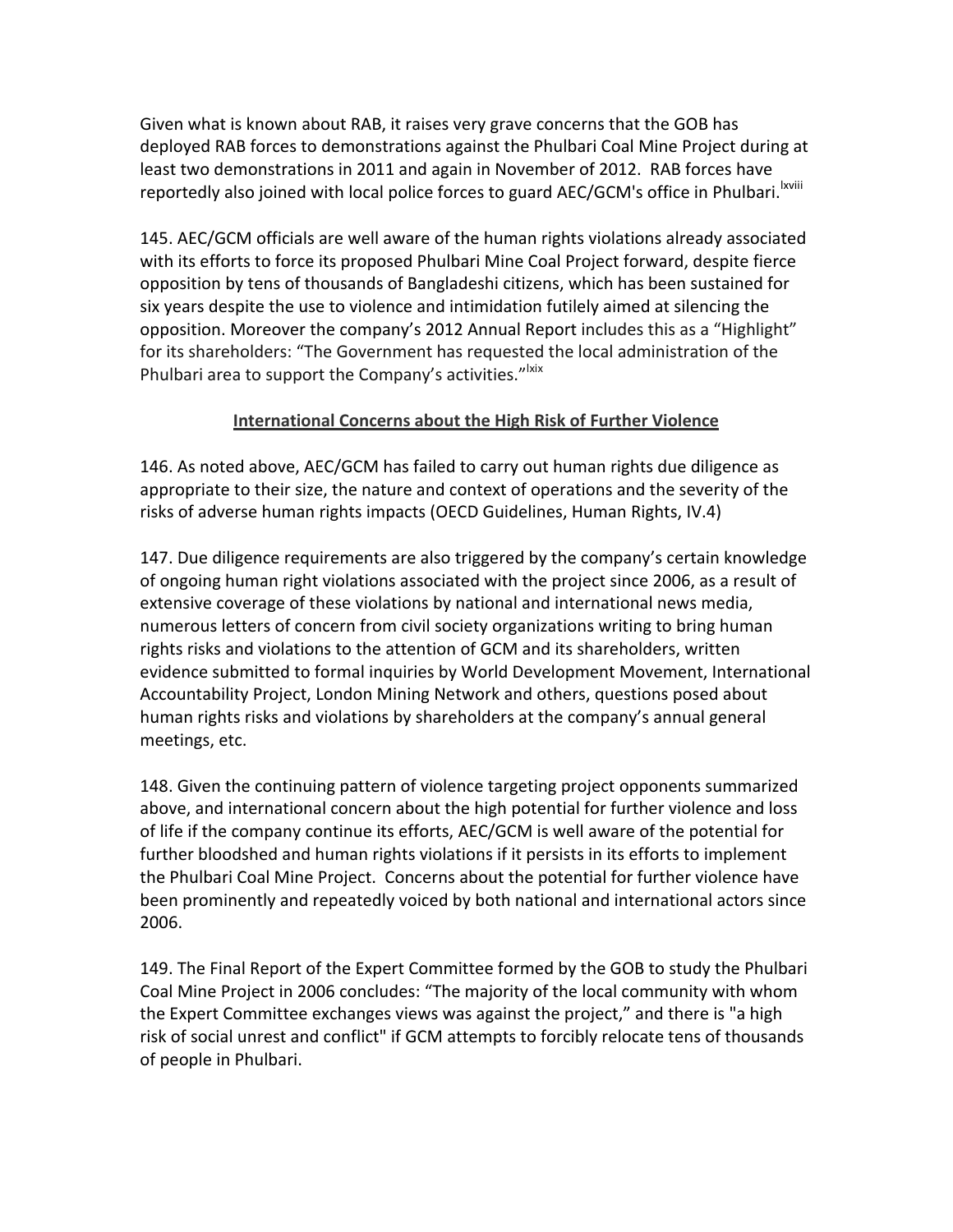150. The International Secretariat of the World Organisation Against Torture (OMCT) has twice taken action to express its serious concern about the volatile situation in Phulbari. On 21 December, 2007, the OMCT issued an emergency appeal, Bangladesh: Risk of violent suppression of public opposition to Phulbari coal mine project, warning that "police and security forces may again employ violence to deal with public opposition to the Phulbari open-pit mining project" and expressing concern than "further violence, ill-treatment and even deaths may ensue if local communities again seek to give public expression to their opposition."<sup>Ixx</sup>

151. On 3 July, 2008 the OMCT followed up with another call for urgent action, expressing "deep concern at the risk of further violence" associated with the project, and calling for a decision on the mine be made only after "a thorough, transparent and independent investigation into its human and environmental impact has been carried out, with the full and informed participation of all local communities."<sup>Ixxi</sup>

152. In August of 2008, 110 civil society organisations from 31 countries endorsed a letter detailing the human rights violations associated with the project, and highlighting the risk of further human rights abuses. The letter, dated August 2008, is addressed to the Phulbari Coal Mine Project's worldwide financial backers, and calls on private banks to immediately disinvest and withdraw their support for the project.

153. IAP shares in the international concern about the high potential for further violence if this project is forced forward, and traveled to London in December 2011 to convey these concerns to AEC/GCM's board.<sup>Ixxii</sup> Our concerns are informed by a fact-finding trip to Phulbari in September of 2008, undertaken by IAP's then Co-Director, Jen Kalafut, and Shefali Sharma, then South Asia Coordinator for the Bank Information Center.

154. Meeting with and interviewing several dozen community leaders and people whom the project directly threatens, including those who lost family members in the violence of August 2006, Kalafut and Sharma were both struck by the intensity with which people avowed their determination to lay down their lives if necessary in order to protect their human rights, lands, and livelihoods.<sup>Ixxiii</sup>

155. Their interviews with people in Phulbari were transcribed and have been translated into English. Here is what one mother had to say:

We will give our lives, but we will not leave this place. We will not allow the mine to happen. The government can take as many dead bodies as they want, we won't leave the village. And no one from Asia Energy will come here again. They won't even be able to enter this area. We will fight.

156. Said another:

No we never want the mine here. If the mine is here there will be many problems. Someday I'll die, then where will I be buried? Will they provide land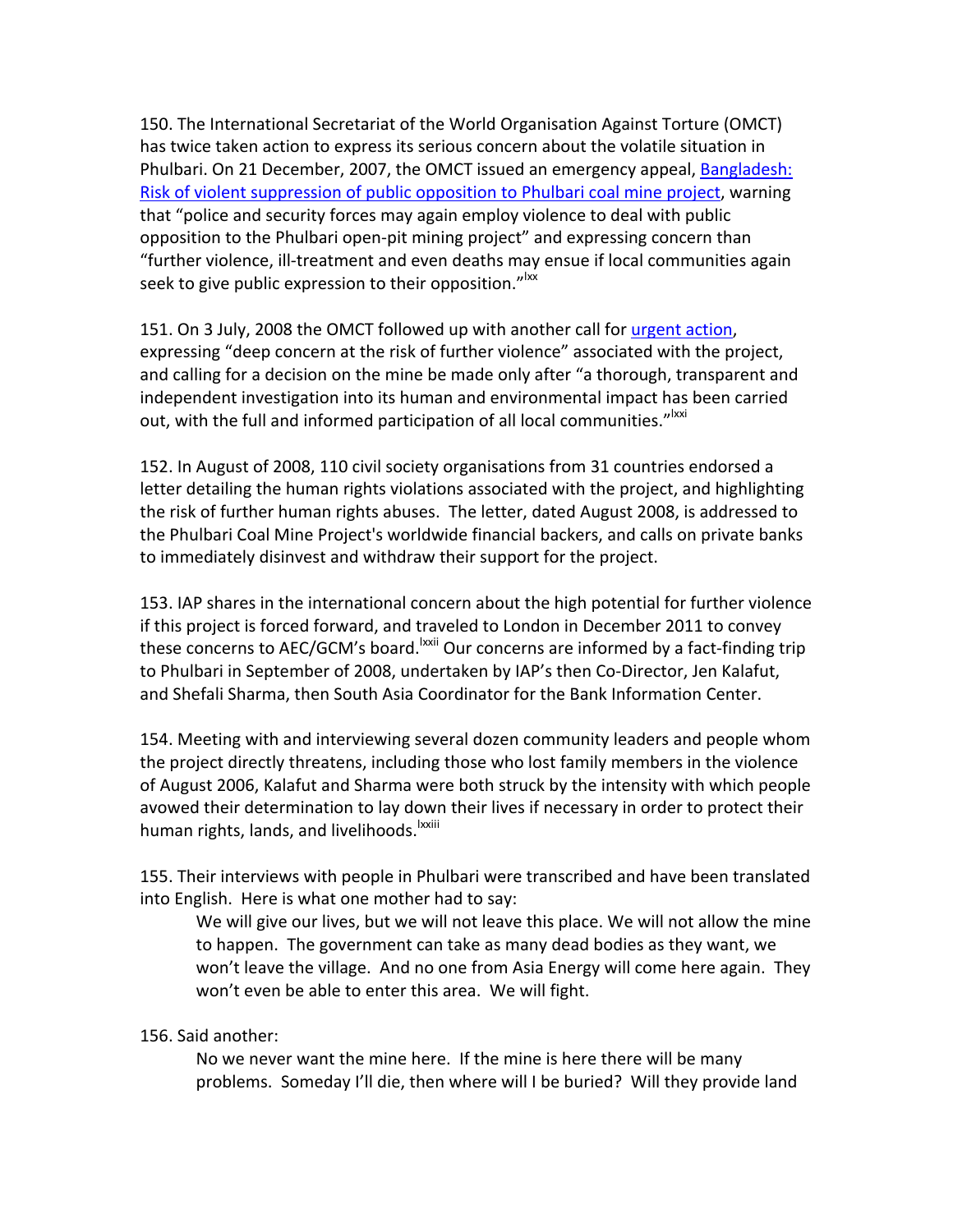for my burial? I'll be destroyed, won't I?  ${...}$  And if the mine is here, we'll fight. We'll fight.

157. And another:

We don't want the mine. Now then where we the people will go? What we'll eat? If the government wants to set up the mine then our children will die.

## **<u>Violence against Project Opponents</u>**

158. A review of events connecting with AEC/GCM's persistent efforts to force the Phulbari Coal Mine Project forward reveals an ongoing pattern of intimidation, repression, and violence targeting people resisting the project, including members of the National Committee. To summarize:

- On 26 August 2006 the Bangladeshi Rifles (BDR), a paramilitary force, opened fire on an estimated 70,000-100,000 people marching in Phulbari to protest the proposed coalmine. Three people were killed and estimated 200 people were injured.<sup>lxxiv</sup>
- In February of 2007, the member secretary of the National Committee's local Phulbari unit, Mr. S.M. Nuruzuman, was arrested and reportedly tortured by the Bangladesh military.<sup>Ixxv</sup>
- On 2 September 2009, approximately fifty people were injured when police attacked and beat participants in a peaceful demonstration march in Dhaka. Marchers' demands included cancellation of AEC/GCM's Phulbari Coal Mine Project. Among those most seriously injured was Prof. Anu Muhammad, a Professor of Economics at Jahangirnagar University and member secretary of the National Committee. Prof. Muhammad suffered fractures to both legs and was hospitalized for a week.<sup>Ixxvi</sup> Photos and videos documenting the attack, including interviews with Prof. Muhammad during his hospitalization, can be viewed on these three links:

50 Injured as Police Charge into Demo Protest against Brutal Attack on Anu Muhammad http://www.shahidulnews.com/bangladesh-oil-and-gas/

• Between 5:30 am and 12-noon on 3 July 2011, riot police in Dhaka carried out violent mass arrests of more than 100 peaceful protesters in a failed attempt to prevent a half-day strike or "hartal." Protesters' demands included cancellation of the Phulbari Coal Mine Project.<sup>Ixxvii</sup> A trusted colleague in Bangladesh wrote to inform IAP that "most of the people arrested were tortured- beaten during or before arrests," and included photographs of police striking unarmed people.

# **Resistance to AEC/GCM's Phulbari Coal Mine Project**

159. Efforts to silence and crush the opposition to AEC/GCM's proposed Phulbari Coal Mine Project through violence, threats, repression and intimidation have failed. In fact,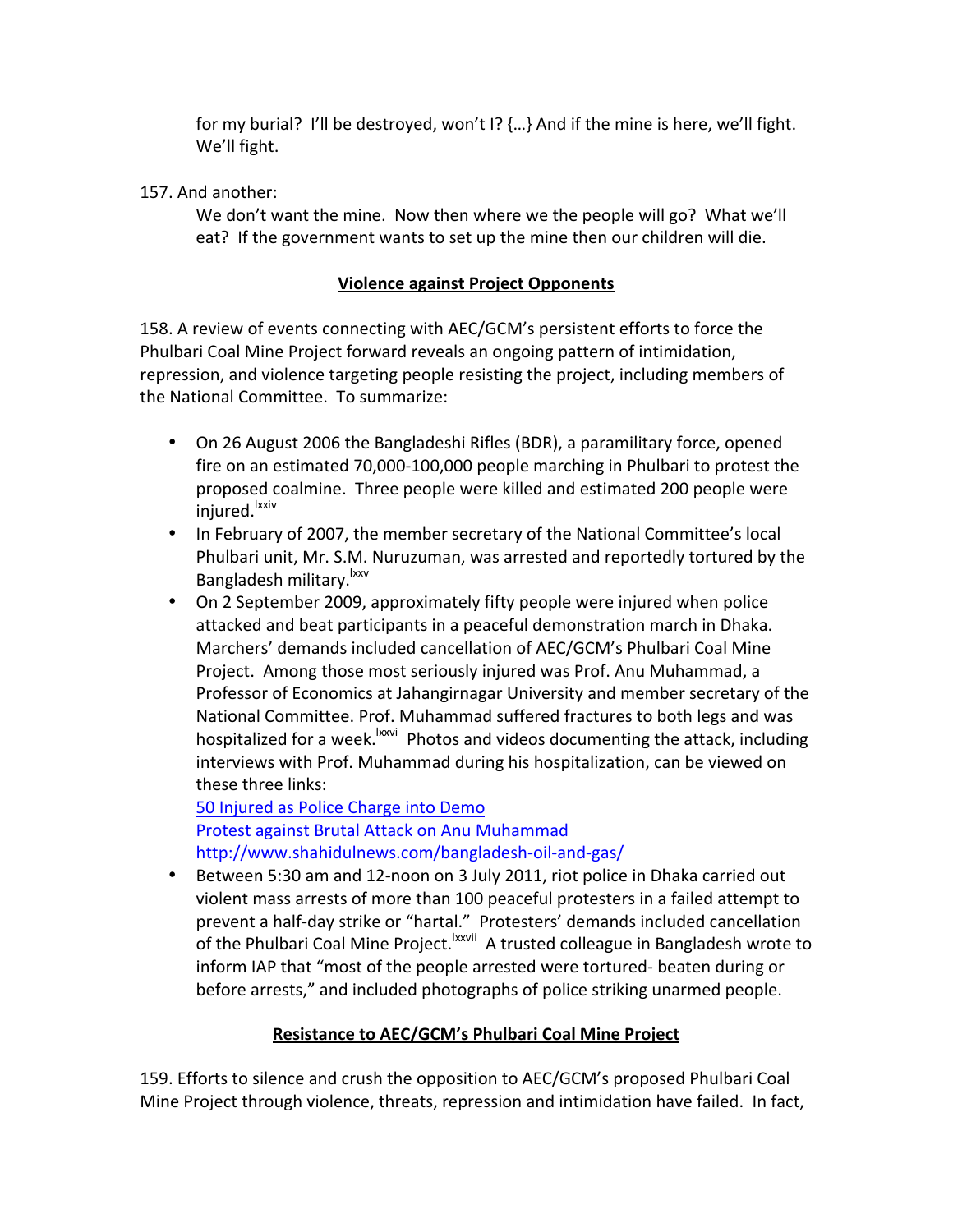resistance to the mine has continued to grow over the past six years. Within the past two vears alone there have been at least four massive demonstrations against the project, with as many as 100,000 participants in a protest in Phulbari in October 2010, including:

**160. The Long March, 24-30 October 2010**: During the last week of October 2010, thousands of people converged from numerous sub-districts throughout Bangladesh to participate in a seven-day Long March against the mine, traveling 250 miles from the capital, Dhaka, to the township of Phulbari.<sup>Ixxviii</sup> Organizers estimate that 60 rallies were held in communities along the route of the march and hundreds of thousands of people participated in the final rally in Phulbari.<sup>Ixxix</sup> Footage of the Long March can be viewed here: First Day of Dhaka to Phulbari Long March Video, 24 October 2010.

**161. Rail & Highway Blockade, 28 February 2011**: As many as 5,000 people gathered in Phulbari for a protest rally and highway blockade on 28 February that stranded some 500 passenger buses and vehicles on both sides of the highway. Protestors demanded that the government honour the six-point Phulbari Agreement signed on 31 August 2006 that bans open pit coal mining throughout Bangladesh and permanently expels Asia Energy/GCM from the country. Joining forces with victims of the Barapukuria mine, where crops, lands, and homes have been severely damaged or destroyed by land subsidence caused by the Barapukuria mine, protestors demonstrating against the Phulbari Coal Mine Project also called for fair compensation for these losses and issued an ultimatum with a one-month deadline: if the government failed to meet their demands by 28 March, they would organize a six-hour road and rail blockade of the highway linking Barapukuria and Phulbari on that date.<sup>lxxx</sup>

**162. Rail & Highway Blockade, 28 March 2011**: With victims of the Barapukuria mine still waiting for compensation and the commitment to ban open pit coal mining still unfulfilled, some 5,000 people enforced a six-hour blockade of the region's railways and highways, forcing railway authorities to reschedule seven intercity trains and disrupting roads between the northwestern district of Dinajpur and other parts of the country. Protestors' key demands remain unchanged: the government must fulfill the Phulbari Agreement signed on 31 August 2006, which bans open-pit coal mining and calls for GCM to be permanently expelled from the country and ensure just compensation for people harmed by the Barapukuria mine.<sup>lxxxi</sup>

**163. 13 November 2012:** Thousands of people march in Phulbari demanding the withdrawal of a circular issued by the Home Ministry on 14 October, instructing local law enforcement agencies and administrators to cooperate with AEC/GCM to conduct surveys in Phulbari. xxxii

**164***.* **23 November 2012**: The GOB attempts to avert further demonstration by imposing a Section 144 ban, a colonial law prohibiting gatherings of more than five people.<sup>Ixxxiii</sup> Thousands of people defy the ban and brave police barricades to demonstrate in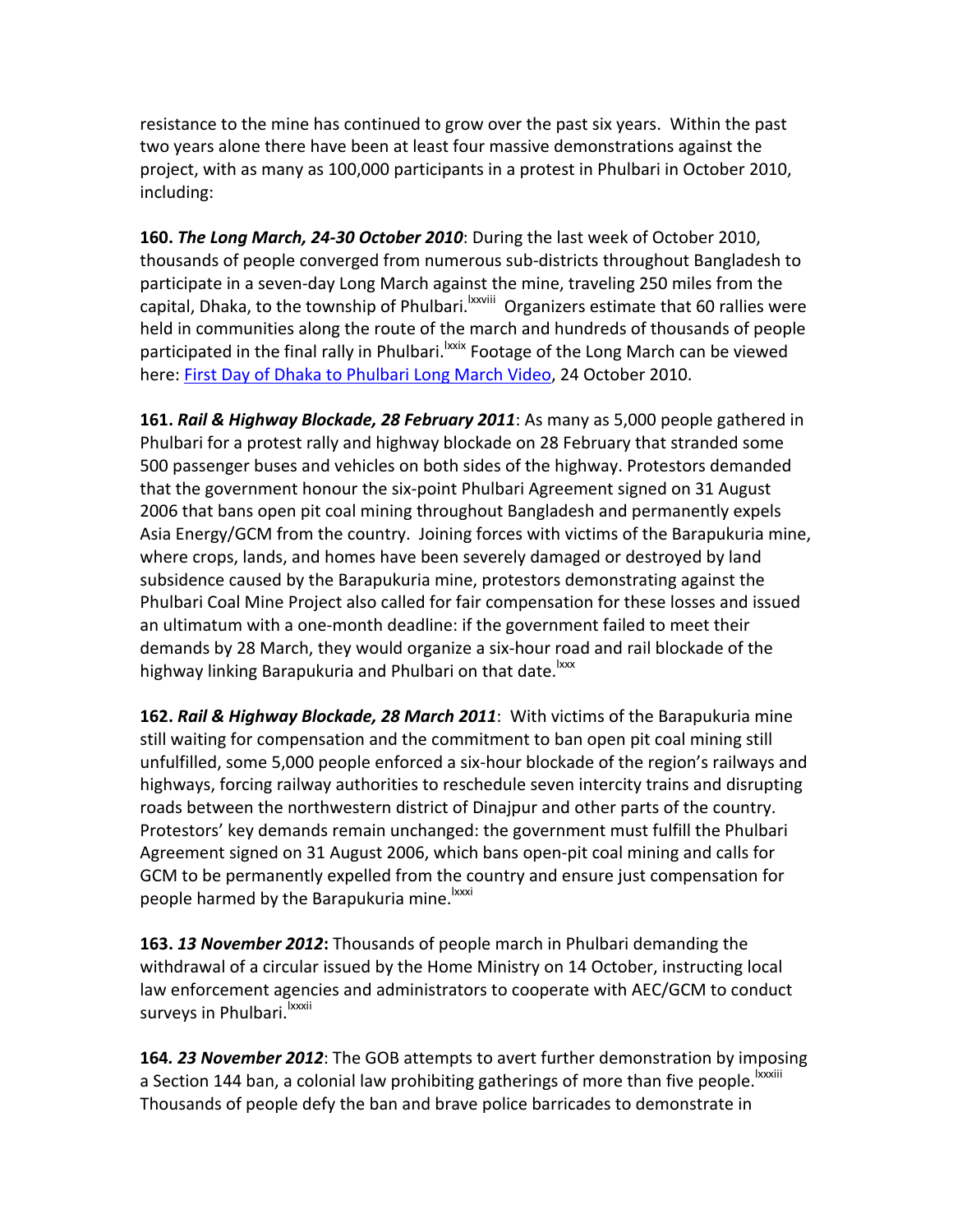Phulbari and the National Committee announces a daylong general strike in Phulbari for 24 November. Somewhere between 300 and 500 law enforcers are deployed to Phulbari, including RAB, local police from ten stations, and the Bangladeshi Border Guards.

**165. 23 & 24 November 2012**: the National Committee calls a general strike on the 23 November and Phulbari is quiet, with empty roads and shuttered shops. The general strike is extended to the 24<sup>th</sup> and The National Committee announces an indefinite general strike until the government withdraws the Home Ministry circular calling for cooperation with AEC/GCM and implements the six-point Phulbari Agreement signed on 30 August 2006. Several thousand people break through police barricades and take to the streets in Phulbari to defy government ban on public gatherings. Police reportedly preparing to file a case against people who violated the Section 144 ban. Ixxxiv

**166. 25 November 2012:** The two-day general strike is lifted after the Deputy Commissioner pledges to consult with "high-ups of the government" to resolve the crisis and the National Committee's Phulbari unit Convenor Syed Saiful Islam Jewel told reporters that "Decision has been taken to withdraw the office of Asia Energy from Phubari within Dec 31 and to implement the six-point charter of demands." The National Committee announces that further protest is postponed until 31 December, but pledges tougher nationwide action if the Phulbari Agreement is not fulfilled by that date.<sup>lxxxv</sup>

## **OEC/GCM's Response to International Concerns Regarding&Massive&Human&Rights&Violations&&&Threats**

167. AEC/GCM has replied in writing to the United Nations Special Rapporteurs warning that their proposed project threatens the fundamental human rights of hundreds of thousands of people in northwest Bangladesh in a 20 March 2012 letter from Chief Executive Steve Bywater to the United Nations Special Rapporteur on the Right to Food, Mr. Olivier De Schutter.<sup>Ixxxvi</sup> His letter, which is copied to all of the UN Special Rapporteurs that took coordinated action to call for a halt to the Phulbari Coal Mine Project, makes this claim

"the development of the Project is not inconsistent with respect for human rights and, in particular, the rights of indigenous people. It is our view that projects such as the Phulbari Coal Project have the potential (and arguably an obligation) to enhance the human rights of the people they affect."

### 168. AEC/GCM, the letter adds

"is a signatory to the UN Global Compact (UNGC), a UN initiative for businesses that are committed to aligning their operations and strategies with ten universally accepted principles in the areas of human rights, labour, environment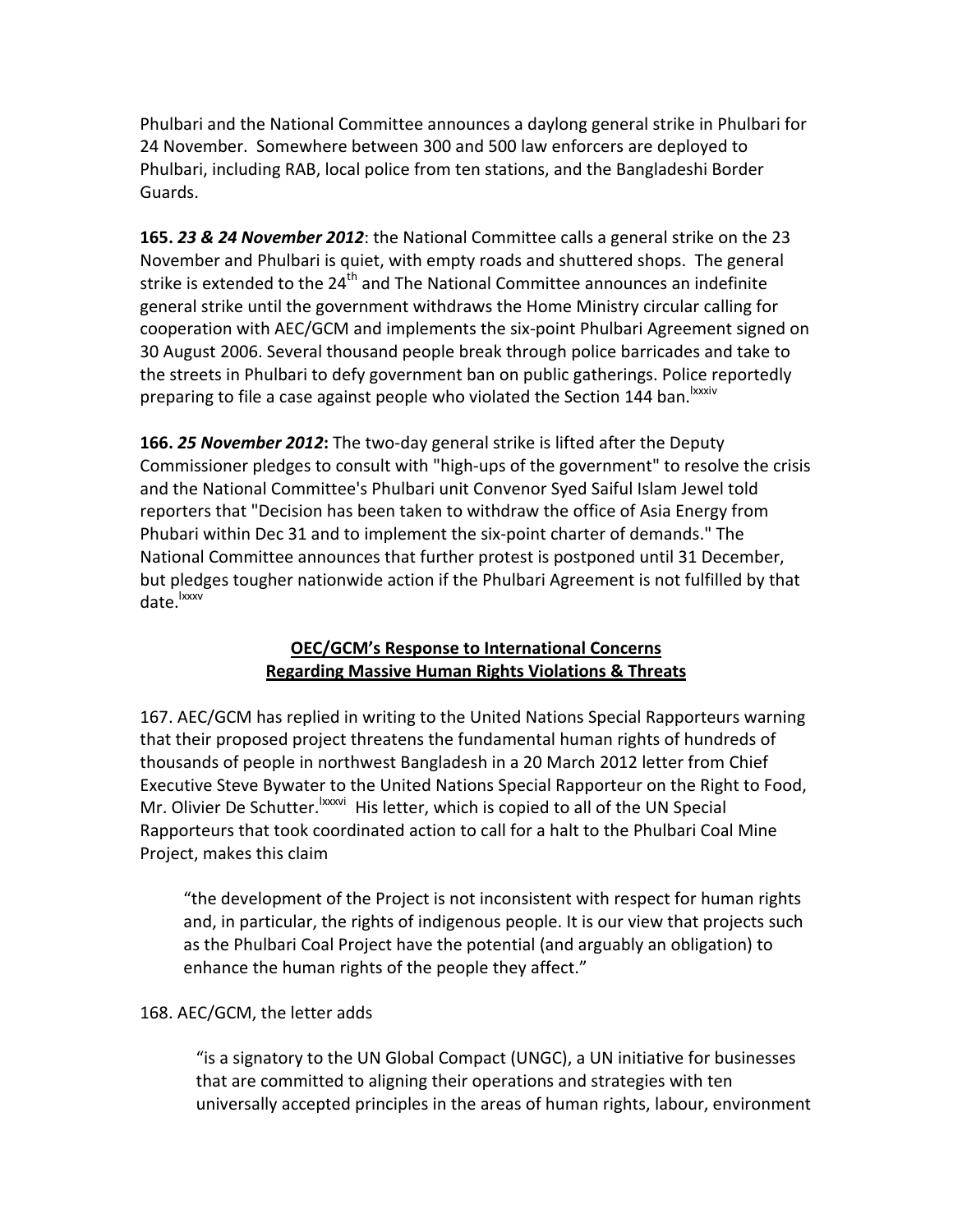and anti-corruption. GCM continues to embrace, support and enact, within its sphere of influence, these UNGC principles - all of which are consistent with the core values of GCM."<sup>Ixxxvii</sup>

169. Indirectly addressing grave national and international concerns about violations of the human rights that have already occurred - including the rights to life, liberty and security of person, rights not to be subjected to arbitrary arrest or detention, torture or to cruel, inhuman or degrading treatment or punishment, and right to freedom of peaceful assembly and association – as well as the ongoing risk of further violations, Bywater's letter says:

"The Project touches on many sensitive issues; we do not expect there to be unanimous support and we respect the rights of all people to express their views about the project whether favourable or not. GCM has no role, either in public or private, official or unofficial, in policing demonstrations whether in favour of or opposed to the project. We do not support intimidation, repression and violence against anyone, whatever their views, and certainly do not participate in such actions."

170. Such bland assurances hardly suffice in responding to concerns about the severe threats and violations associated with the company's proposed Phulbari Coal Mine Project. In fact, AEC/GCM's primary response to recent action by the United Nations and others calling for a halt to the project has been to redouble its efforts to force the project forward and reassure its shareholders that a "green light" for its Scheme of Development is imminent.

171. AEC/GCM's 2012 Annual Report, titled "Poised to deliver," includes this as a "highlight": "GCM has intensified its efforts in pursuing approval of the Phulbari Coal Project through further engagement with the local community and direct engagement with the Government." The Annual Report also includes this statement (p.3) from the company's current chief executive, Gary Lye: "Our aim is to receive Project approval and then to commence mine development and the associated community programmes as soon as possible."<sup>Ixxxviii</sup>

172. Such statements do not convey a willingness of the part of AEC/GCM to seriously engage with concerns about human rihts threats and violations clearly voiced by the United Nations more senior human rights experts as well as a large number of international human rights organisations.

173. Moreover, recent comments by the company's current chief executive Gary Lye minimise many of these concerns: "We concur that rehabilitation is not at all an issue or major challenge for the Phulbari or Barapukuria coal mine projects."<sup>Ixxxix</sup>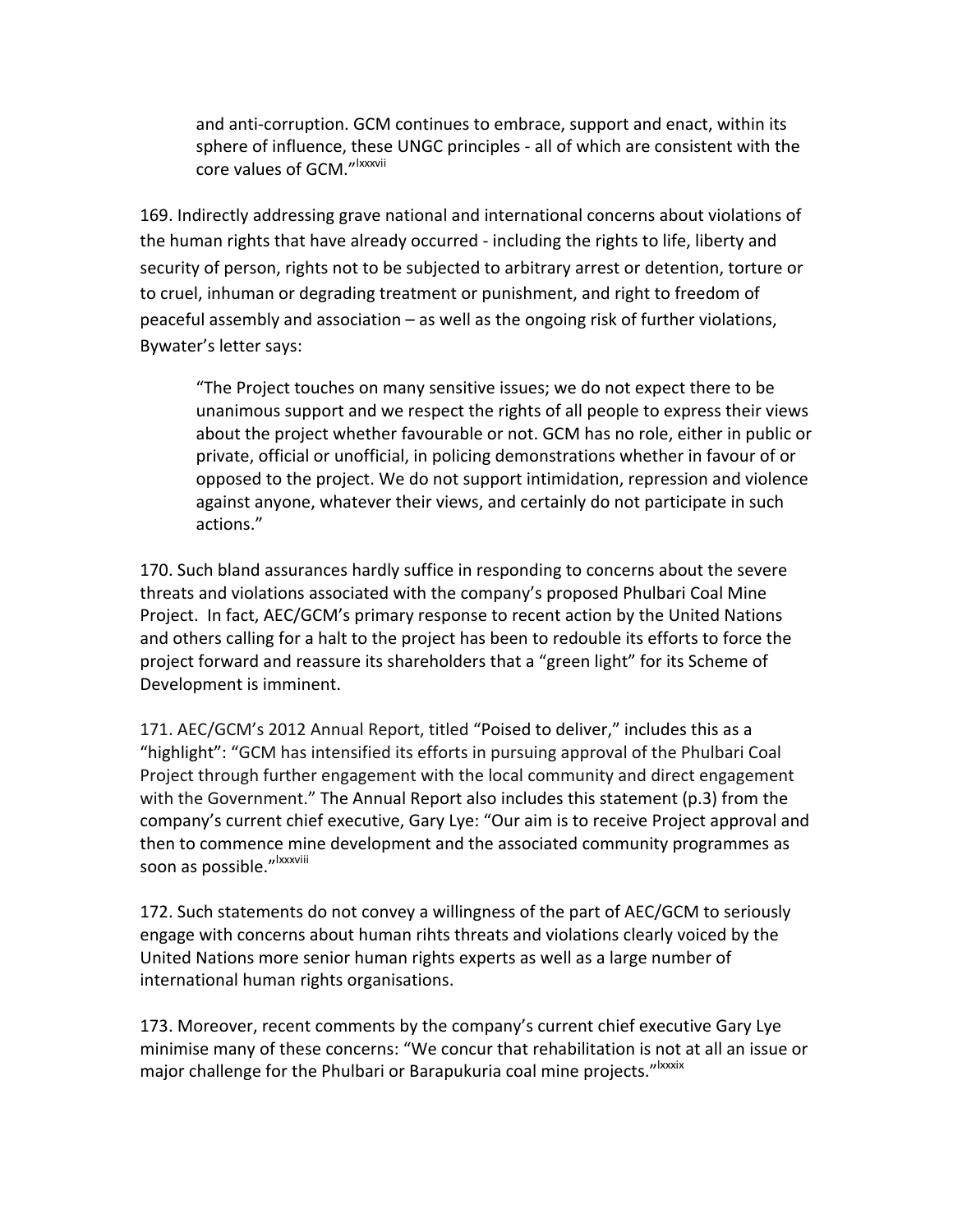174. Lye's use of the word "concur" in the statement cited immediately above is in reference to a prior statement that"[...] the Asian Development Bank's own expert consultants overviewed the finalisation of the ESIA [Environmental and Social Impact Assessment]." What Lye does not say is that the Asian Development Bank (ADB) withdrew \$US 300 million (US \$100 million loan and US \$200 million political risk guarantee) for the Phulbari Coal Mine Project from its funding pipeline in June of 2008 shortly after receiving the Community letter to the ADB signed by 42 community leaders in Phulbari detailing their concerns and calling for the bank to disinvest in the project. $^{x}$ 

175. The ADB's decision to withdraw from the project stands in stark contrast to AEC/GCM's continuing efforts to force the project forward. Moreover, according to the Summary of the Expert Committee Report on the Phulbari Coal Mine Project (2007: 6), information presented by AEC/GCM officials on 21 December 20005 indicated that "none of the Asia Energy companies (AEPLC, AECPL, and AECBPL) have any experience in mining and management of a project like the Phulbari Coal Project." Similarly, Moody notes that two members of AEC/GCM's board and management have experience in coal mining, but the company itself "possesses no pedigree, as a company, in operating mining projects of any kind, let alone on the scale of Phulbari."XCI

# **Q6. Provide details on dealings that you or co-complainants have had with the** company (including details of exchanges) relevant to address the reasons for this **complaint.**

### **176. Summary:**

- **6 March 2008**: World Development Movement writes to Steve Bywater, Chief Executive, AEC/GCM about the Phulbari Coal Mine Project.
- **21 April 2008**: World Development Movement writes to John Varley, Chief Executive, Barclays regarding the bank's investment in AEC/GCM and the Phulbari Coal Mine Project.
- **19 May 2008:** Gary Hoffman, Vice Chairman, Barclays responds to 21 April 2008 letter from World Development Movement.
- **20 August 2008**: World Development Movement and International Accountability Project (IAP) are two of 110 civil society organisations in 31 countries involved in preparing and signing a letter addressed to private banks invested in AEC/GCM. The letter is delivered or mailed to major investors and to the company. Included with the letter is a copy of a report written by IAP and commissioned by the Bank Information Center in order to provide analysis of the draft Resettlement Plan for the Phulbari Coal Mine Project.
- **29 August 2008**: World Development Movement writes to the Fred Goodwin, Chief Executive, Royal Bank of Scotland regarding the bank's investment in AEC/GCM and the Phulbari Coal Mine Project.
- **10 September 2008**: World Development Movement responds to 19 May 2008 letter from Gary Hoffman, Vice Chairman, Barclays.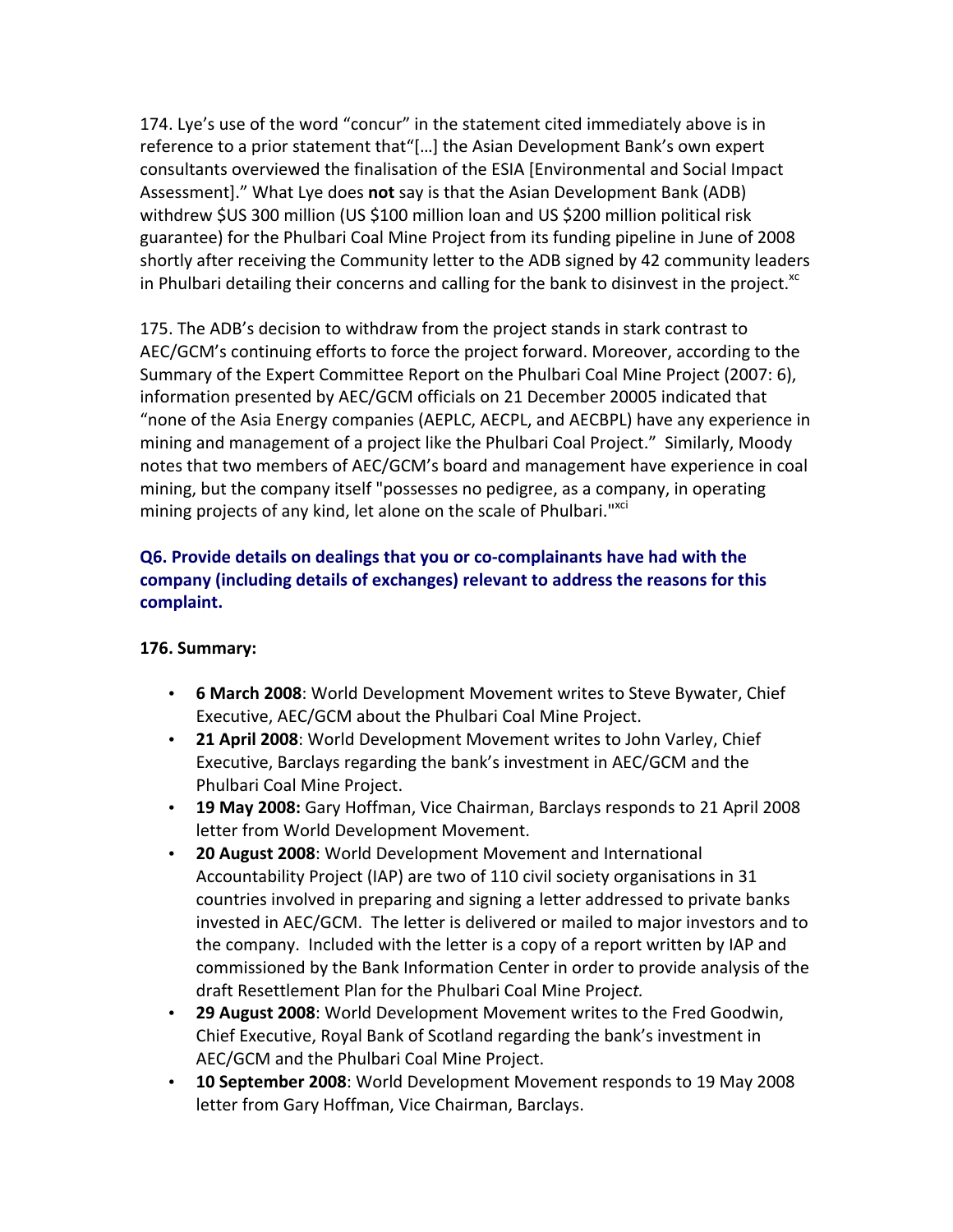- **23 September 2008:** World Development Movement writes to Gareth Thomas MP in his capacity as Parliamentary Under-Secretary of State for International Development at the Department for International Development about the UK government's support for AEC/GCM and the Phulbari Coal Mine Project.
- **8 October 2008:** Andrew Cave, Head of Corporate Responsibility, Royal Bank of Scotland replies to World Development Movement's letter of 29 August 2008.
- November 2008: World Development Movement submits written evidence on AEC/GCM Resources and the Phulbari Coal Mine Project to the International Development Committee's inquiry into sustainable development in a changing climate.
- **18 November 2008**: Gareth Thomas MP, Minister of State for Trade, Investment and Consumer Affairs, Department for Business, Enterprise and Regulatory Reform replies to World Development Movement's letter of 23 September 2008.
- **December 2008**: IAP prepares document entitled "GCM Resources plc Phulbari Project: message to shareholders. London Mining Network provides the information so shareholders at AEC/GCM's annual general meeting in London.
- **27 January 2009**: World Development Movement writes to Gareth Thomas MP, Minister of State for Trade, Investment and Consumer Affairs, Department for Business, Enterprise and Regulatory Reform in response to his letter of 18 November 2008.
- **30 March 2009**: Lord Davies, Minister of State for Trade and Investment, replies to World Development Movement's letter of 27 January 2009 to Gareth Thomas.
- **April 2009:** World Development Movement submits Memorandum on AEC/GCM and the Phulbari Coal Mine Project to the Joint Committee on Human Rights (JCHR) inquiry on business and human rights.
- **26 June 2009**: Steve Bywater, Chief Executive, GCM Resources responds to World Development Movement's Memorandum of 1 May 2009 in a letter addressed to the JCHR.
- **5 August 2009**: World Development Movement writes to Michael Geoghegan, Chief Executive, HSBC, regarding the bank's investment in AEC/GCM and the Phulbari Coal Mine Project.
- **25 February 2010**: Letter addressed to Steve Bywater, Chief Executive, GCM Resources, regarding his 26 June 2009 statement to the JCHR, is jointly submitted by: Tim Jones, World Development Movement; Jen Kalafut, International Accountability Project; Richard Solly, London Mining Network and Mark Muller, Adviser to Mines and Communities and the London Mining Network
- **10 March 2010**: Letter from Steve Bywater, Chief Executive, GCM Resources, replying to 26 February 2010 letter from Tim Jones, Jen Kalafut, Richard Solly and Mark Muller
- **3 November 2011**: International Accountability Project prepares letter addressed to GCM investors that is signed by 85 civil society organisations worldwide. The letter is mailed to major investors and copied to AEC/GCM.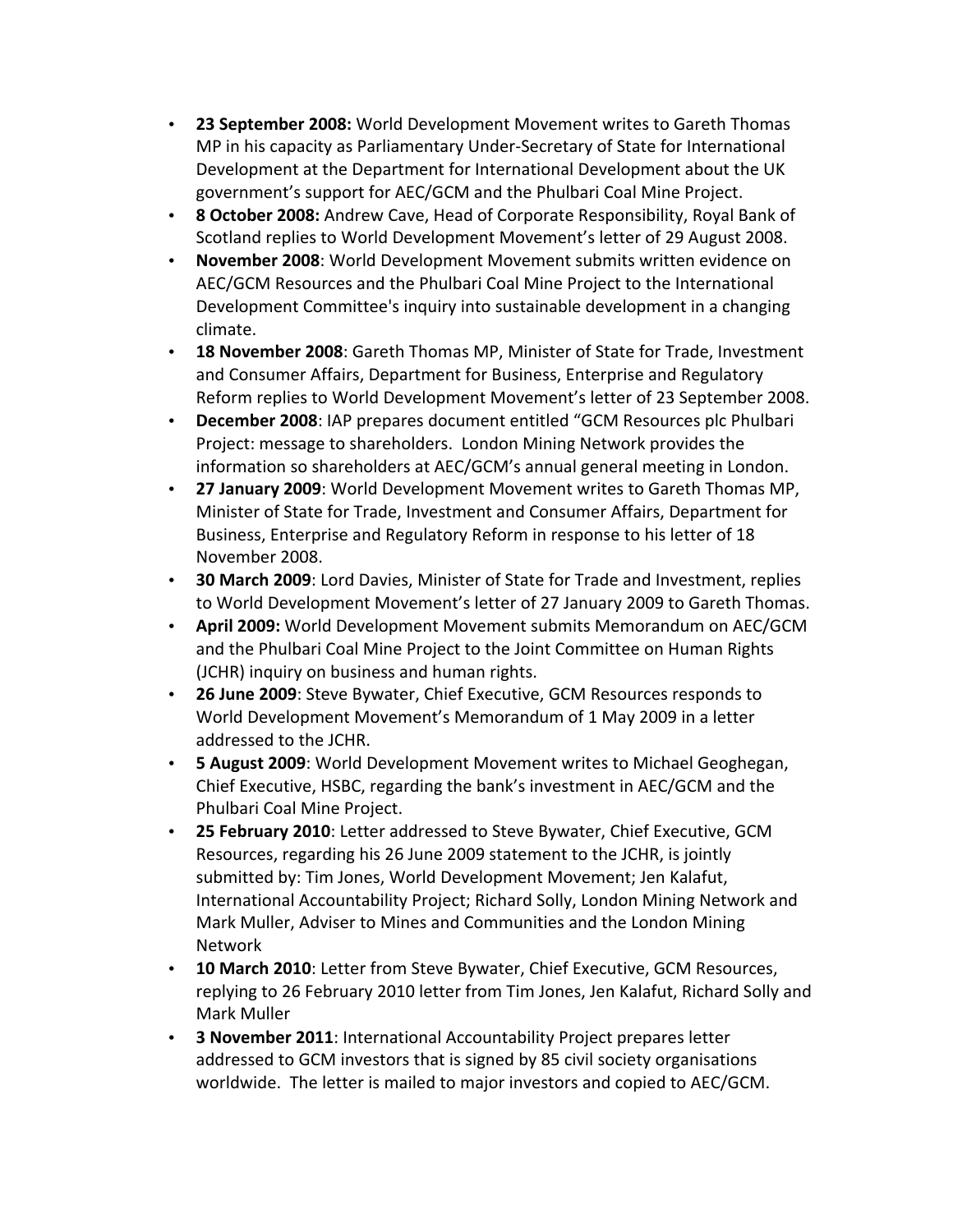- **15 December 2011**: International Accountability Project's Senior Research Fellow, Kate Hoshour, attends AEC/GCM's annual general meeting in London and joins other shareholders in raising questions and concerns about the Phulbari Coal Mine Project, which are documented in this report posted on the website of London Mining Network
- 4 February 2012: International Accountability Project (IAP) and London Mining Network jointly submit written evidence to the International Development Committee's inquiry on Tax in Developing Countries.
- **28 November 2012**: Cultural Survival, International Accountability Project, London Mining Network and World Development Movement write to Sarah Cooke, Country Representative for Bangladesh at the UK's Department for International Development in Bangladesh regarding AEC/GCM and the Phulbari Coal Mine Project.

### **Q7.** What actions do you consider the company should take to resolve the problem?

177. It is not possible to redesign the proposed Phulbari Coal Mine Project in such a way that the project would avoid massive evictions and further violations of the fundamental human rights of hundred of thousands of Bangladeshi citizens. This being the case, we consider that there is only one course of action that AEC/GCM should take to resolve the problem, which is to:

- Immediately halt all efforts to force the proposed project forward and activities related to the project;
- Withdraw or cancel the Scheme of Development submitted to the GOB on 2 October 2005;
- Inform the appropriate Ministries and government officials in Bangladesh in writing of its decision to permanently terminate all project planning; and
- withdraw from the project and from Bangladesh.

### **Q8. What is your objective in bringing the case?**

178. Our objective in bringing the case is preventative and forward looking-to avert further gross violations of the fundamental human rights of people living in the four adjacent sub-districts of Phulbari, Birampur, Nababgnaj and Parbatipur, whose fundamental rights are threatened by AEC/GCM's proposed Phulbari Coal Mine Project, as evidenced in this complaint. This can only be achieved through the action outlined above in response to Q7.

## **Q9.** Are there any additional details that you wish to bring to the attention of the NCP and the company?

179. No.

#### In addition to ensuring that all the information above has been provided, you should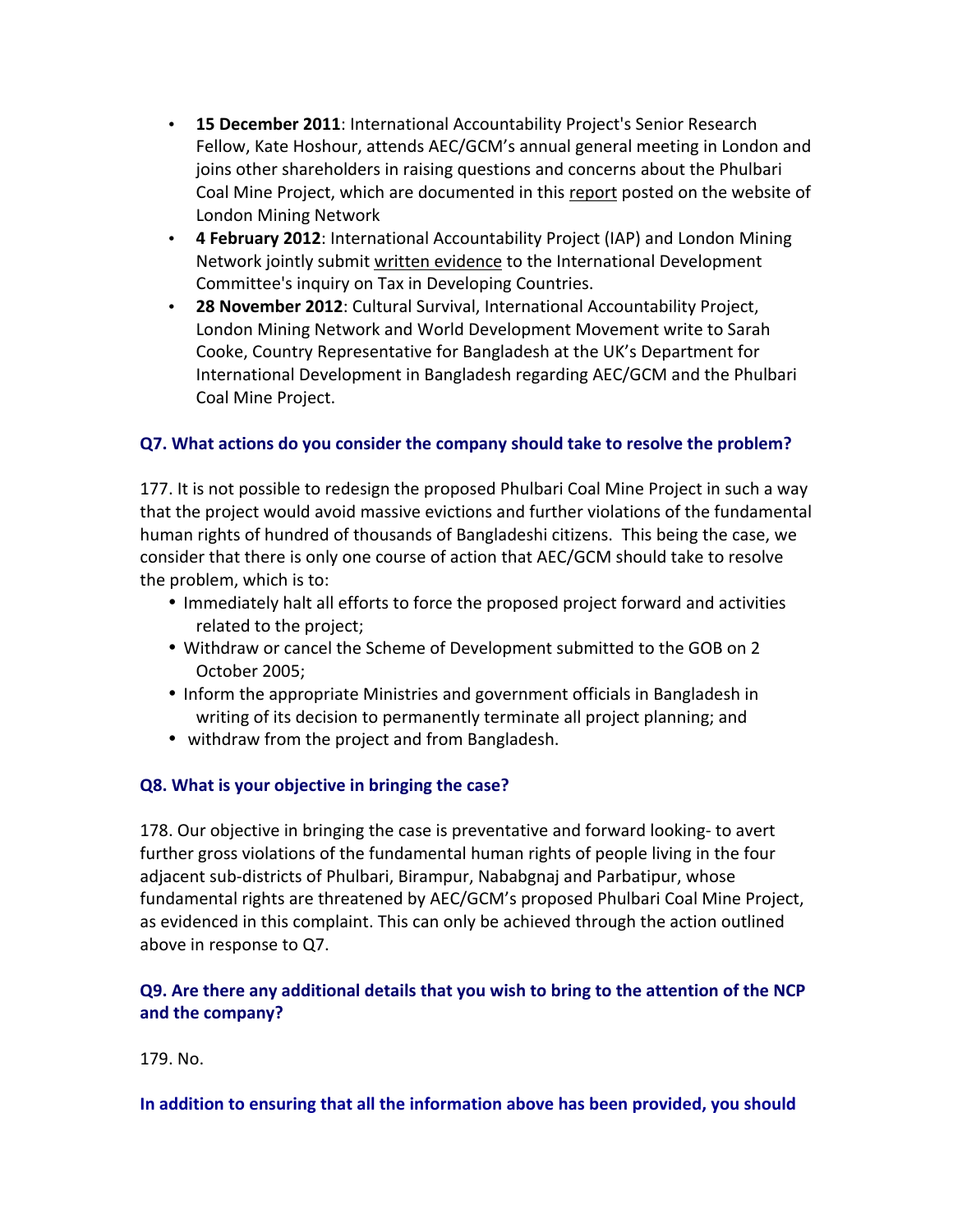**also&confirm&that:**

### a) You are aware that all the information you provide to the NCP will be shared **with the company.** If you wish to make an exception and keep information confidential please provide justification.

180. Yes, are aware that all information we provide to the NCP will be shared with the company and that we must provide justification if we wish to make an exception and keep confidential information. We have included with this complaint the text of the 15 December 2007 letter from community leaders to the Asian Development Bank but have not included the names and signatures of the 42 community leaders who sent the letter on behalf of the people and organisations they represent due to the risk of reprisals against these individuals if their identities are disclosed.

181. The risks facing those who openly take a stand against the project have recently been greatly increased by the release of the circular from Bangladesh's Home Ministry on 14 October 2012, which instructs local officials and police to cooperate with AEC/GCM in surveying the proposed project area. Moreover, ongoing risks are well evidenced by the foregoing summary of the mass arrests, arbitrary detentions, torture, beatings, and fatal shooting suffered by project opponents in reply to Q5 (Section V) of this complaint.

b) You understand that the UK NCP's approach to resolving complaints is in the first instance to facilitate conciliation or mediation between the complainant and the company.

182. Yes, and we request that the NCP mediate the company's exit from Bangladesh and its withdrawal from and termination of the proposed project.

<sup>|&</sup>lt;br>| Accountability Counsel is providing technical support and advice in this specific instance. Accountability Counsel is a US-based organization founded in 2009 that provides support for communities whose human rights have been violated and environment harmed by development projects. Accountability Counsel specializes in the use of non-judicial accountability and grievance mechanisms related to international development finance.

<sup>&</sup>lt;sup>"</sup>Phulbari Coal Project: An Assessment of the Draft Resettlement Plan Prepared by Global Coal Management/Asia Energy Corporation, August 2008. (Acrobat 376 KB), Jen Kalafut. Hereafter cited as Kalafut (2008).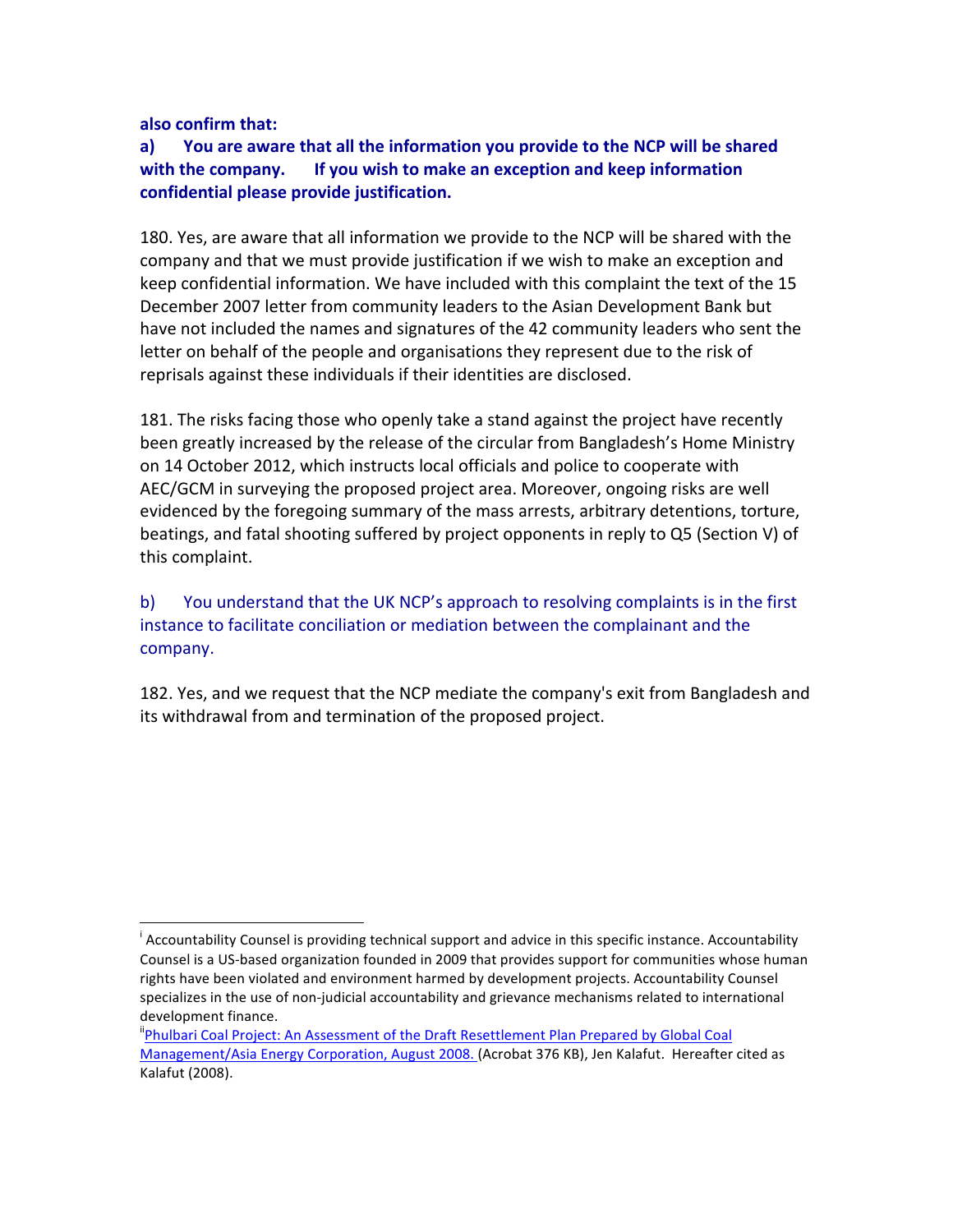$\mathrm{v}$  Reflections on Phulbari Coal Project, Nazrul Islam, New Age, September 14 2008, reposted and viewed 12/5/12 at http://banglapraxis.wordpress.com/2008/09/14/reflections-on-phulbari-coal-project/. Hereafter cited as Islam (2008).

vi See "Agreement with Asia Energy – Option open for govt to make pro-people deal," BangladeshNews.com.bd, August 28, 2006.<br>
<sup>vii</sup> "Asia Energy has valid contract", The Independent, November 29, 2012.<br>
<sup>vii</sup> The Expert Committee was headed by Prof. Nurul Islam, Director of the Institute of Appropriate

!!!!!!!!!!!!!!!!!!!!!!!!!!!!!!!!!!!!!!!!!!!!!!!!!!!!!!!

Technology, Bangladesh University of Engineering and Technology. The committee met 19 times between 3 December 2005 and 20 September 2006, and a nine-member team carried out a field visit to Phulbari in January 2006 that included a visit to AEC/GCM's information center.

<sup>ix</sup> These tragic events received extensive coverage by media in Bangladesh and some coverage within the UK. Many of these articles can be viewed on the Phulbari Resistance blogspot and on International Accountability Project's Phulbari page. These events are recalled in detail in "Phulbari coal, corporate lobbyists and people's resistance: Part I, Anu Muhammad, *New Age Online* Op-Ed, November 27, 2012. Also see: "Phulbari, Asia Energy and Grassroots Revolt," Phillip Gain, SEHD Report, March 17,2007 at http://www.bicusa.org/proxy/Document.10806.aspx;, "ADB and the case of the Phulbari Coal Project," Anu Muhammad, *Countercurrents*, May 19, 2007; "Fury at Bangladeshi mine scheme," Nick Mathiason, The Observer, March 9, 2008; and "Phulbari, Asia Energy and grassroots revolt," Megh Barta, published in *Earth Touch, No. 10, April 2007, SHED Bangladesh, can be viewed at Mines and Communities.* 

<sup>\*</sup> The terms of the six-point Phulbari Agreement are summarized in "Phulbari coal, corporate lobbyists and peoples resistance," Anu Muhammad, Priyo News, November 28, 2012.<br><sup>xi</sup> "Press Release: Asian Development Bank pulls out of controversial coal project in

Phulbari,"*Banglapraxis*, April 3, 2008; and "Another time: Coming up another occasion to displace people, Geetisha Dasgupta, *Refugee Watch Online*, April 30, 2011. *Xii* In March of Sanglize the draft<br><sup>xii</sup> In March of 2011, the GOB announced that it would constitute a national committee to finalize the draft

coal policy, and then send it to the Cabinet Committee and Parliament for their approval.<br><sup>xiii</sup> The United Nations Office of the High Commissioner for Human Rights has compiled *this list* of the

many human rights treaties with explicit reference so safe drinking water. xiv<sub>More</sub> information at:

http://www.ohchr.org/EN/Issues/WaterAndSanitation/SRWater/Pages/InternationalStandards.aspx  $x<sup>v</sup>$  The United Nations press release can be viewed on the website of the Office of the High Commissioner

for Human Rights at: <u>http://www.ohchr.org/EN/NewsEvents/Pages/DisplayNews.aspx</u><br>
<sup>xvi</sup> <u>Poised to deliver: GCM Resources Annual Report & Accounts</u>, 2012.<br>
<sup>xvii</sup> Asia Energy (2007, Executive Summary: 5-11).<br>
<sup>xvii</sup> World Development Report, Section 4 of Vol. 3 (Part 1),' submitted by Dr. Chris Johansen, Agricultural Research & Development Consultant, SMEC Australia Ptd Ltd, April, 2005. Hereafter cited as Asia Energy Corporation (Bangladesh) Pty Ltd, 2005.

 $^{xx}$  Asia Energy, (2007, Chapter 3: 4, 8, 35.4 13 & 18).

<sup>xxi</sup> Asia Energy (2007: Chapter 3: 12).<br><sup>xxii</sup> Asia Energy (2007: Chapter 4: 24).

<sup>xxiii</sup> Asia Energy (2007, Chapter 3: 13 & 18).  $x_{\text{xiv}}$  Cited in Asia Energy (2007, Chapter 3: 13).  $x_{\text{xx}}$  Asia Energy (2007, Chapter 3: 14 & Chapter 4: 23).

iii Asia Energy PLC, Change of Name, RNS Number:3583P December 28, 2008 and GCM Resources Management PLC RNS Number:7803J Global Coal Management PLC 12 December 2007. ivDetails on land to be acquired for each of these project components are summarized in Asia Energy,

Resettlement Plan for Asia Energy's Phulbari Coal Project (October 2007, Chapter 4: 3 & 4). Hereafter cited as Asia Energy (2007).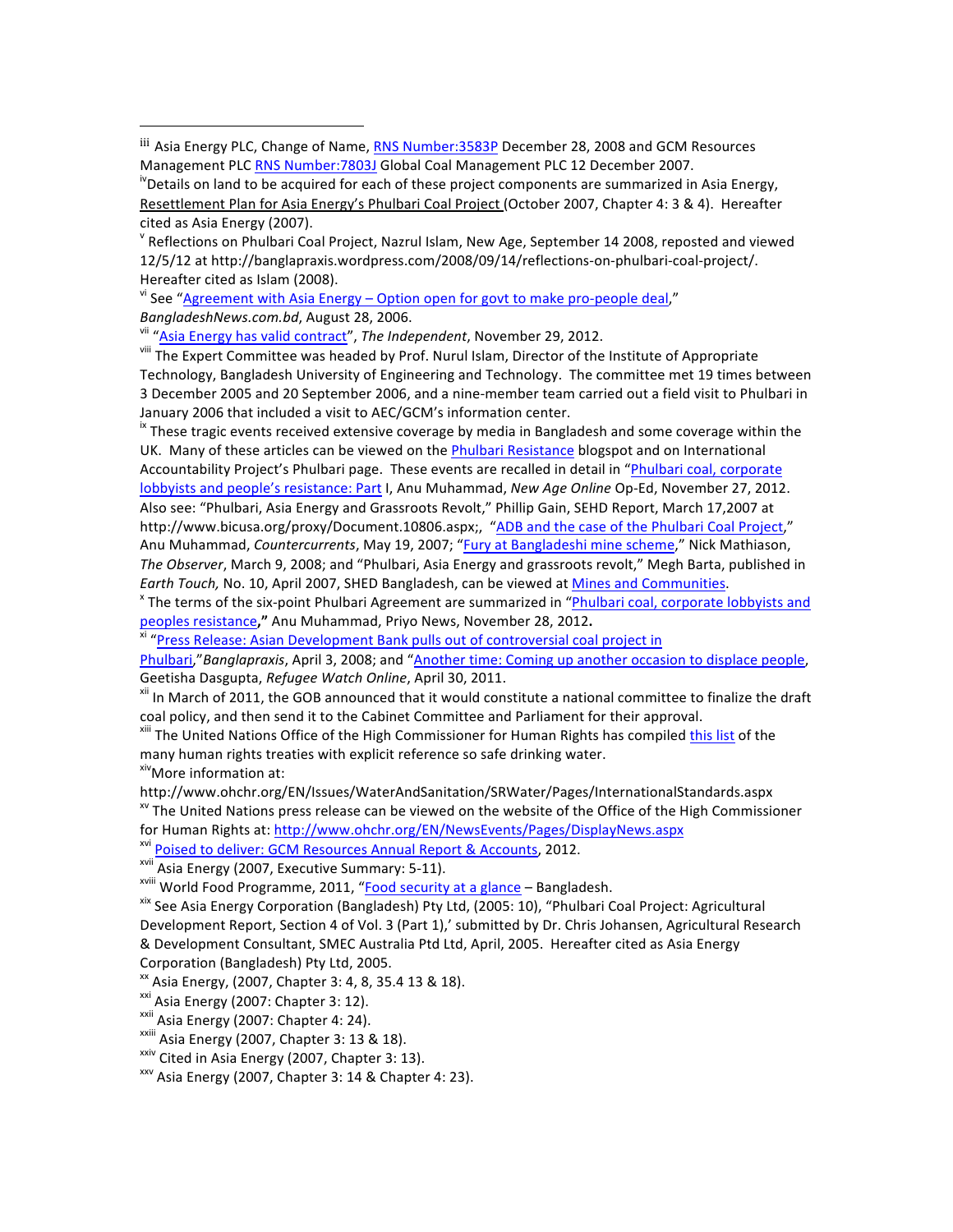<sup>xxvii</sup> Asia Energy (2007, Executive Summary: 11 & Chapter 7:11).<br><sup>xxviii</sup> Asia Energy (2007, Chapter 10:7).

 $\frac{x}{x}$  A 2005 proposal for maintaining or improving "agricultural profitability" per land unit in the affected region through expanding irrigation capability, introducing new agricultural technologies and crops, and "industrialization," can be fairly described as grossly inadequate and speculative. See Asia Energy Corporation (Bangladesh) Pty Ltd, 2005.<br><sup>xxxi</sup>Kalafut (2008: 9 & 10).

xxxii Environmental and Social Impact Assessment (ESIA, Vol. 1, chapter 8, page 63), cited by Moody (2008:

76-78).<br><sup>xxxiii</sup>"Phulbari Coal: Hydrogeological environment not favourable for open pit mining," Engr A K M Shamsuddin, *The Daily Star*, September 29, 2007.<br><sup>xxxiv</sup> The 163-page report is of the Expert Committee formed in 2005 to evaluate the proposed Phulbari

Coal Mine Project was published in Bangla in 2006 with the title "Summary of the Report of the Expert Committee (REC) to Evaluate Feasibility Study Report and Scheme of Development of the Phulbari Coal Project," Messieurs Asia Energy Corporation, (Bangladesh) Pvt. Ltd. (AEC). A ten-page English language summary was made available in English in 2007 and is cited herein as "Summary of the Report of the Expert Committee (2007)." This document can be viewed on the website of the Bank Information Center at: http://www.bicusa.org/en/Project.Resources.59.aspx.<br>\*\*\*\*Summary of the Report of the Expert Committee (2007). Also see Asia Energy Corporation (Bangladesh)

Pty Ltd (2005: 8 & 9).

xxxvi "Phulbari Coal: Hydrogeological environment not favourable for open pit mining," Engr A K M Shamsuddin, The Daily Star, September 29, 2007. Shamsuddin notes that experts are also concerned that the extraction of huge quantities of groundwater for mining operations may put the Phulbari region at risk of land subsidence, land sliding and earthquakes.

xxxvii<sub>"</sub>Phulbari Coal: a Parlous Project. A critique of the GCM Resources PLC Environment and Social Impact Assessment (ESIA) and Summary Environmental Impact Assessment (SEIA) for the Phulbari Coal Mine Project in Bangladesh," Roger Moody. Prepared by Nostromo Research for Bank Information Center, November 2008 (pp. 20-22). Hereafter cited as Moody (2008). <br>xxxixiii Moody (2008: 17-20). xxxix<br>xxixMoody 2008 (18 & 19). xlGlobal Coal Management Resources Plc, or GCM, was known as Asia Energy at the time it commissione

the draft Resettlement Plan, and subsequently changed its name to GCM.<br><sup>xli</sup> Asia Energy (2007: Chapter 4: 11-12).

x<sup>III</sup> Summary of the Report of the Expert Committee (2007: 9).<br><sup>xIIII</sup>Kalafut (2008: 4-8).<br><sup>xIIV</sup> This is well illustrated by research in India which, together with China, has the largest number of people displaced in the name of development worldwide. Drawing on studies carried out since independence, Walter Fernandez found that actual displacement was far greater than indicated by prior researchers or official figures. More than 60 million people, he concluded, have been directly displaced by development in India between 1946 and 2004. Of this, two-thirds or more cannot be considered resettled today. Even this revised figure, Fernandes cautions, significantly understates the actual number of people affected in India alone, due to the lack of data on the 'enormous' number of people who are forced to move as a consequence of environmental degradation and other project impacts. See Walter Fernandes (2008: 182. "India's forced displacement policy and practice: Is compensation up to its functions?" in *Can* 

xxvi In addition to nesting sites for several turtle species, this Sundarbans provides a critical habitat for at least 58 rare and threatened species, including the spotted deer, saltwater crocodile, Gangetic dolphin, and 117 species of waterfowl. This Sundarbans forest is also home to Bangladesh's last remaining population of the endangered royal Bengal tiger. See the urgent action alerts issued by the Mangrove Action Project.

xxix See Can Compensation Prevent Impoverishment?: Reforming Resettlement through Investments, Michael M. Cernea & Hari Mohan Mathur (eds.), 2008, Oxford University Press.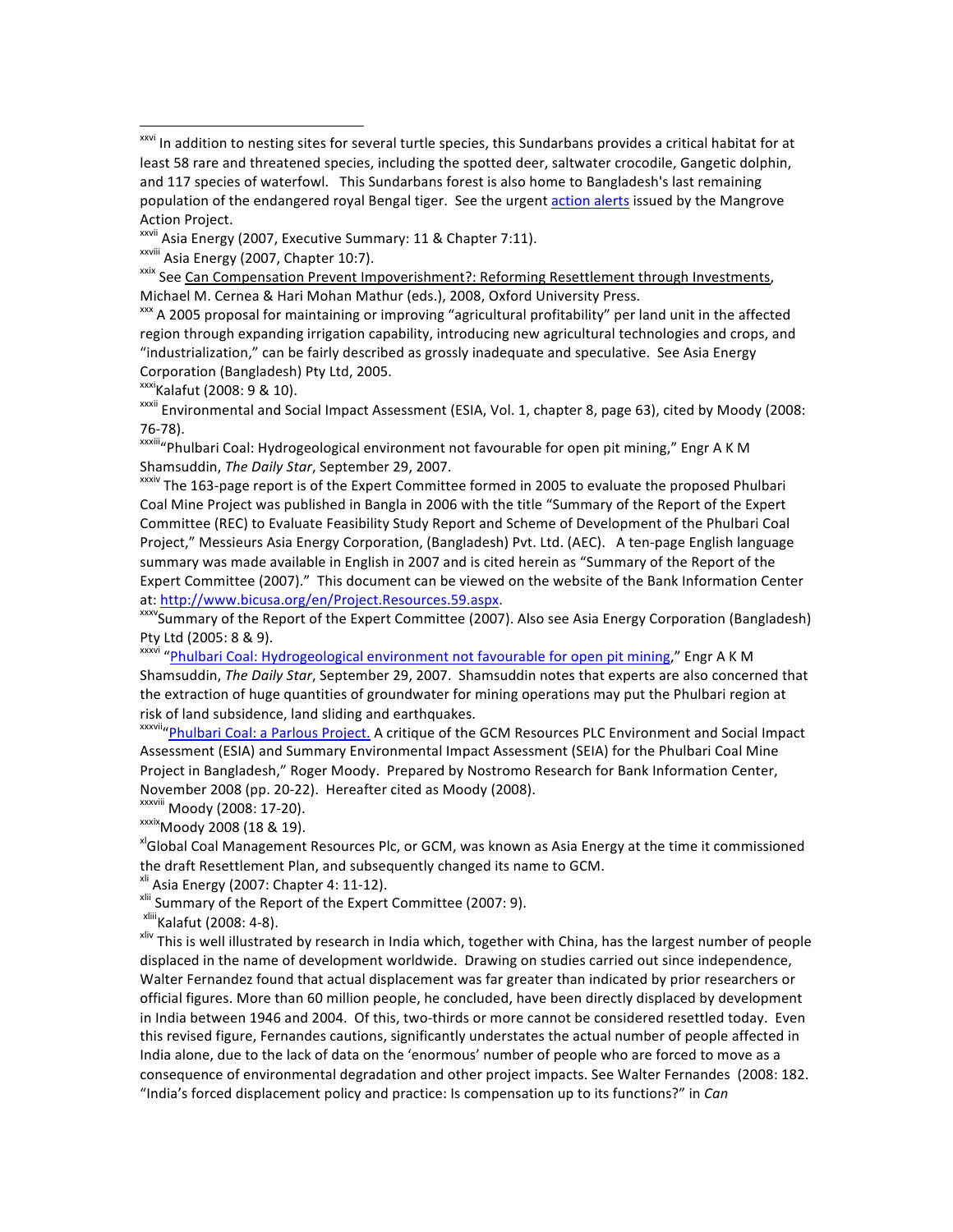Compensation Prevent Impoverishment? Reforming Resettlement through Investments and Benefit-Sharing, Cernea, M. M. & Mathur, H. M. (Eds.), Oxford University Press, New Delhi, pp. 180-207; and Walter Fernandes (2008: 90 & 91), "Sixty years of development-induced displacement in India", in *India* Social Development Report 2008: Development and Displacement, Mathur, H. M. (ed.), Oxford University Press, New Delhi, pp. 89-102.<br><sup>xlv</sup> Indigenous People's Development Plan for Asia Energy's Phulbari Coal Project: IPDP Final Report,

Appendix 3: Anthropology and Culture, Mr. Manzurul Mannan (June 2005: 7).<br><sup>xlvi</sup>Indigenous People's Development Plan for Asia Energy's Phulbari Coal Project: IPDP Final Report (2005:

5 & 6).<br><sup>xivii</sup> Otherwise known as Jatiya Adivasi Forum.

!!!!!!!!!!!!!!!!!!!!!!!!!!!!!!!!!!!!!!!!!!!!!!!!!!!!!!!

x<sup>lviii</sup> Phulbari Coal Mine Project and Indigenous Peoples, Rabindranath Soren, President, Jatiya Adivasi Forum & Chairperson, *Kapaeeng Foundation*, presented to the United Nations Permanent Forum on Indigenous Issues 11th Session, 7-18 May 2012, UN Headquarters, New York; Indigenous People's Development Plan for Asia Energy's Phulbari Coal Project: IPDP Final Report, Appendix 3: Anthropology and Culture, Mr. Manzurul Mannan (June 2005: 7); and Cultural Survival Global Response Action Alert, "Bangladesh: Ban Open-pit Mining, Defend Human Rights," Cultural Survival Quarterly, March 2011. Cultural Survival's alert can be viewed on their website at: http://www.culturalsurvival.org/takeaction/bangladesh-ban-coal-mine-save-forests-and-farms<br>
xlix This claim is made on the company's website, under "GCM Corporate Values and Principles."

 $^{\prime}$  AEC/GCM's 2006 Draft Resettlement Plan: Executive Summary, 2006: pp. 7 &8).

<sup>li</sup> This letter, hereafter referred to as "Community letter to ADB", can be viewed under "Correspondence" on the Phulbari page of the Bank Information Center (BIC) at:

http://www.bicusa.org/en/Project.Resources.59.aspx

lii Kalafut (2008: 24).<br><sup>!!!!</sup>Samina brought her concerns about non-transparent and inadequate consultations to the attention of AEC/GCM's board at the company's 2001 AGM in London. Her comments are posted and can be viewed on the website of the London Mining Network: http://londonminingnetwork.org/2011/12/gcmchallenged-to-pull-out-of-phulbari-coal-project/<br>
<sup>liv</sup> OMCT, December 2007, Bangladesh: Risk of violent suppression of public opposition to Phulbari coal

mine project.

 $\frac{N_{1}}{N_{1}}$  Kalafut (2008:20-24) identifies and discusses further inadequacies in consulting with community members and AEC/GCM's approach to defining and assessing community support.<br><sup>Ivii</sup> These tragic events received extensive coverage by media in Bangladesh and some coverage within the

UK. Many of these articles can be viewed on the *Phulbari Resistance* blogspot and on International Accountability Project's Phulbari page. These events are recalled in detail in "Phulbari coal, corporate lobbyists and people's resistance: Part I, Anu Muhammad, *New Age Online* Op-Ed, November 27, 2012. Also see: "Phulbari, Asia Energy and Grassroots Revolt," Phillip Gain, SEHD Report, March 17,2007 at http://www.bicusa.org/proxy/Document.10806.aspx;, "ADB and the case of the Phulbari Coal Project," Anu Muhammad, *Countercurrents*, May 19, 2007; "Fury at Bangladeshi mine scheme," Nick Mathiason, The Observer, March 9, 2008; and "Phulbari, Asia Energy and grassroots revolt," Megh Barta, published in *Earth Touch,* No. 10, April 2007, SHED Bangladesh, can be viewed at <u>Mines and Communities</u>. laited by a bangladesh, can be viewed on the Phulbari page of the International Accountability Project's website

at: http://www.accountabilityproject.org/article.php?id=152 (Part 1) and

http://www.accountabilityproject.org/article.php?id=169 (Part 2).<br>
"" "You cannot eat coal': resistance in Phulbari," New Age, August 19, 2008.<br>
"" "Expulsion of Asia Energy Demanded," The Daily Star, August 28, 2006.<br>
"Wi Organisation Against Torture, Bangladesh: Risk of violent suppression of public opposition to Phulbari coal mine project, OMCT, Geneva, December 21, 2007.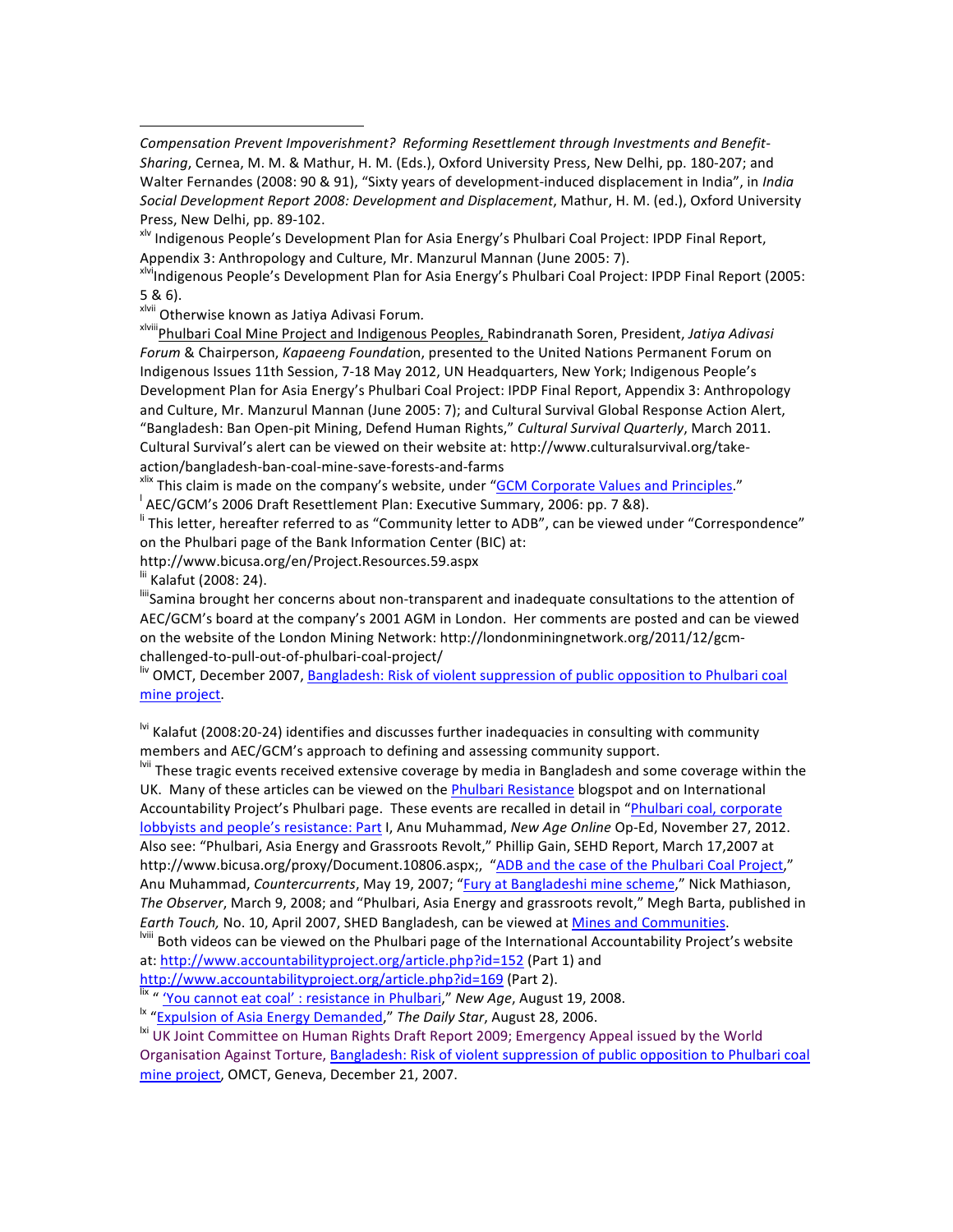Phulbari,"*Banglapraxis*, April 3, 2008; and "Another time: Coming up another occasion to displace people, Geetisha Dasgupta, *Refugee Watch Online*, April 30, 2011. laimen Dasgupta, *Refugee Watch*<br><sup>kiv</sup> "Another time: Coming up another occasion to displace people, Geetisha Dasgupta, *Refugee Watch* 

*Online*, April 30, 2011.<br><sup>Ixv</sup> Key findings in this report are summarized in Bangladeshi: Broken Promises from govt to halt RAB

killings: Government should disband or radically reform Rapid Action Battalion, *Human Rights Watch*, May

10, 2011. Also see "Bangladesh's feared elite police," Roland Buerk, BBC News, December 13, 2005. Ixvi The report is based on over 80 interviews with victims, witnesses, human rights defenders, journalists, law enforcement officials, lawyers, and judges and builds on a 2006 Human Rights Watch report, "Judge, Jury, and Executioner: Torture and Extrajudicial Killings by Bangladesh's Elite Security Force."

lxvii Bangladeshi: Broken Promises from govt to halt RAB killings: Government should disband or radically reform Rapid Action Battalion, Human Rights Watch, May 10, 2011.<br>
William "Villagers blocked road, rail for 6 hours," The News Today, March 28, 2011; and.<br>
Nix AEC/GCM's 2012 Annual Report can be viewed on the company's <u>w</u>

December 2007.

<sup>lxxi</sup> Bangladesh: OMCT acts to prevent further violence in connection with a coal mine in Phulbari, Bangladesh, OMCT, 3 July 2008.<br>
Ixxii The comments of IAP's Senior Research Fellow, Kate Hoshour, are posted and can be viewed on the

website of the London Mining Network at: http://londonminingnetwork.org/2011/12/gcm-challenged-topull-out-of-phulbari-coal-project/<br>
<sup>Ixxiii</sup> Some of their interviews in Phulbari have been translated into English, and IAP will be happy to

provide copies upon request.

lxxiv These tragic events received extensive coverage by media in Bangladesh and some coverage within the UK. Many of these articles can be viewed on the Phulbari Resistance BlogSpot. Also see: "ADB and the case of the Phulbari Coal Project," Anu Muhammad, *Countercurrents*, May 19, 2007; "Fury at Bangladeshi mine scheme," Nick Mathiason, *The Observer*, March 9, 2008; and "Phulbari, Asia Energy and grassroots revolt," Megh Barta, published in *Earth Touch*, No. 10, April 2007, SHED Bangladesh, can be viewed at <u>Mines and Communities</u>.<br>
Ixxv See "Press Release: Asian Development Bank pulls out of controversial coal project in

Phulbari,"*Banglapraxis*, April 3, 2008, and "Another time: Coming up another occasion to displace people, Geetisha Dasgupta, *Refugee Watch Online*, April 30, 2011. lawwi. September 18, 2009; and Protest against lawiting phulbari campaigner injured at protest," Climate Debt News, September 18, 2009; and Protest against

offshore block deal: 50 injured at police charge into protestors, *New Age*, 3 September 2009. laxwii "Over 150 detained during hartal," *bdnews24.com*, July 3, 2011"; "Oil-gas body to protest hartal

arrests," bdnews24.com, July 4, 2011; and "Arrests mark half-day hartal in Bangladesh's capital," English.xinhuanet.com, July 3, 2011. Protesters also demanded that the GOB cancel a recent contract

with ConocoPhillips for gas exploration and extraction by the US-based oil company in the Bay of Bengal. Ixxviii The Long March in Bangladesh: Interview with a march organizer, Manny Thain, *the Socialist*, November 18, 2010; Oil-gas committee gears up for 'Long March', Staff Correspondent, New Age *National*, September 3, 2010; Bangladesh's Long March: 7 Days, 250 Miles, & 50 rallies," Kate Hoshour, International Accountability Project, October 29th, 2010. lxxix"Long March against open pit mine and disastrous deals with oil MNCs in Bangladesh," Anu

Muhammad, *Countercurrents*, November 15, 2010; and "Bangladesh's Long March: 7 Days, 250 Miles, & 50 rallies," October 29th, 2010, Kate Hoshour: http://www.accountabilityproject.org/article.php?id=588. lxxx<br>lxxx Background on the Barapukuria mine and growing unity between villagers fighting open pit mining

there and in Phulbari are summarized on IAP's Phulbari page in: "Massive protest against Phulbari &

<sup>&</sup>lt;sup>Ixii</sup> "Another time: Coming up another occasion to displace people, Geetisha Dasgupta, *Refugee Watch Online*, April 30, 2011 **lack and April 2012** language of the summer setting press Release: Asian Development Bank pulls out of controversial coal project in